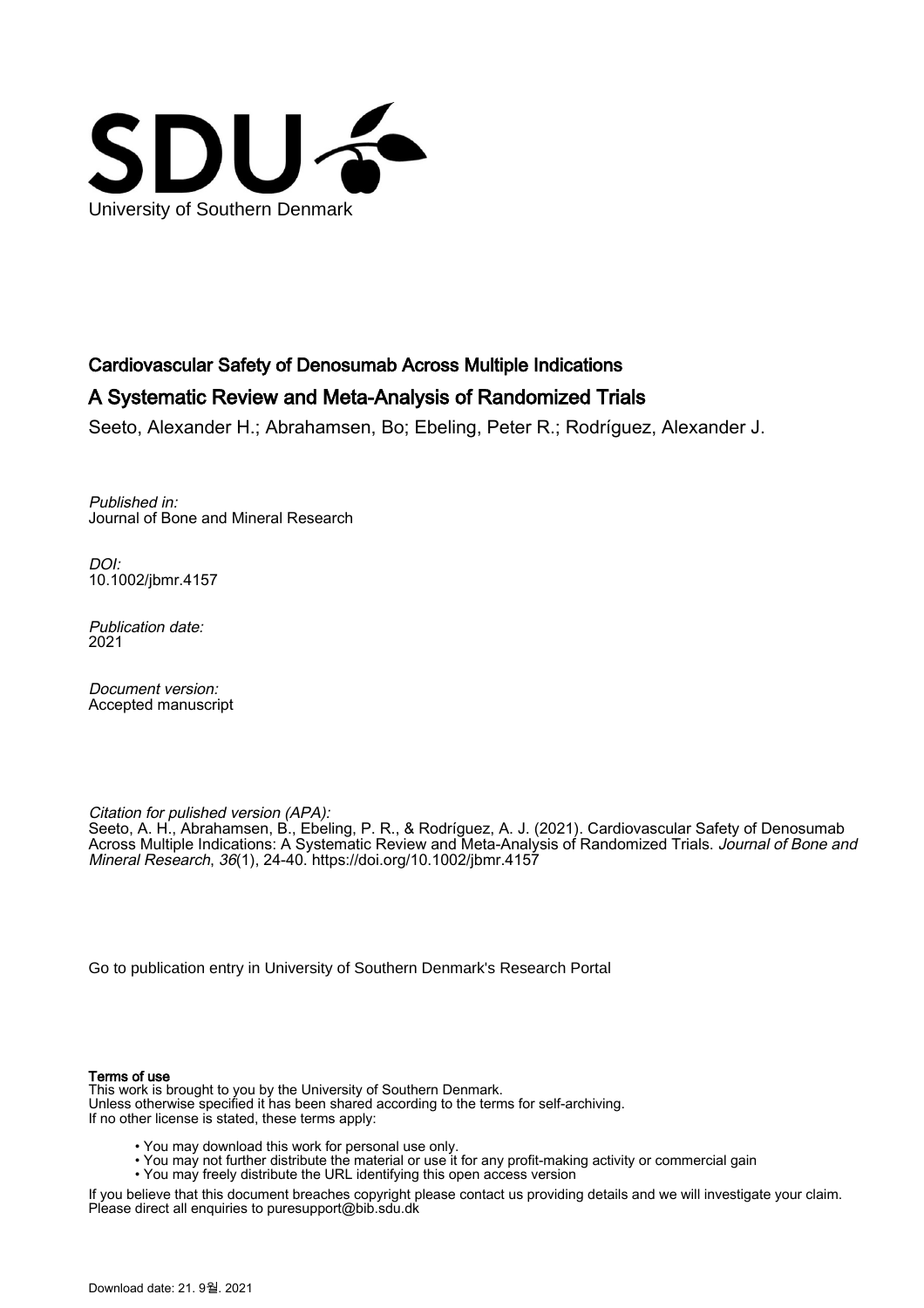

# **Cardiovascular safety of denosumab across multiple indications: a systematic review and meta-analysis of randomized trials**

Alexander H. Seeto<sup>1</sup>, Bo Abrahamsen<sup>2,3,4</sup>, Peter R. Ebeling \*5,6, Alexander J. Rodríguez **\*2,5,7**

- 1. School of Medicine, Griffith University, Gold Coast, Queensland 4222, Australia
- 2. OPEN-Odense Patient Data Explorative Network, Institute of Clinical Research, University of Southern Denmark, 5000, Odense, Denmark
- 3. Musculoskeletal Pharmaco- and Device Epidemiology, Centre for Statistics in Medicine, Nuffield Department of Orthopaedics, Rheumatology and Musculoskeletal Sciences, University of Oxford, Oxford, UK.
- 4. Department of Medicine, Holbæk Hospital, 4300 Holbæk, Denmark
- 5. Bone and Muscle Health Research Group, Department of Medicine, School of Clinical Sciences, Faculty of Medicine, Nursing and Health Sciences, Monash University, Monash Medical Centre, 246 Clayton Road, Clayton, VIC 3168, Australia
- 6. Australian Institute for Musculoskeletal Science, St Albans, VIC 3021, Australia
- 7. Disorders of Mineralisation Research Group, School of Medical and Health Sciences, Edith Cowan University, Joondalup 6027
- \* Joint senior author

Running title: Cardiovascular safety of denosumab

This is the author manuscript accepted for publication and has undergone full peer review but has not been through the copyediting, typesetting, pagination and proofreading process, which may lead to differences between this version and the [Version of Record](http://dx.doi.org/10.1002/jbmr.4157). Please cite this article as doi: [10.1002/jbmr.4157](http://dx.doi.org/10.1002/jbmr.4157)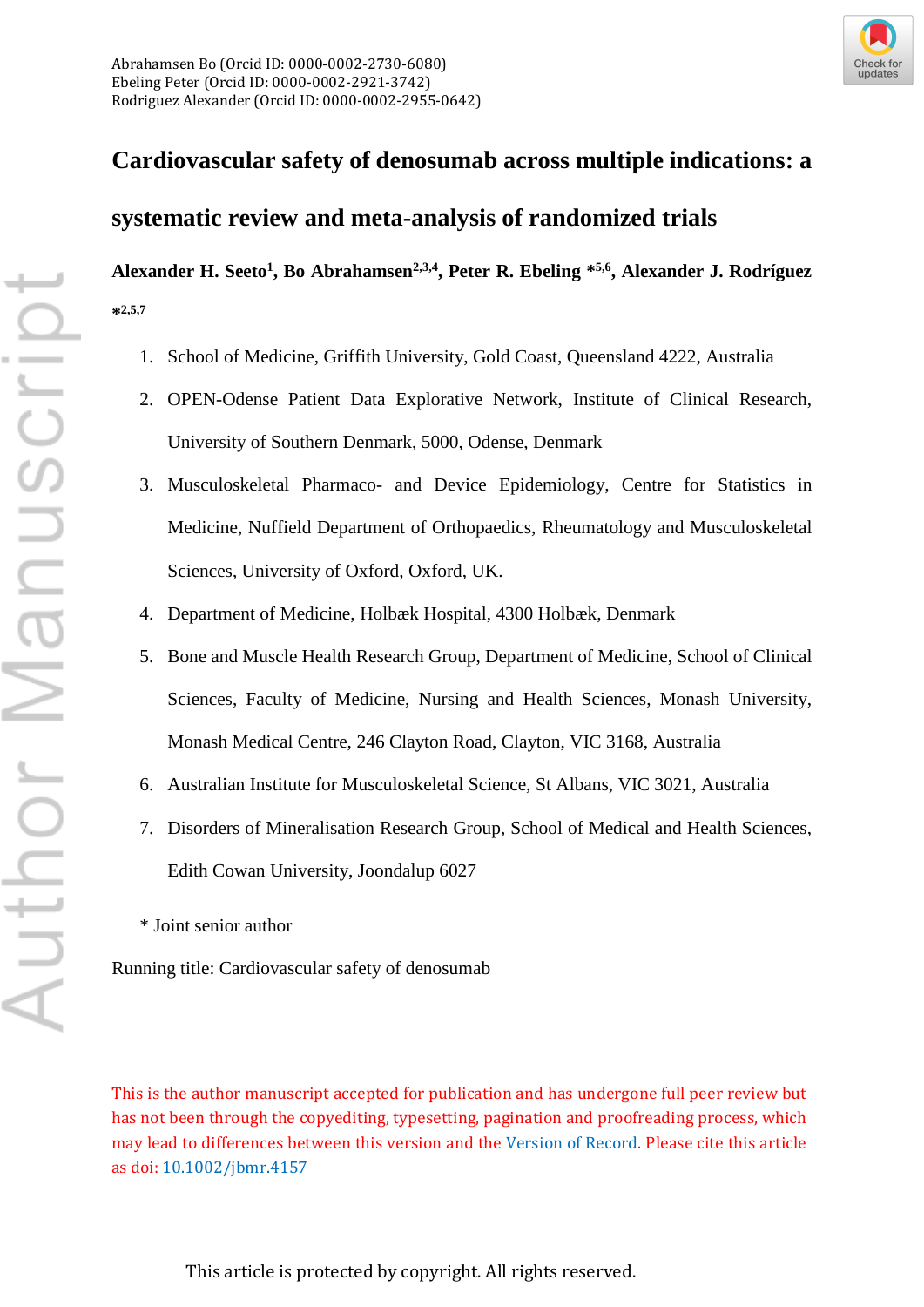Address of corresponding author

Dr. Alexander Rodríguez (ORCID:0000-0002-2955-0642)

Bone and Muscle Health Research Group, Department of Medicine, School of Clinical Sciences at Monash Health, Faculty of Medicine, Nursing and Health Sciences, Monash University

Monash Medical Centre, 246 Clayton Road,

Clayton, Victoria,

Australia 3168.

Ph: + 61 3 8572 2919 Fax: + 61 3 9594 6495 Email: **alexander.rodriguez@monash.edu**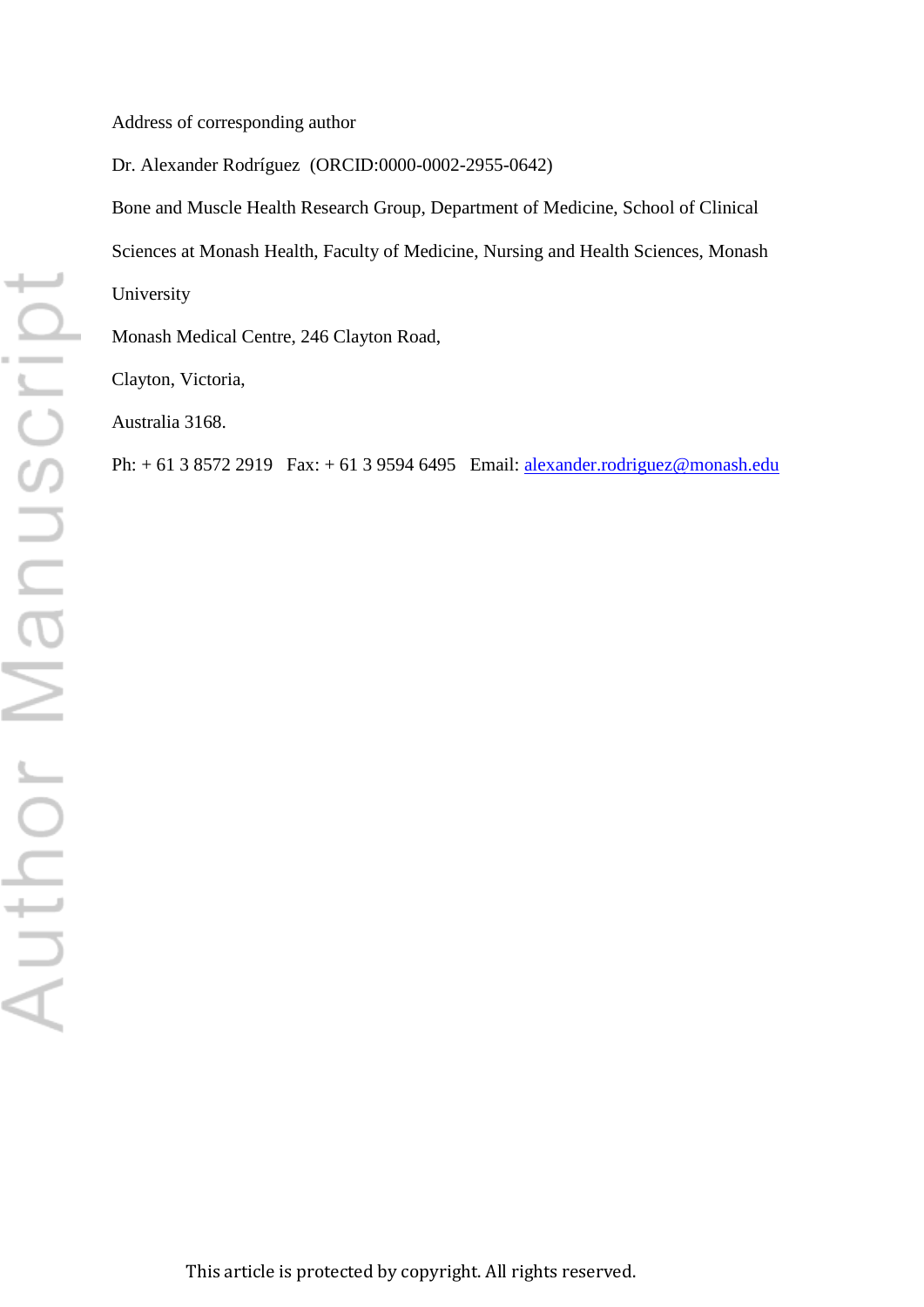#### **Disclosure Page**

Mr Seeto has nothing to disclose.

Prof. Abrahamsen declares institutional research contracts with UCB, Novartis and Kyowa-Kirin UK, and consulting or speakers' fees from UCB, Eli Lilly and Amgen ® the manufacturer of Prolia®(Denosumab).

Prof. Ebeling declares research funding and honoraria from Amgen® the manufacturer of Prolia®(Denosumab).

Dr. Rodriguez has nothing to disclose.

#### **Author Contribution**

Mr Seeto: Methodology, Writing-original draft and Writing-review & editing Prof. Abrahamsen: Supervision and Writing-review & editing Prof. Ebeling: Methodology, Resources, Supervision and Writing-review & editing Dr. Rodriguez: Conceptualization, Data curation, Formal analysis, Methodology, Project administration, Software, Supervision, Writing-original draft and Writing-review & editing

# **Acknowledgements**

The authors would like to acknowledge the advice and insight of Prof. Daniel Prieto-Alhambra (Nuffield Department of Orthopaedics, Rheumatology and Musculoskeletal Sciences, University of Oxford, UK).

#### **Role of the Funding Source**

The authors declare no funding.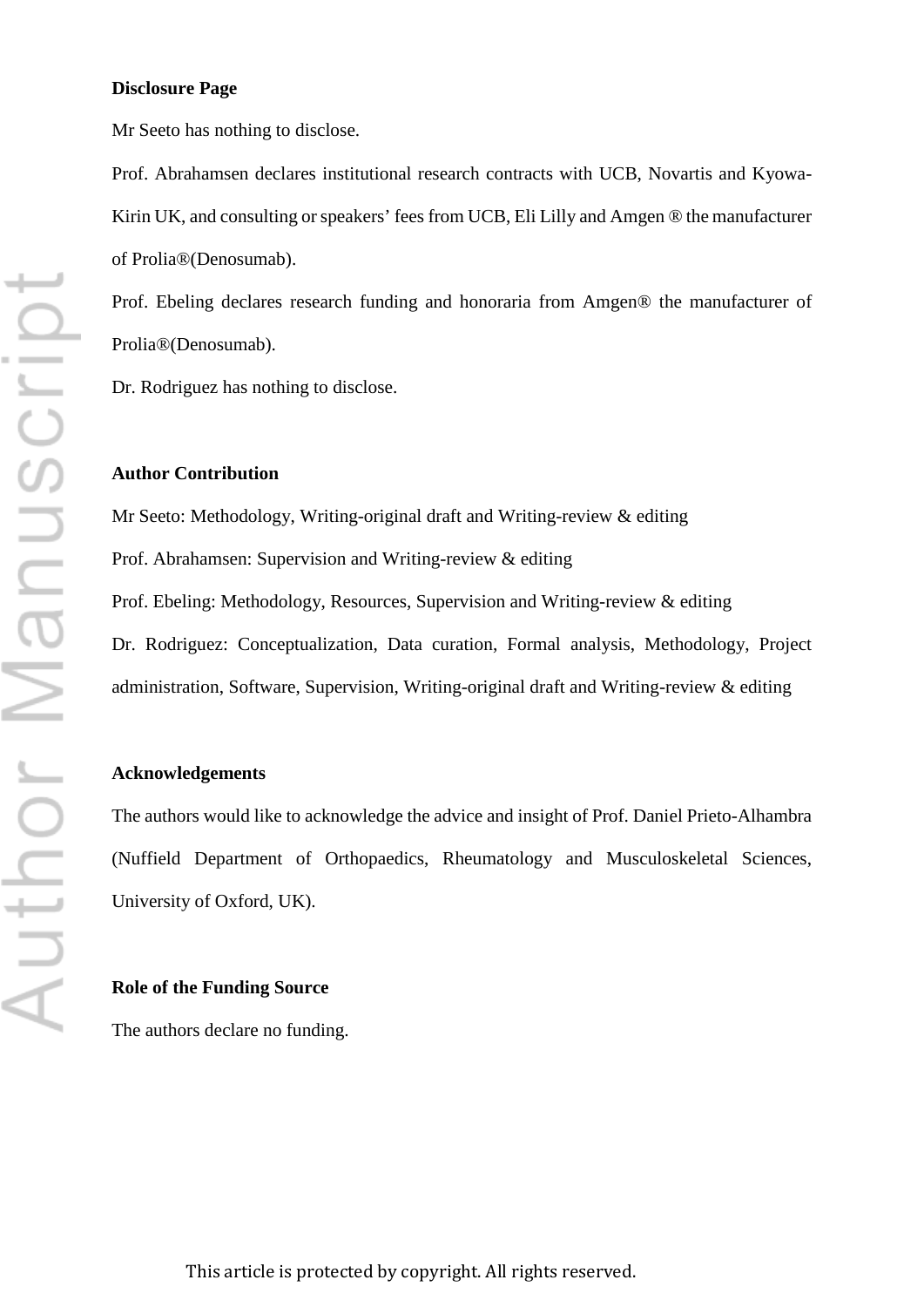#### **Abstract**

The cardiovascular safety of denosumab has not yet been evaluated in a systematic review. This systematic review and meta-analysis sought to quantify the number of randomized controlled trials (RCTs) of denosumab (against comparators) reporting cardiovascular adverse events (CAEs) and examine the balance of CAEs between treatment arms. MEDLINE, Embase and clinicaltrials.gov were searched from inception to 26<sup>th</sup> October 2019 for RCTs of denosumab versus comparators for any indication. Included trials were randomized, enrolled ≥100 participants and reported bone-related outcomes. Primary outcome for analysis was all CAEs; a composite endpoint representing summation of all CAEs as reported by included trials. Secondary outcomes included Major Adverse Cardiovascular Events (MACE). Data were pooled using a fixed effects model to determine relative risk (RR) and 95% confidence interval (95%CI). Risk of bias was assessed using the Cochrane risk-of-bias tool. Of 554 records screened, 49 were included, while 36 reported CAEs. Twenty-seven included trials (twelve eligible for meta-analysis) were conducted in 13,202 post-menopausal women. Compared with bisphosphonates, there was a 46% (95% CI: 1.05 to 2.02) increase in CAEs [85/2136 events in denosumab-treated vs. 58/2131 events in bisphosphonate-treated); seven trials]. There was a similar imbalance in a five-point (stroke, myocardial infarction, cardiovascular death, heart failure, atrial fibrillation) MACE endpoint [28/2053 vs. 12/2050; RR=2.33(1.19, 4.56)]. Compared with placebo-treated women, there was no imbalance in total CAEs [439/4725 events in denosumab vs. 399/4467 in placebo; RR=0.79 (0.41 to 1.52); seven trials]. No imbalance in total AEs [versus bisphosphonates: 0.98 (0.92 to 1.04); versus placebo: 0.99 (0.98 to 1.01)] occurred. Other indications showed no statistically significant results. The excess CAEs in post-menopausal women treated with denosumab compared with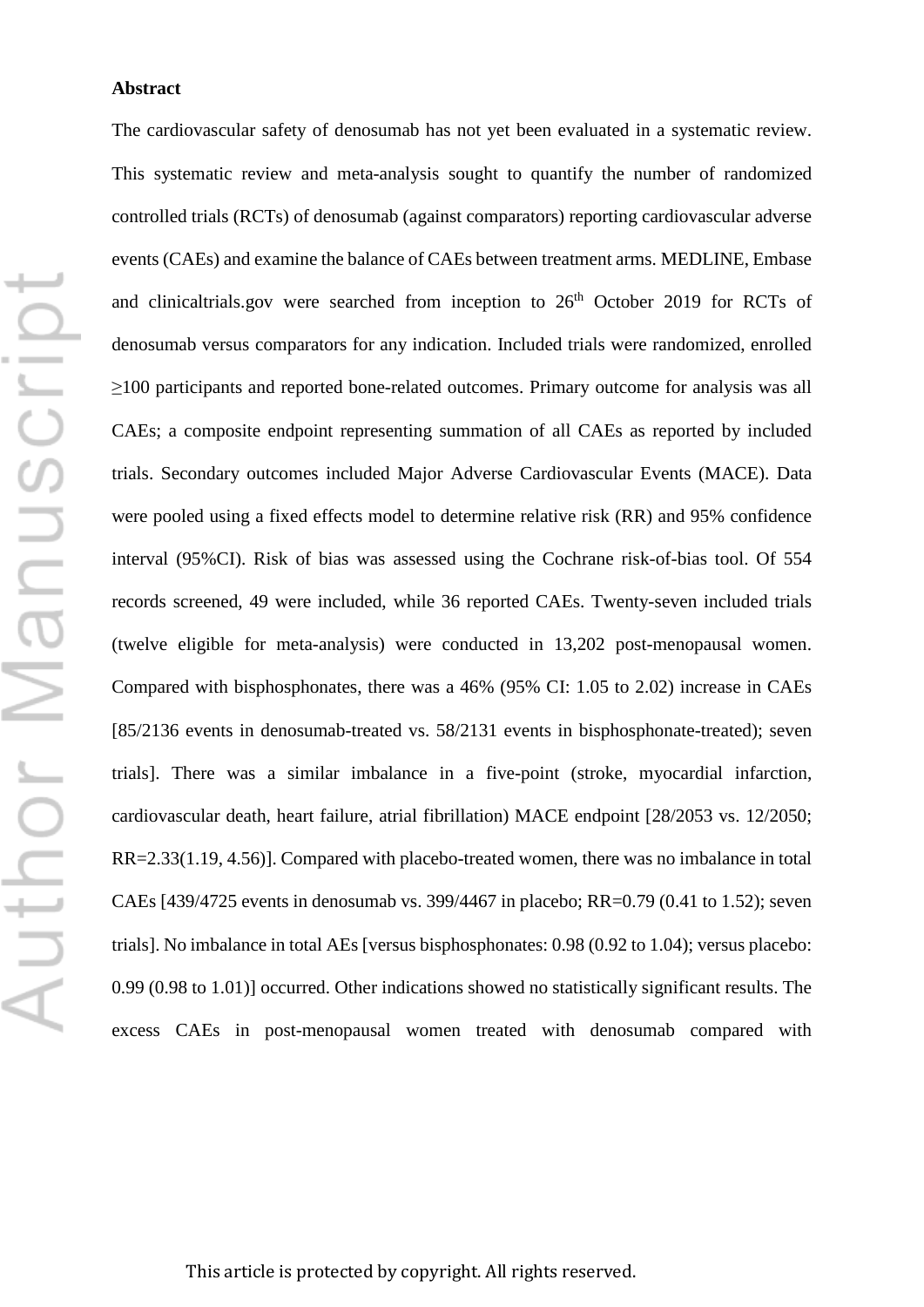Author Manuscript

bisphosphonates, but not placebo, indirectly supports claims that bisphosphonates may suppress CAEs. Future trials should use standardized CAE reporting to better describe cardiovascular effects of bone active medications. (PROSPERO: CRD42019135414.)

Key Words: Anti-resorptives; Osteoporosis; menopause; cancer; clinical trials

# **Introduction**

In ageing populations, osteoporosis is a growing public health concern. Osteoporosis does not exist in isolation, but often co-exists with other age-related diseases, particularly cardiovascular diseases (1). Literature suggests that cardiovascular diseases contribute a major proportion to mortality after a fragility fracture<sup>(2)</sup>. Thus, greater appreciation of the need for CV disease management alongside fracture risk is warranted across clinical specialties.

Lessons from previous studies involving bisphosphonates (BPs) have suggested that BPs may suppress CAEs  $(3-5)$ . Thus, in BP-controlled randomized controlled trials (RCTs) any increase in CAEs could actually represent an artificial elevation. Accordingly, a new agent for osteoporosis, the anti-sclerostin antibody romosozumab, has shown skeletal benefit but an increased risk of cardiovascular adverse events (CAEs) when compared with bisphosphonates (BPs) but not with placebo  $^{(6-8)}$ . This served as the scientific motivation to re-evaluate the cardiovascular safety profile of denosumab.

Denosumab is a human monoclonal antibody against the receptor activator of nuclear factor- $\kappa$ B ligand (RANKL), which exerts potent anti-resorptive effects  $(9)$ . Studies have reported that denosumab exhibited a similar safety profile compared with BPs (10). However, given the suspected cardio-protective benefit of BPs, no study has specifically examined the distribution of CAEs in denosumab-treated patients versus BP treatments or indeed for other treatments, including placebo.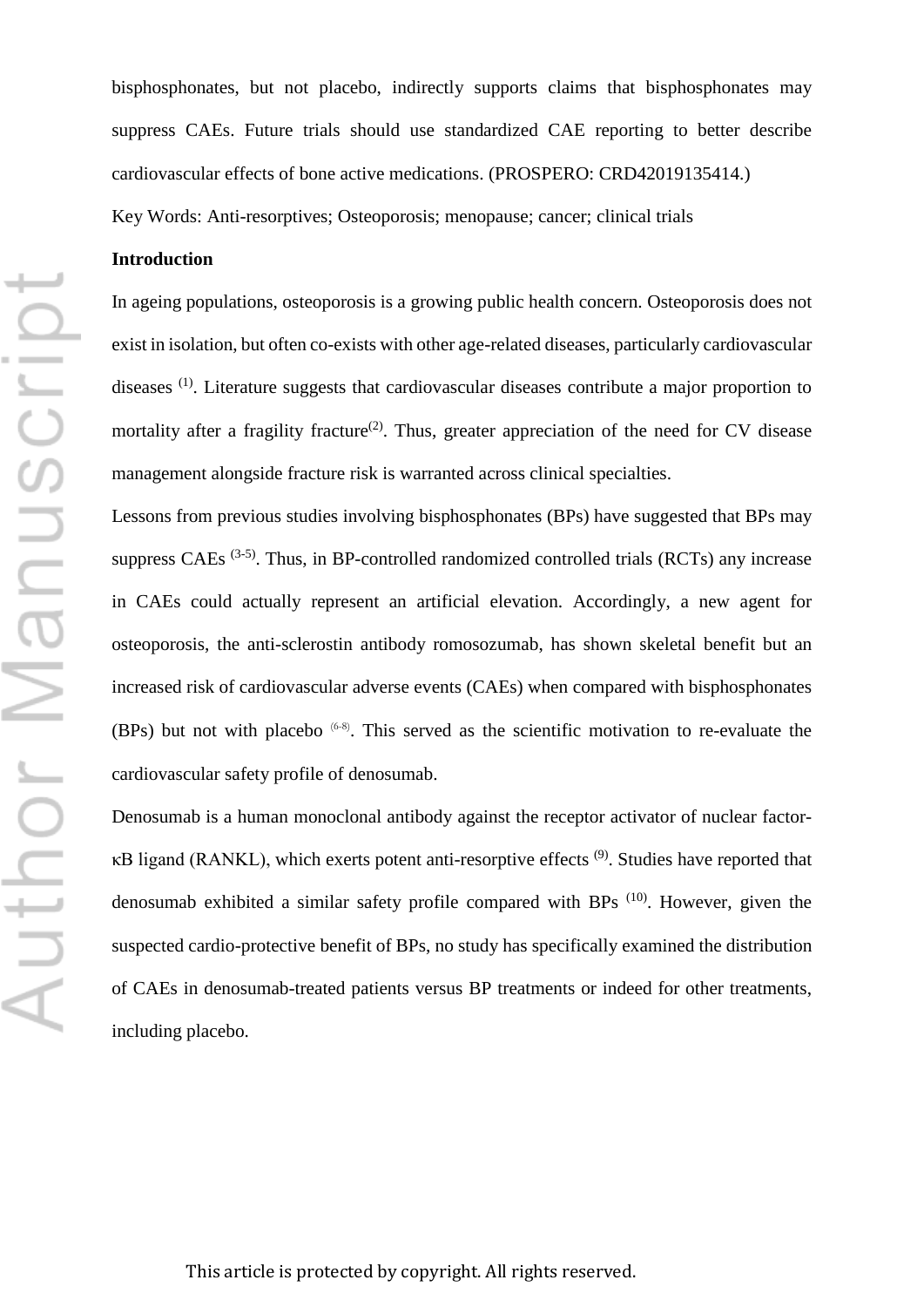Two previous meta-analyses have reported on the cardiovascular safety of denosumab  $(11,12)$ . However, these studies exclusively evaluated trials in post-menopausal women and findings were limited. One review only included placebo-controlled trials and the other pooled active and placebo-controlled trials, as well as mixed population groups. Both previous reviews failed to include the trial by McClung *et al.* (2006), the seminal paper in the clinical development of denosumab (13). Furthermore, denosumab has a number of indications for use and the cardiovascular effects are uncertain in other groups. Our systematic review evaluated cardiovascular safety in all populations and thus provides a more comprehensive overview of the prescribing landscape. Furthermore, these previous meta-analyses did not evaluate the quality of CAE reporting in RCTs. Our review reports the overall quality of CAE reporting in RCTs and aids in the design and CAE reporting of future trials. Thus, the objectives of this systematic review were to: (1) evaluate the overall quality of CAE reporting and (2) assess the balance of CAEs across all indications for which denosumab is prescribed.

# **Methods**

# *Data Sources and Searches*

We searched MEDLINE, EMBASE, and clinicaltrials.gov from inception to  $26<sup>th</sup>$  October 2019 with no language restrictions for eligible records. Records were identified using the follow title and abstract terms: "denosumab" AND ("fracture" OR "bone density" OR "bone mineral density" OR "skeletal-related events") AND "random\*". Records were stored using a citation manager and duplicates were removed. We screened all titles and abstracts and following screening; full texts were examined to evaluate eligibility. We also manually screened reference lists of eligible texts and online related article lists to identify potentially relevant manuscripts.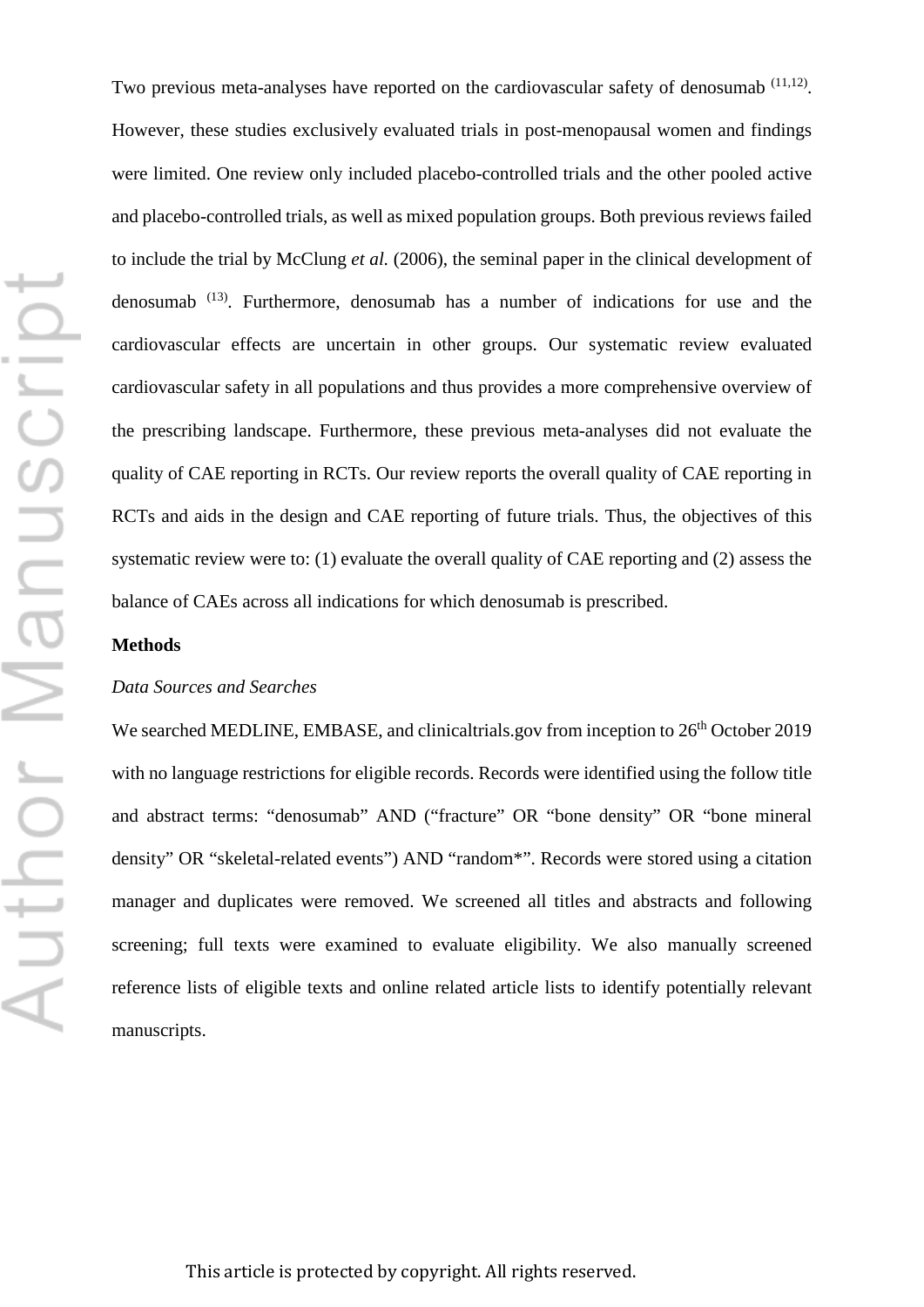We conducted this systematic review and meta-analysis in accordance with the PRISMA statement<sup>(14)</sup> and it is registered with PROSPERO (CRD42019135414). We aimed to determine: 1) the number of studies which specifically report CAEs and 2) determine the balance of CAEs across the indications for which denosumab is prescribed. Studies were eligible if the trial was randomized, used denosumab, randomized at least 100 participants, and reported bone-related outcomes including *bone mineral density* (BMD)*, incident fractures (at any site) or skeletal-related events* (SREs). Specific exclusion criteria included: nonrandomized studies, systematic reviews, reviews, conference abstracts, letters, case reports, animal or cell-based studies.

# *Data Extraction and Quality Assessment*

Data were tabulated by a single reviewer (A.H.S) using a data extraction template and was checked for accuracy by another reviewer (A.J.R). We sought the total enrolled patients; comparator; known fractures at baseline; follow up length; inclusion and exclusion criteria, if study reported CAEs; age, gender, baseline BMD of participants at baseline; dosage, frequency, and route of administration of intervention. A weighted average of age, baseline vertebral and non-vertebral BMD were calculated for meta-regression.

Adverse event (AE) data were collected using a separate data extraction template. We tabulated any and all AEs as well as all specific CAEs listed in each study. Where available, additional data on publications was sought on clinicaltrials.gov. Given the heterogeneity in reported CAEs, we created a composite outcome which was a summation of all reported specific CAEs. Each CAE was assigned equal weight since reporting of CAEs was ultimately event-driven. For studies with available data, we also created a major adverse cardiovascular event (MACE)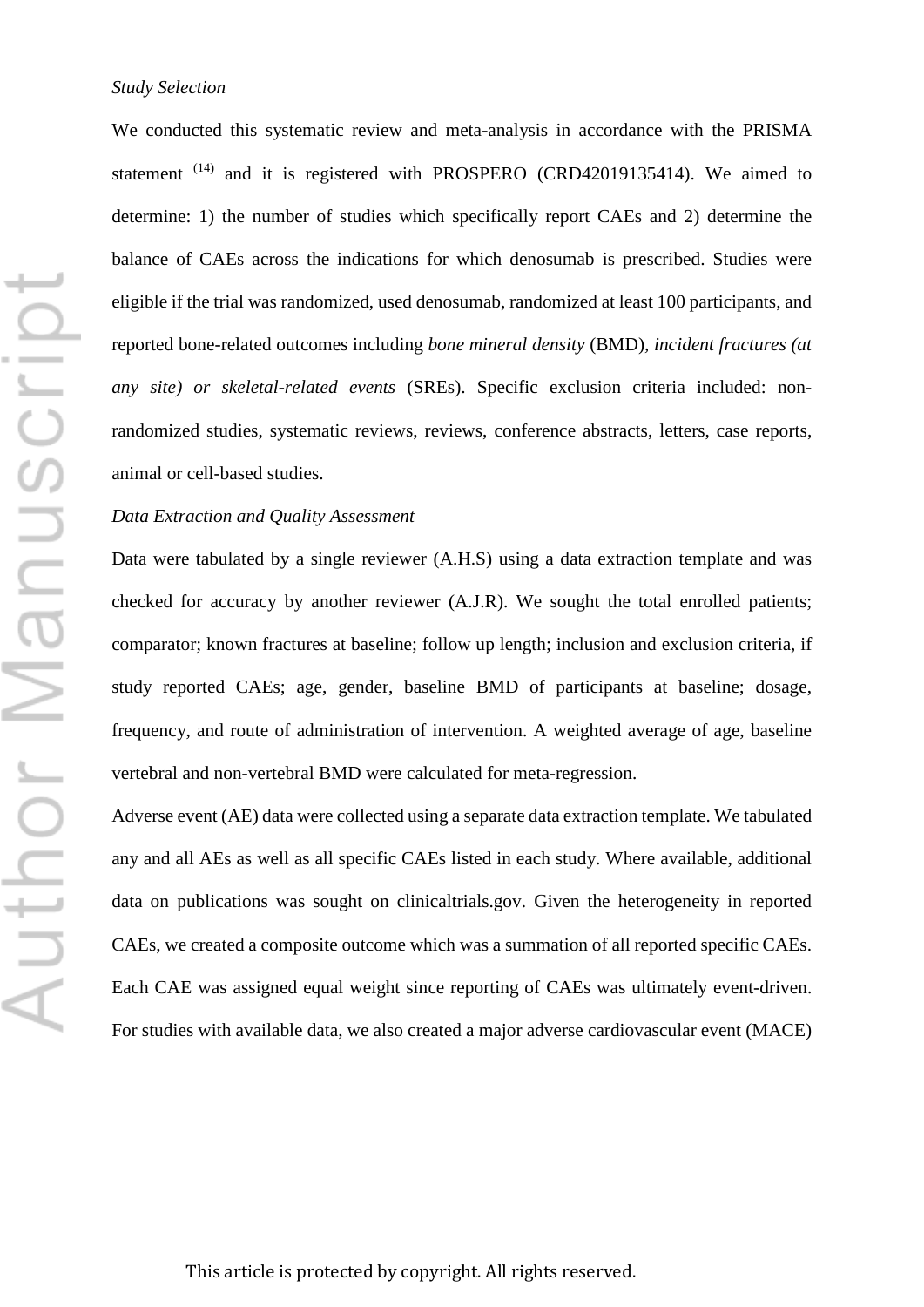endpoint. Our three-point MACE (MACE3) comprised myocardial infarction (MI), stroke and CVD death; four-point MACE (MACE4) comprised MACE3 and heart-failure (HF) and fivepoint MACE (MACE5) comprised MACE4 and atrial fibrillation.

We used the Cochrane Collaboration risk-of-bias tool for randomized trials to assess risk of bias (15). This tool evaluates bias across seven domains: Random Sequence Generation, Allocation Concealment, Blinding of Participants and Personnel, Blinding of Outcome Assessment, Incomplete Outcome Data, Selective Reporting, Other Bias (e.g. representativeness). A judgement of low, unclear, or high risk of bias was made for each domain. An overall risk of bias per study was evaluated based on the following criteria: low – all domains low; low/unclear – all domains low except for one which was unclear; unclear – greater or equal to two unclear domains; high – any domain was high. Two independent reviewers (A.H.S and A.J.R) performed the assessment. For studies where there was disagreement between the reviewers regarding the overall risk of bias, discrepancies were resolved by a consensus meeting.

### *Data Synthesis and Analysis*

Studies were eligible for meta-analysis if they initially satisfied the inclusion-exclusion criteria, reported CAE data, were not extensions of clinical trials and there were at least two studies with relevant data per indication or comparator. Analysis was performed separately by indication and by comparator (BP or placebo). For example, within the post-menopausal women population, denosumab was compared to bisphosphonate and placebo in two separate analyses. For all studies that reported CAEs, we additionally analysed the balance of all AEs as a measure of internal validity. We used all AEs as opposed to serious AEs due to the heterogeneous classification of serious AEs between trials. Data were synthesised using a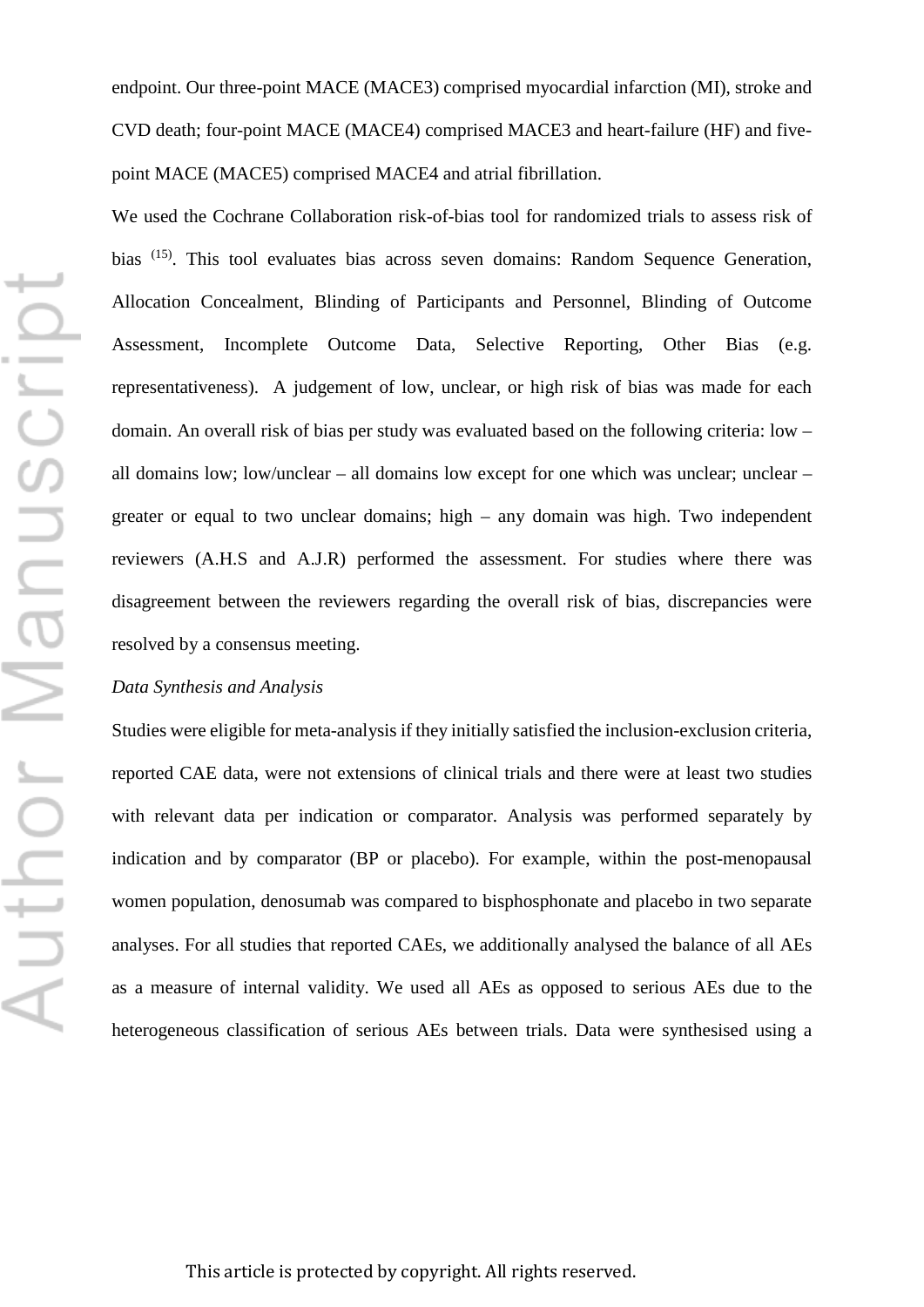Mantel-Haenszel fixed effects model reporting relative risk (RR) and 95% confidence interval (95%CI). Where heterogeneity was substantial ( $I^2 > 50$ %), a random effects model was used. All data were computed using Stata v14.2 using the *metan* package (College Station, Texas, USA). Sensitivity analysis was performed through a leave one out analysis for any statistically significant result. We identified age, prevalence of smokers, body mass index and vertebral and non-vertebral BMD as potential clinical modifiers for cardiovascular risk. Thus, we investigated these potential sources of heterogeneity by using meta-regression. We also investigated study size as a potential source of methodological heterogeneity. Publication bias was assessed by visual inspection of a funnel plot.

#### **Results**

#### *Literature search*

The literature search yielded 554 results. Forty-nine duplicates were removed, leaving 505 records for title and abstract screening where 459 records were excluded primarily due to having a population  $\langle 100 \rangle$  (n=34); no randomization (n=84); conference abstracts (n=92); systematic reviews (n=77) or did not investigate bone related outcomes (n=63). Forty-six full text articles were assessed for eligibility, of which six were removed primarily for having a population size  $<100$ , which were not reported in the abstract (n=3). Additional hand searching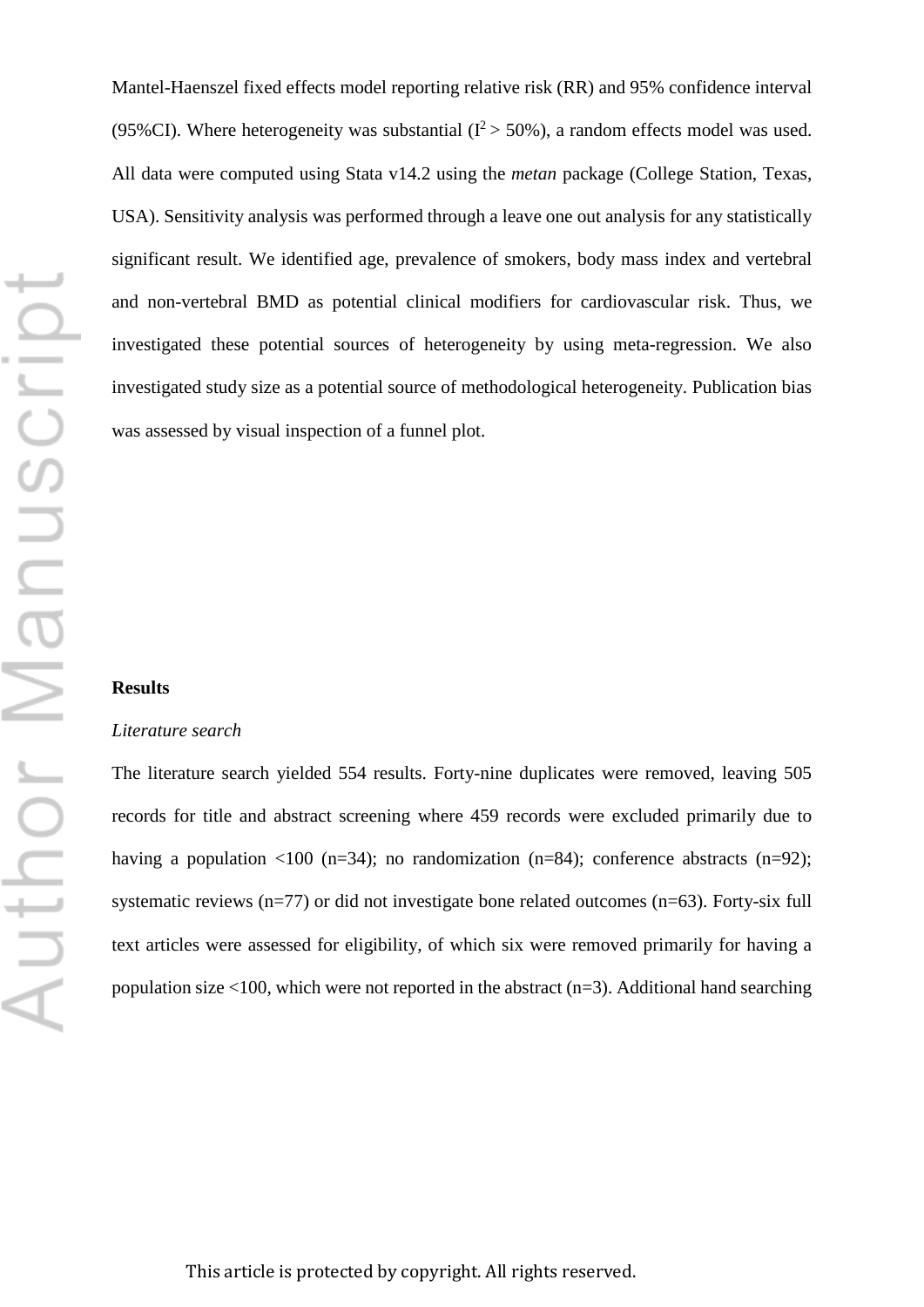found another nine articles. Overall, 49 studies were included in the qualitative synthesis (Figure 1).

# *Included studies*

Of the articles included in the qualitative synthesis, 46 articles had published results and three unpublished trials had relevant data available on clinicaltrials.gov. Studies were conducted across numerous indications: post-menopausal women with osteoporosis or low BMD (n=27), bone metastasis (n=8), multiple myeloma (n=1), prostate cancer (n=4), breast cancer (n=2), elderly men and women  $(n=3)$ , patients with glucocorticoid-induced osteoporosis  $(n=1)$ , patients with rheumatoid arthritis  $(n=2)$ , and men with low BMD  $(n=1)$ . Twenty-six studies were conducted in the United States; five in Canada and Japan; two each in China, France, Italy and Australia; and one each in Austria, India, Belgium, England, and Korea. All trials supplemented patients with calcium and/or vitamin D. Sixteen of the 46 studies were extensions of primary trials. We focused on primary trials for data analysis since many extensions crossed over patient treatment arms, or were open-label extensions. Once unblinding or crossover takes place, we cannot attribute particular CAEs exclusively to denosumab or other medications. The smallest trial enrolled 111 patients <sup>(16)</sup>, and the largest trial enrolled 7,808 patients  $(9)$ . Follow up time varied between a minimum of 6 months  $(17)$  and a maximum of 120 months (18). Nineteen studies enrolled patients who had previous fractures at baseline, four studies excluded patients with fractures at baseline and 23 were unclear. For dose finding studies, we preferentially chose to report on the dose used most widely in clinical practice for the most relevant data (Table 1).

*Literature quality*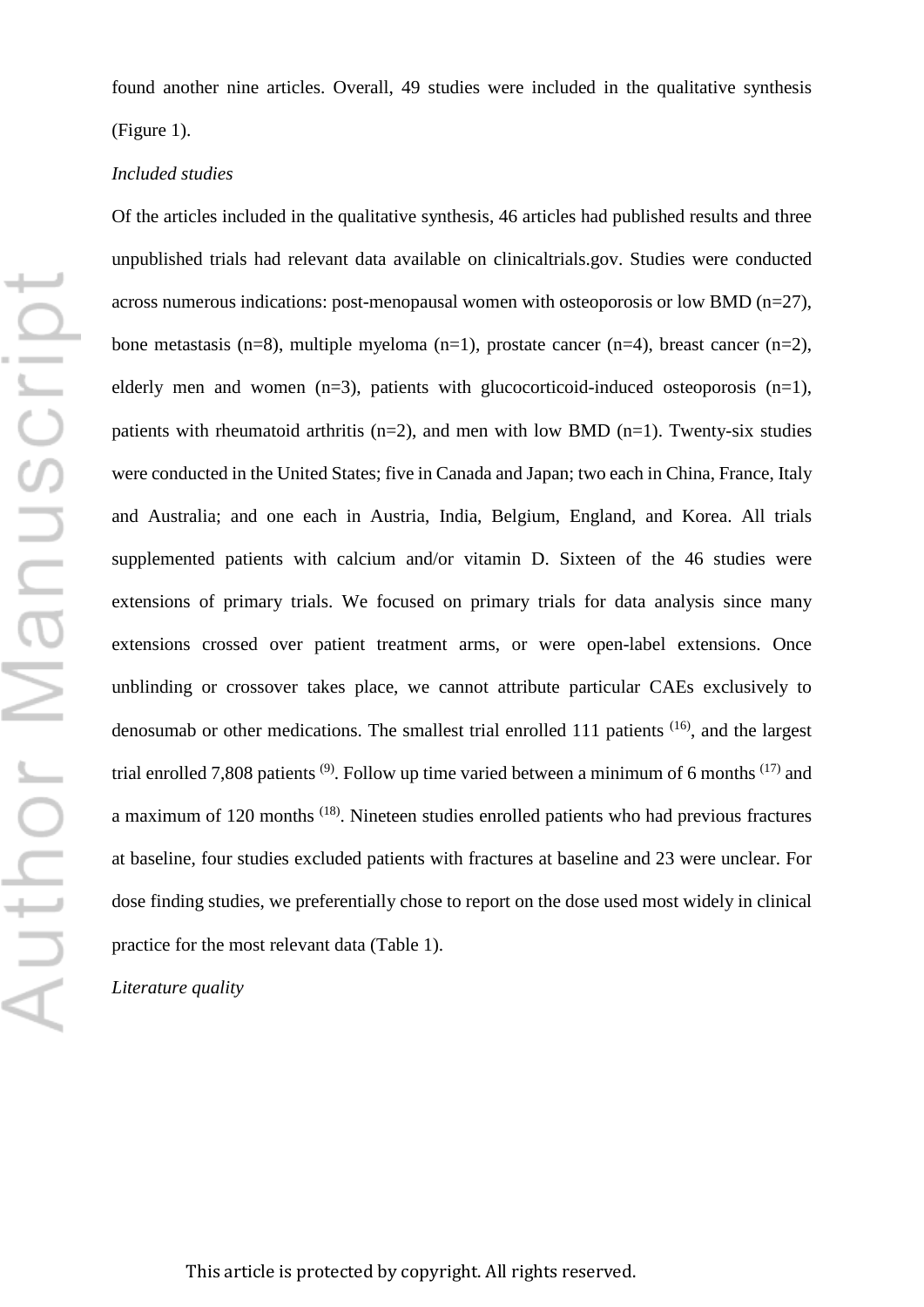Most studies were rated as high  $(n=33)$ , unclear  $(n=11)$  whilst one was rated low/unclear (Table 2) quality. Most studies reported randomization methods, allocation concealment and blinding poorly. In studies in which post-menopausal women were enrolled, higher nominal risks of bias were often related to trial sponsors participating in study design, data collection and manuscript writing. In trials enrolling patients with bone neoplasms, high risk of bias was predominantly related to high dropout rate attributed to death or withdrawal of consent.

#### *Adverse events*

Forty-six trials (93.9%) reported data on any AEs<sup>(9,13,16-58)</sup>. Of these, only 36 reported CAEs. Twenty-six studies had data available to form a composite cardiovascular disease endpoint (9,13,17,19,21,22,27,33-37,39,41-43,46,47,49-51,53,54,57,58). Eleven studies already reported an 'any cardiovascular' AEs (9,21,23,24,33-35,38,42,51,53) whilst six reported 'any vascular' AEs (23,33,34,38,42,51). The most commonly reported specific CAEs were myocardial infarction (n=17), hypertension  $(n=16)$ , atrial fibrillation (n=16), coronary artery disease (n=13), and cerebrovascular accident (n=13) (Supplementary Table 1). There were 79 specific CAEs which were reported once, for example 'peripheral vascular disease' was reported in only one trial <sup>(9)</sup>. All studies did not report an imbalance of overall AEs between denosumab and control groups (9,13,16-57).

# *Meta-analysis*

Twenty-six trials, including 30,308 participants were eligible for meta-analysis including 12 placebo-controlled, 11 BP-controlled trials and three trials with placebo and BP-controlled arms.

*Post-menopausal women with osteoporosis or low BMD*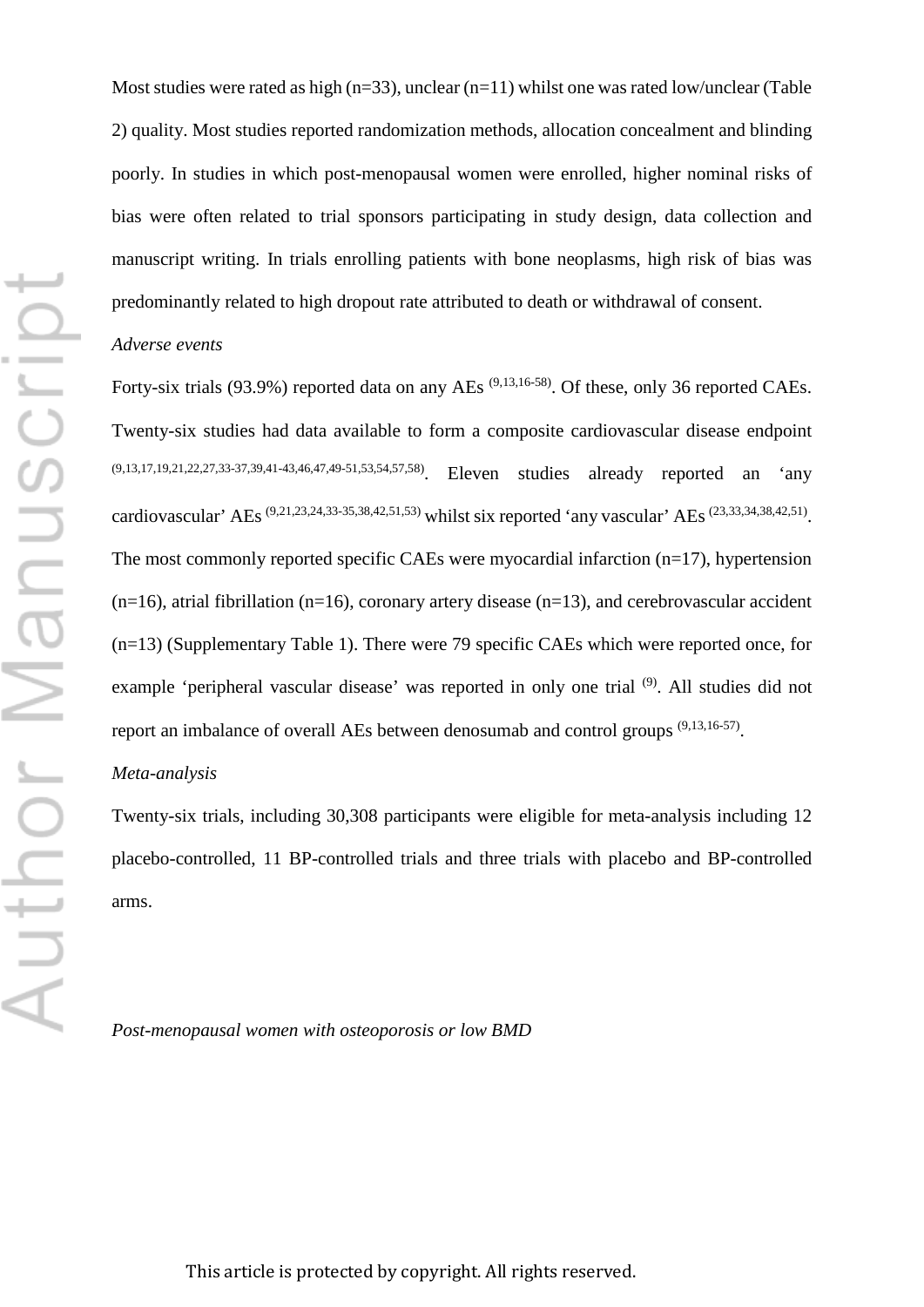In post-menopausal women, there were 11 BP-controlled trials (alendronate n=7, risedronate n=1, ibandronate n=1, zoledronic acid n=1, combination n=1)  $(13,22,23,27,29,31,33,35-37,59)$ . Nine of these trials were only compared to bisphosphonates whereas two had BP and placebo comparator arms. Seven trials had CAE data for meta-analysis whereby there were 85 CAEs in 2136 women randomised to denosumab compared with 58 CAEs in 2131 women randomised to any bisphosphonate [RR=1.46 (95%CI: 1.05 to 2.02)] (Figure 2). The lower boundary for this effect estimate (1.05) may not represent a clinically important effect. Thus, in a post-hoc exploratory analysis, we calculated up to what level of confidence we can obtain a minimum clinically important effect size of 15%. We determined that this minimum clinically important effect was seen at the 85% level [RR=1.46 (85%CI: 1.15 to 1.85)]. Therefore, whilst we found an excess risk of 46%, we can only refute the 15% risk increase at a p=0.15. Age (beta coefficient =  $0.17$ ,  $95\%$ CI:  $-0.11$ ,  $0.45$ ), population size (beta coefficient =  $0.00$ ,  $95\%$ CI: -0.00, 0.00), previous fracture (beta coefficient = 1.01, 95%CI: -2.07, 3.47), baseline BMD (beta coefficient = -0.06, 95%CI: -7.93, 6.66) and baseline non-vertebral BMD (beta coefficient = -1.77, 95%CI: -6.52, 2.98) were adequately reported to enable meta-regression, for which no influence was noted. Funnel plot inspection indicated minimal risk of publication bias (Supplementary Figure 1). A number needed to harm (NNH) analysis found that for every 79 (95%CI: 35-714) patients treated with denosumab compared with BPs, there would be one excess CAE. All the trials that provided data for NNH were 12 months in length. Thus, if 1000 women were treated for one year, there would be an excess of 12.5 events (95%CI: 1.4-27.8) in those receiving denosumab relative to those receiving BPs. Three-point and four-point MACE comparing denosumab to bisphosphonates in post-menopausal women showed nonstatistically significant increases (MACE3: 16/2053 vs 10/2050, RR=1.57 (0.73 to 3.39);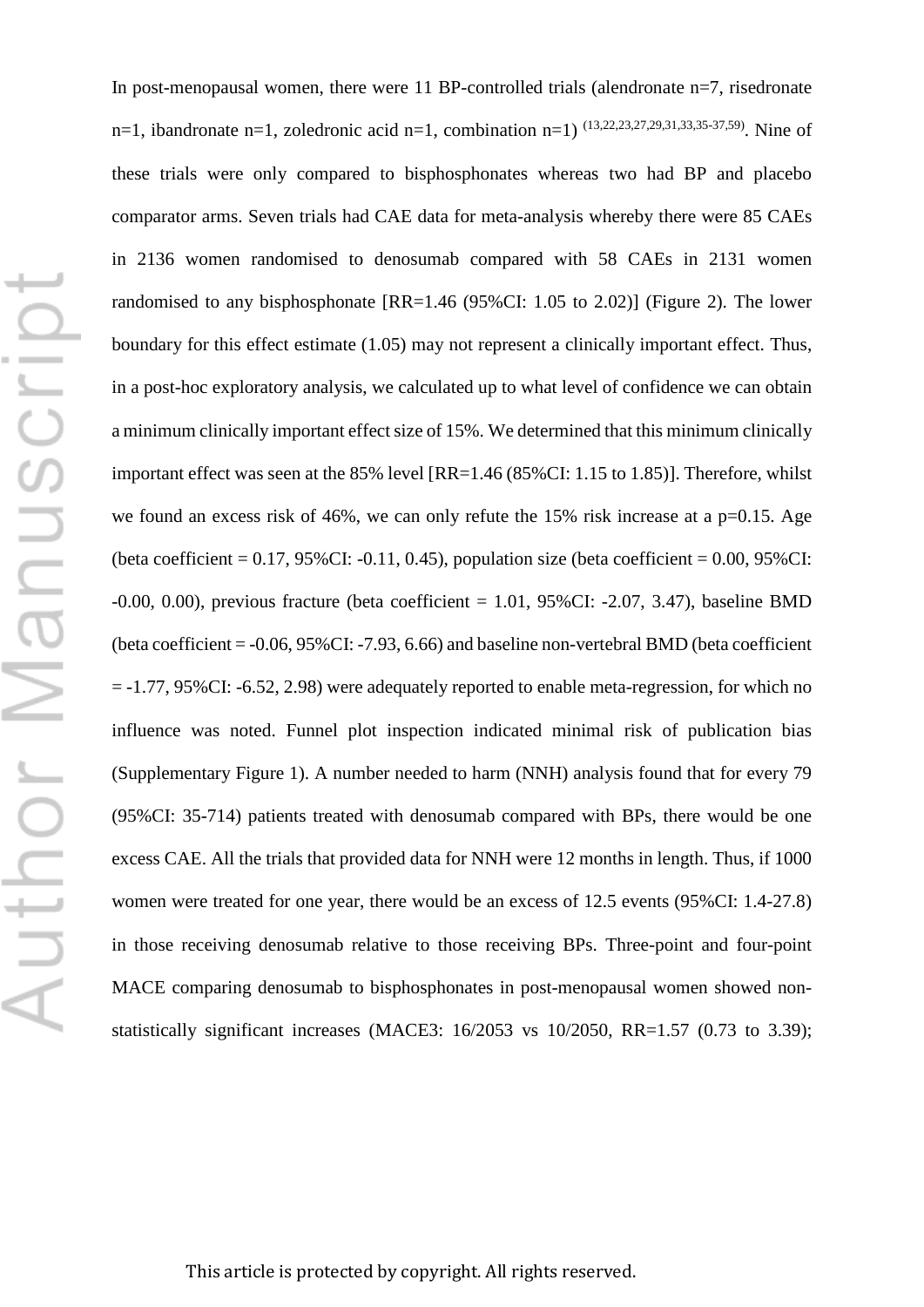MACE4: 21/2053 vs 10/2050, RR 2.04 (0.98 to 4.26). However, there was imbalance using a five-point MACE definition, which included atrial fibrillation [28/2053 vs. 12/2050; RR=2.33(1.19, 4.56)] (Table 4). There was no imbalance in total AEs in post-menopausal women (Supplementary Figure 2).

Fifteen trials were placebo-controlled (n=13 placebo only; n=2 placebo & BPs)  $(9,13,17-21,24-26,28-$ 31,34,37,38,59). Of which, seven had CAE data for analysis which found 439 events in 4725 denosumab treated women and 399 events in 4467 placebo treated women [RR [95%CI: RR=0.79 (0.41 to 1.52)] (Table 3). Regarding MACE outcomes, there were non-significant increases in MACE3, MACE4 and MACE5 (Table 4). There was no imbalance in total AEs in post-menopausal women (Table 3)

A leave-one-out sensitivity analysis was performed for the both composite CAE and five-point MACE analysis for the statistically significant results. Within the composite CAE analysis, individual removal of trials by Recknor *et al.* (2013), Roux *et al*. (2014) and Miller *et al.* (2016) led to a loss of statistical significance (Supplementary Table 2)  $(33,35,36)$ . In the five-point MACE analysis, when the trial by Recknor *et al*. (2013) was removed, the result lost statistical significance (Supplementary Table 3)<sup>(35)</sup>. Furthermore, to assess whether the background risk in individual studies was associated with its magnitude of relative risk for the overall effect estimate, we plotted the event rate in the BP-arm (x-axis) against overall effect estimate for the any CAE endpoint analysis (y-axis) (Supplementary Figure 3). Whilst an inverse trend was observed, linear regression for the line of best fit was not significant (β=  $-10.8$  ( $-27.8$  to 6.2)). Owing to the small number of trials, there was quite notable variance between studies and the trials by Brown *et al.* (2009) and Recknor *et al.* (2013) were clear outliers (22,35).

*Neoplastic Bone Disease*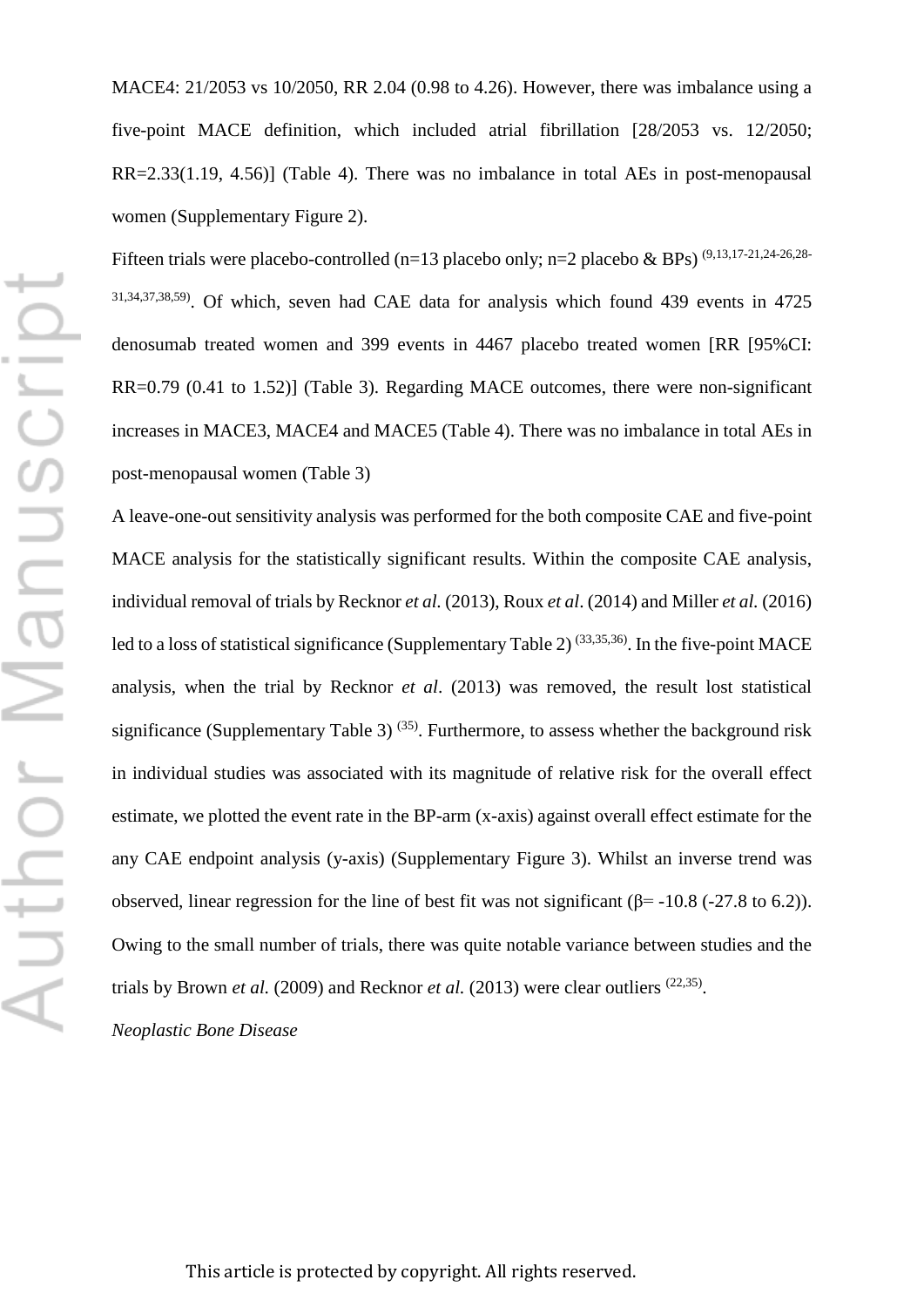We grouped together bone metastasis and multiple myeloma into the category of neoplastic bone disease since denosumab is indicated in both disease processes to prevent skeletal-related events due to increases in osteoclast-mediated bone resorption  $(42,60)$ . This category encompasses both primary and metastatic neoplasms of bone. Nine trials were BP-controlled (zoledronic acid n=7, combination n=2)  $(16,39-46)$ . Five of these trials had CAE data for metaanalysis and found a non-significant increase of CAEs in denosumab treated patients versus bisphosphonates (Table 3). Three-, four- and five-point MACE yielded non-significant increases of CAEs in denosumab-treated patients versus bisphosphonates. There was no imbalance in overall AEs.

### *Prostate and Breast Cancer*

In the prostate cancer indication, three studies were placebo-controlled  $(47-49)$  and one study was alendronate-controlled (61). There were two placebo-controlled trials with CAE data which showed a non-significant increase in CAEs in denosumab treated patients (Table 3). There was no imbalance of overall AEs. The alendronate-controlled trial did not report cardiovascular safety data, nor were any available through clinicaltrials.gov. Two placebo-controlled studies enrolled patients with breast cancer  $(50,51)$ . These trials found a non-significant decrease in CAEs in denosumab treated patients versus placebo (51). There was no imbalance of overall AEs between treatment arms (Table 3). In both the prostate and breast cancer populations, there were insufficient data to construct MACE outcomes.

#### *Men and post-menopausal women with low BMD*

Three trials enrolled both men and postmenopausal women  $(52,53,62)$ . One trial enrolled postmenopausal women and men over 50 years, comparing denosumab with two control treatments - placebo or open label alendronate <sup>(53)</sup>. The author was contacted to provide separate data for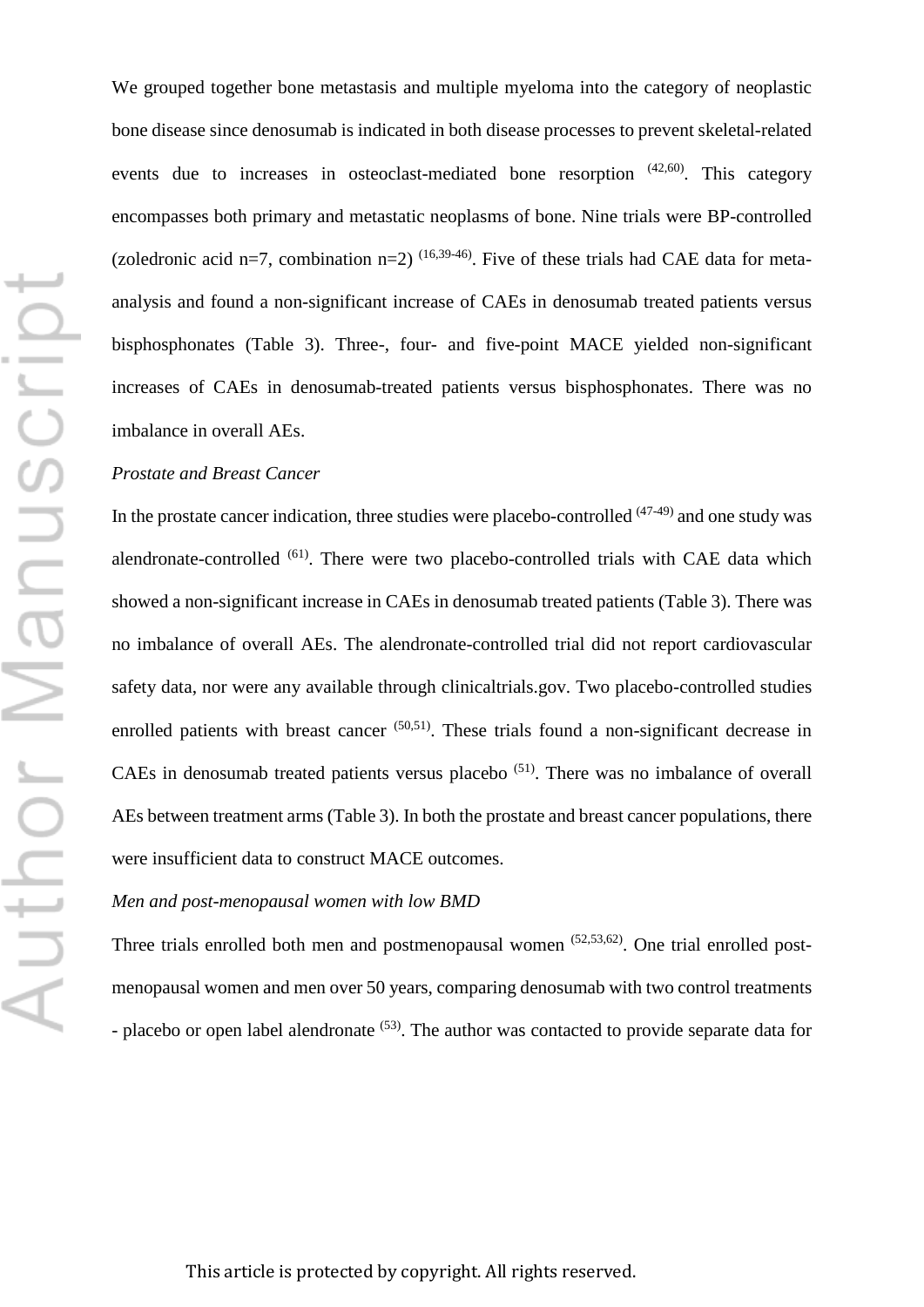Author Manuscript

men and women to enable these data to be included in the main postmenopausal women analysis above, but no response was received. When compared with open label alendronate, there was a statistically significant increase of CAEs in the denosumab arm (Table 3). However, there was no imbalance in overall AEs. When compared to placebo, there was a nonsignificant increase in CAEs in the denosumab arm. There was balance of overall AEs between placebo and denosumab. There were insufficient data to construct MACE outcomes.

An additional trial was a one year open-label extension phase of the previous trial in which all subjects received denosumab which was ineligible for meta-analysis <sup>(52)</sup>. Another trial enrolled men and post-menopausal women comparing denosumab with alendronate or minodoronate (62). There was no AE data available for analysis.

### *Other indications*

One trial enrolled men with low BMD comparing denosumab with placebo. Non-significant increases in CAEs and overall AEs were observed in the denosumab arm (Table 3)  $(57)$ . Two trials enrolled patients with rheumatoid arthritis (54,55) and compared denosumab to placebo. There was a non-significant reduction in CAEs and overall AEs in denosumab-treated patients. Another trial enrolled patients with glucocorticoid-induced osteoporosis and compared denosumab with risedronate (58). There was a non-significant small increase in CAEs and overall AEs in denosumab treated patients. In each of these indications, there were insufficient data to construct MACE outcomes.

#### **Discussion**

In this systematic review of large randomized controlled trials of denosumab versus placebo or active comparators for any indication, we determined that there was an approximate 46% increase in CAEs in denosumab-treated compared with BP-treated post-menopausal women.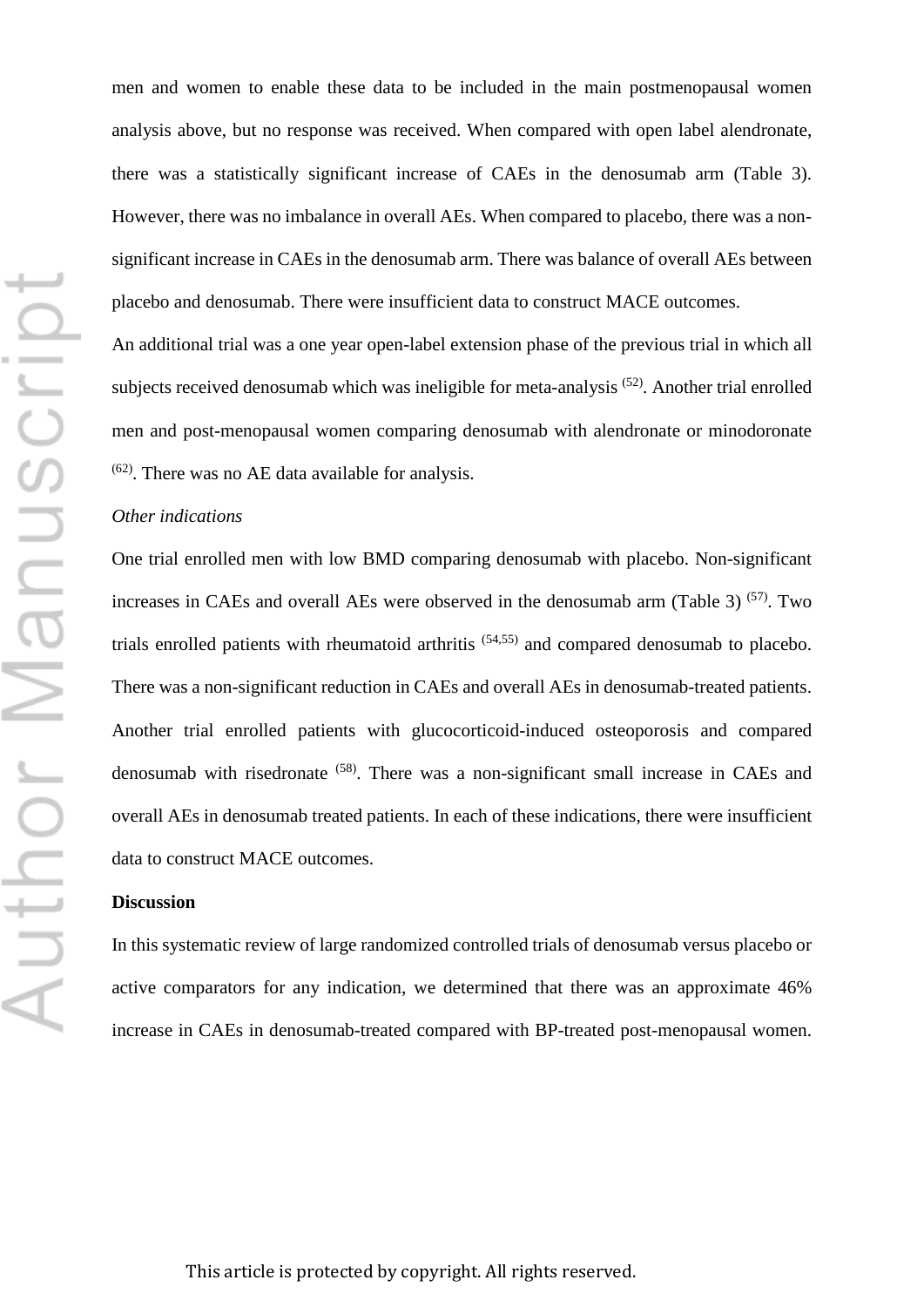Within the same indication, we analysed a five-point MACE endpoint (comprising stroke, MI, HF, cardiovascular death and atrial fibrillation) and determined there was a doubling of risk for these events (Supplementary Figure 2). Given was no such imbalance existed in placebocontrolled trials, we speculate that the imbalance in CAE rate in BP-controlled trials may reflect a relative suppression of events in the BP-treated women. Importantly, these results need to be interpreted with caution since CAEs were adverse event data that were not pre-specified as trial outcomes. Furthermore, we note the potential for a study's background risk to drive the overall effect estimate, however regression analysis for an association found this to be non-significant. There were either insufficient data or non-significant risk differences for other indications. Nevertheless, this highlights the need for careful CV risk management alongside fracture risk management amongst patients treated for osteoporosis. Given a new anabolic osteoporosis agent, romosozumab, has raised concerns over increased CV risk, this is an especially worthwhile consideration  $(6,7)$ . Our assessment of whether background risk was associated with relative risk is very pertinent to the trials which evaluated romosozumab, as some have commented that this phenomenon may have been responsible for the apparent chance imbalance in CAEs in BP-controlled romosozumab<sup>(63)</sup>. Thus, future trial designs may need to pay careful attention to the choice of comparator in order for outcomes to be both interpreted with confidence and relevant to real-world effects.

The increased CAEs in denosumab treated post-menopausal women versus BPs align with previous studies suggesting, controversially that there may be a protective benefit of BPs <sup>(3-5)</sup>. This hypothesis has gained credence since the reporting of romosozumab having increased serious CAEs compared to alendronate  $(6)$  but not against placebo  $(8)$ . There is no clear biological explanation for why an anti-sclerostin antibody would increase CV risk. Indeed, the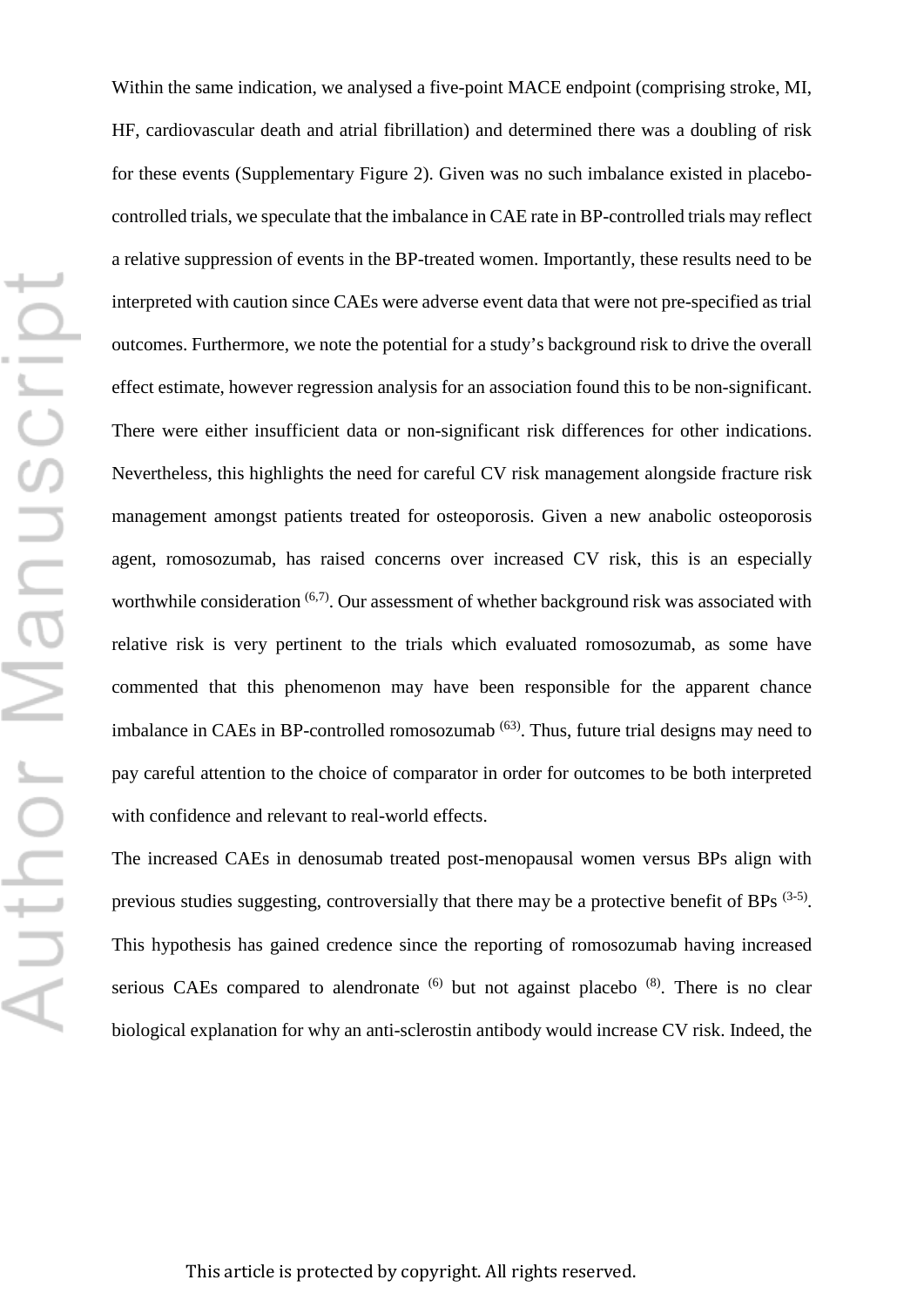natural history of patients with sclerosteosis demonstrate no excess CV risk <sup>(64)</sup>. Similarly, we observed increased risks in denosumab-treated postmenopausal women compared with BPs, but not compared with placebo. Thus, we speculate that the increase in CAEs in denosumab is driven by a suppression of events in BP-treated individuals. This has been similarly observed in a recent RCT where the effects of zoledronate on cancer, cardiac events and mortality in osteopenic women were evaluated (4). Zoledronate was seen to have a protective effect on cardiovascular endpoints. The authors of this study provided a brief overview of this cardioprotective phenomenon citing bisphosphonate's potential direct action on arteries via nitric oxide mediated vasodilation, immunomodulatory effects in atherosclerosis and influence on the mevalonate and cholesterol synthesis pathway. Indeed, different BPs such as alendronate, which was the most common BP comparator in our paper may have different CVD effects to zoledronate. However, placebo-controlled alendronate and other oral bisphosphonate RCTs that report CAEs (other than atrial fibrillation) are lacking. We note a previous meta-analysis reporting oral alendronate was not associated with atrial fibrillation, but this was limited to Merck-sponsored trials and is thus not reflective of the literature <sup>(65)</sup>. Similarly, a safety analysis of pivotal oral ibandronate trials suggested no association with atrial fibrillation (66-68). It is interesting to note that neither oral ibandronate trial reports CAEs in their adverse event analysis from the primary publications, it is provided in the pooled safety analysis (68). Given this cardio-protective effect in our systematic review was only seen in post-menopausal women (a population known to be at elevated increased CV risk) there may be some underlying explanation for the increased events related to the loss of the protective effect of estrogen and how this interacts with RANKL <sup>(69)</sup>.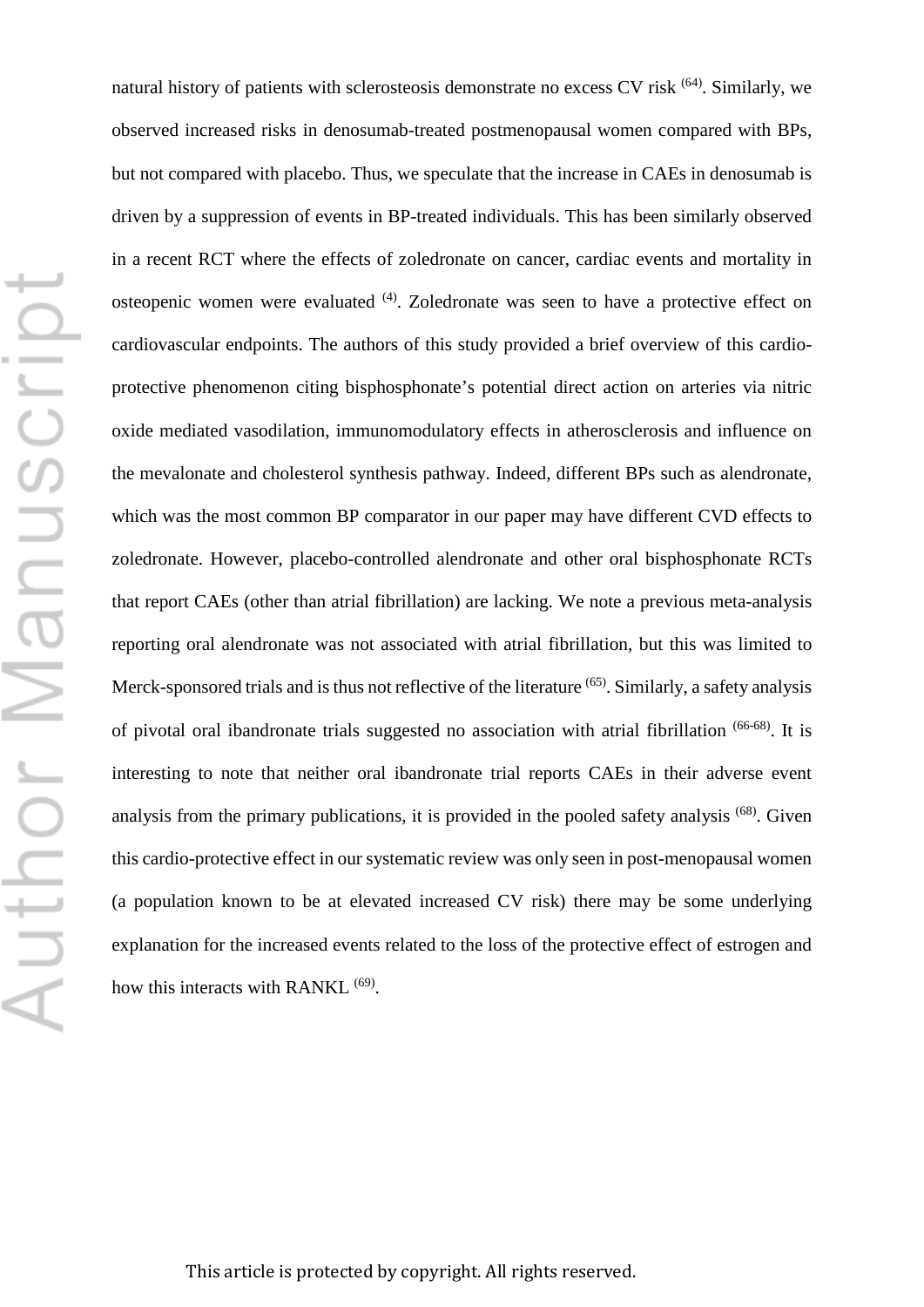Notably, our analysis is presented in the context of a recent meta-analysis which suggested that BP has no mortality benefit and thus prescription of BPs should only be made with skeletal outcomes in mind  $(70)$ . Further, Cummings and McCulloch (2020) recently offered an explanation for the CAE findings of the romosozumab trial and determined it was a chance finding (63). This would appear at odds with the present study's findings, Reid *et al.* (2020) and a meta-analysis by Kranenburg *et al.* (2016), which demonstrated a reduction in cardiovascular mortality and all-cause mortality <sup>(4,5)</sup>. In clinical practice, extra-skeletal considerations are important in our dialogue with patients when deciding how best to manage bone health and will also impact on the overall cost utility landscape. The specific effect of BPs on CV mortality could be masked by the outcomes contributing to the balance of overall mortality.

Other indications such as bone metastasis had different aetiologies and rationales for prescribing denosumab possibly explaining why non-significant findings were demonstrated in the present study. There were limited data assessing CV risk in the cancer setting (and indeed other indications) thus we are uncertain about the effects of denosumab on CV outcomes in these populations. Equally we are unable to comment if the supposed cardio-protective effect of BPs exists in these populations. Regardless of indication, the present study serves to highlight that these uncertainties are areas where further research is warranted as we cannot rule out potentially clinically important effects. This is especially the case given that of the 49 studies included for review, only 26 had data available to form composite CAEs. This review serves as a timely reminder for future osteoporosis studies to specifically report CV outcomes as part of their study design.

The studies included had some limitations. Risk of bias assessment showed that randomization methods were generally unclear, outcome reporting was poor, and sponsors played a large role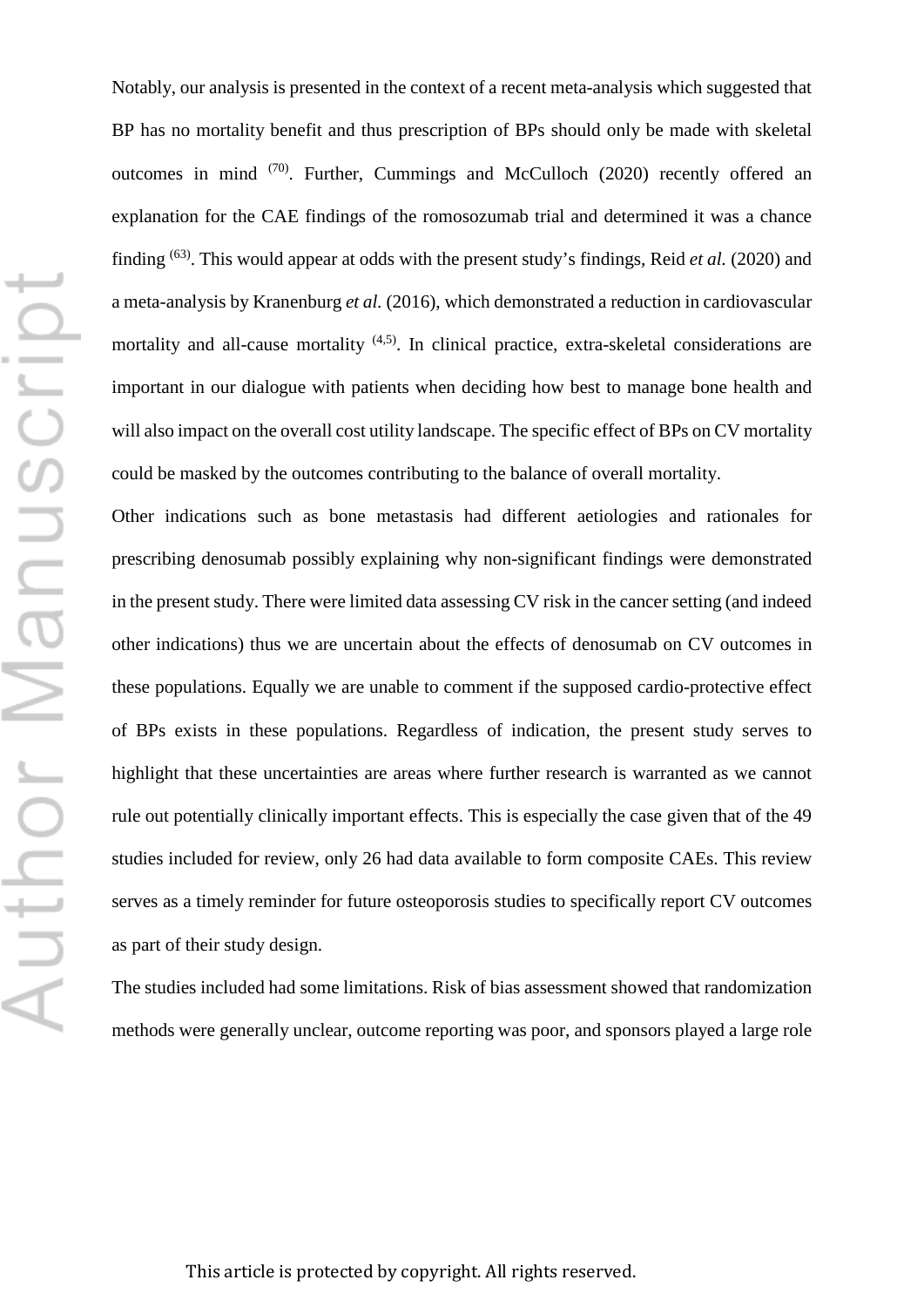in a number of studies through writing, data collection and study design. Given that these studies were generally monitored by contractors outside the influence of the investigators and that the trials were of sufficient quality and integrity to be accepted by regulators such as the Food and Drug Administration and the European Medicines Agency; it may reflect more the conventions of reporting trials in the musculoskeletal area (where details are often not given of the randomization procedure as this is considered unlikely to be flawed in these circumstances) than any inherent issues with the randomisation procedure or conduct of the study. Indeed, it can be argued that published papers are being held against Cochrane standards that had not yet been developed at the time when these papers were written.

Another limitation, which was more commonly found in the neoplastic bone disease trials there was a large dropout rate. However, this phenomenon is often noted in studies enrolling these patients. Often, this was attributed to deaths during the intervention but also consent withdrawal contributed to the dropout rate. Large multi-centred trials were also limited by heterogeneous AE reporting. By way of example, local hospital guidelines may dictate that a particular event may be classified under a particular ICD code whilst at another centre, it may be classified under a similar but distinct ICD code. In the trial by Raje *et al.* (2018), three separate cardiac failure outcomes reported "cardiac failure", "cardiac failure congestive" and "cardiac failure chronic" (42). Whilst we can assume the broader classification of cardiac failure would capture these two sub classifications, we are uncertain as to whether all these events are independent. Similarly, most studies stated that overall AEs were either similar between groups or there were no AEs. The validity of such claims is limited since this overall balance of any AEs could be skewed by the selective reporting (or non-reporting) of certain specific AEs or the effect of specific AEs could be nullified by the overall balance between all AEs as described above.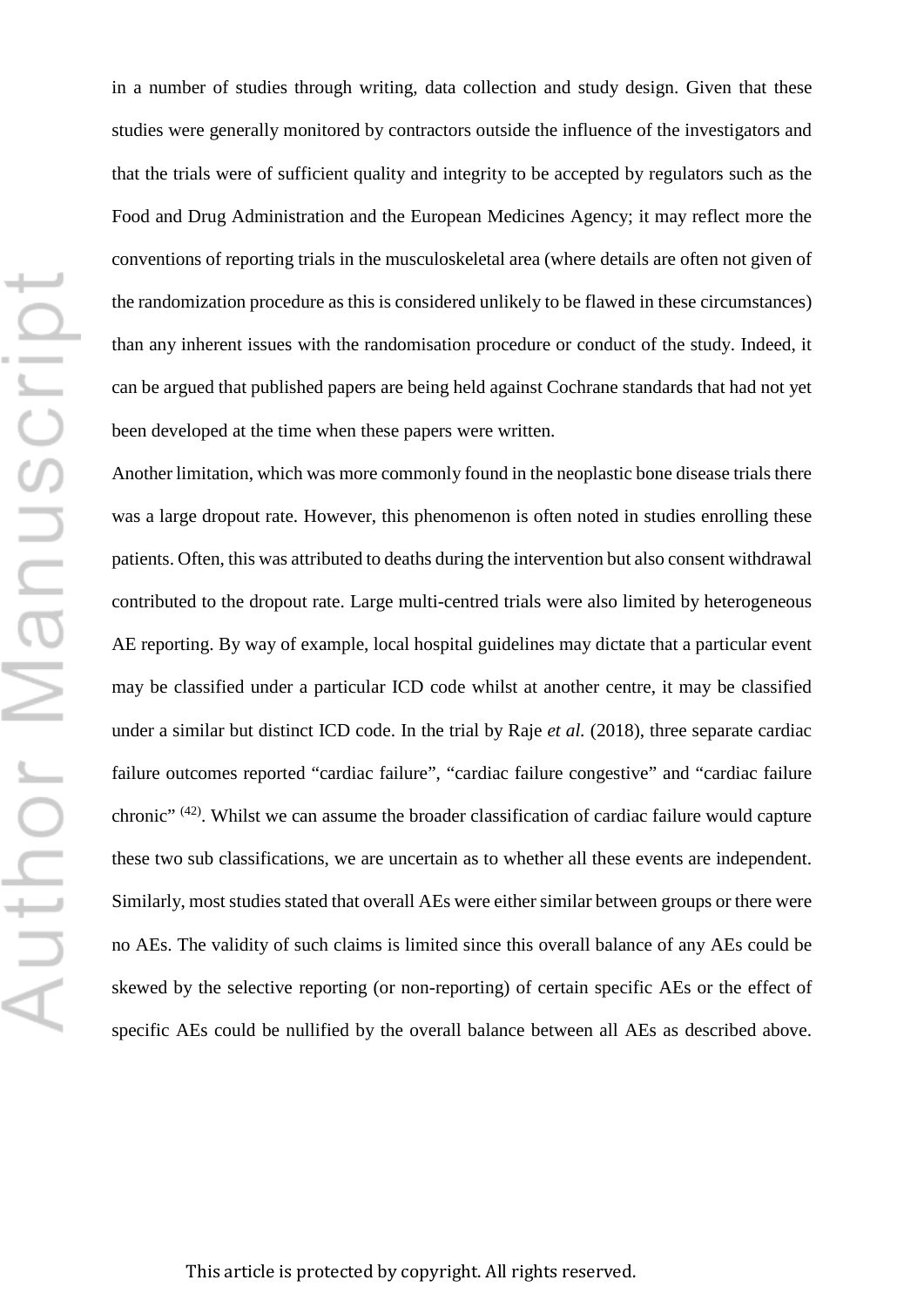This further highlights the need to specifically assess CAEs and we call for transparent reporting of such outcomes. Without such transparent reporting, any analysis of this literature may be misleading as evidenced by a recent meta-analysis by Ly *et al.* (2020)<sup>(11)</sup>. They observed a balance of CV events between denosumab and control groups. However, in doing this they pooled bisphosphonates and placebo trials, as well as pooling trials of men, premenopausal women and post-menopausal women in the same analysis. Our meta-analysis was performed separately by population and comparator, forming more homogenous groups to more comprehensively examine the effects of denosumab on cardiovascular safety. Furthermore, Lv and colleagues only included literature if the trial provided CAEs, however as we have shown, not all trials report these data and often they are provided in online supplements or on their clinical trials registration page. We also note that McClung *et al.*  $(2006)$ , the seminal trial in the clinical development of denosumab was not included  $(13)$ . Additionally, Lv and colleagues specifically excluded studies with zero CAEs. Again, this would provide an inaccurate view of the literature because as CAEs are known to occur in these patients, it is also important to consider when CAEs do not occur.

We also note another meta-analysis on this topic, but this too had severe limitations rendering interpretation difficult (12). Ferrieres *et al.* (2020) included extension trials in their overall analysis which means that the AE data presented may not reflect the comparison between denosumab and other treatments. For example, Sugimoto *et al.* (2015) <sup>(52)</sup> was an extension trial where all participants received denosumab for one year (cross-over) after a placebocontrolled initial two-year period. Thus, we are uncertain whether the events reported are attributable to when participants received denosumab or placebo. Furthermore, our analysis has identified some studies not included in their analysis such as the aforementioned seminal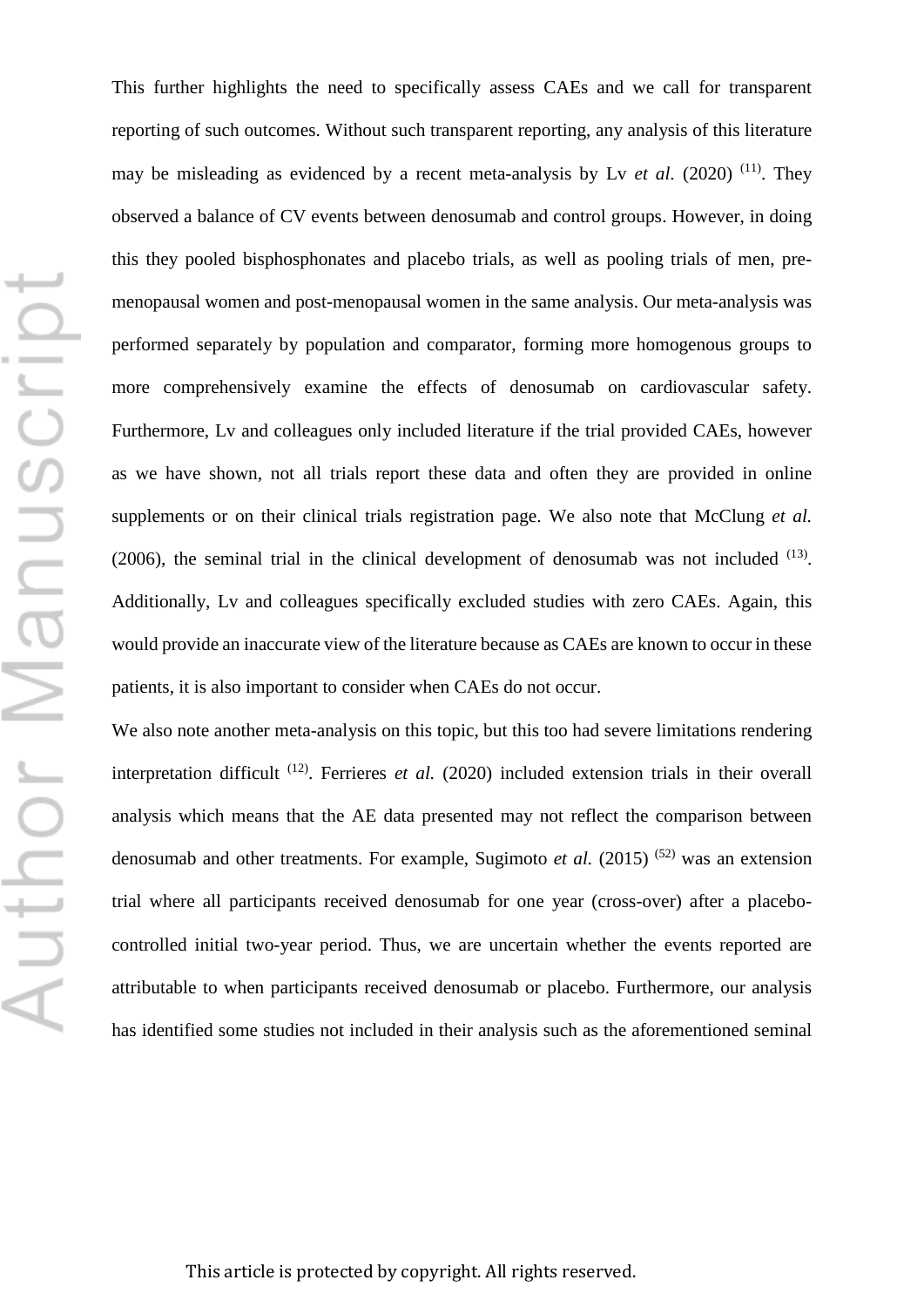McClung *et al.* (2006) trial <sup>(13)</sup>. Other limitations were that there was a large degree of heterogeneity between trials due to different inclusion and exclusion criteria.

Our review also has some limitations. Firstly, we used aggregate level data and subsequently statistical analyses were limited to conventional study level meta-analysis. Individual level data was not sought due to the magnitude of outcomes and it did not fit with our primary aim of determining how many trials reported CAEs in the public domain. Secondly, we excluded conference abstracts. Thus, there may have been unpublished data that could have potentially contributed to the review. Thirdly, in dose finding studies, we chose the dose used most commonly in clinical practice to enable relevant comparisons. Fourth, we used a composite cardiovascular outcome, comprising of specific CAEs. We explored the validity of the composite CAE findings by analysing event rates for MACEs which provided consistent findings (when analysing a MACE5 endpoint). We believe the signal of the composite CAE effect estimate is a true and clinically important result because the direction and magnitude of the MACE endpoints increased with further inclusion of outcomes and became statistically significant. This shows the composite CAE was internally validated. It is important to note that a composite outcome assumes the same weight of each individual outcome and a similar aetiology of each. We attempted to explore the balance of specific CAEs between treatment groups but 79 of these CAEs were only reported in one study. Since they were reported they are potentially an AE of interest, therefore, if other studies do not report this AE, it is assumed it did not occur. Indeed, absence of an AE is also of interest. Whilst we appreciate the limitations of reporting all AEs in manuscripts, such data should be readily accessible and consistent. Thus, a composite CAE was created to enable meta-analysis which has been applied in other similar studies  $(71)$ . We believe this strategy is robust as it resembles how each study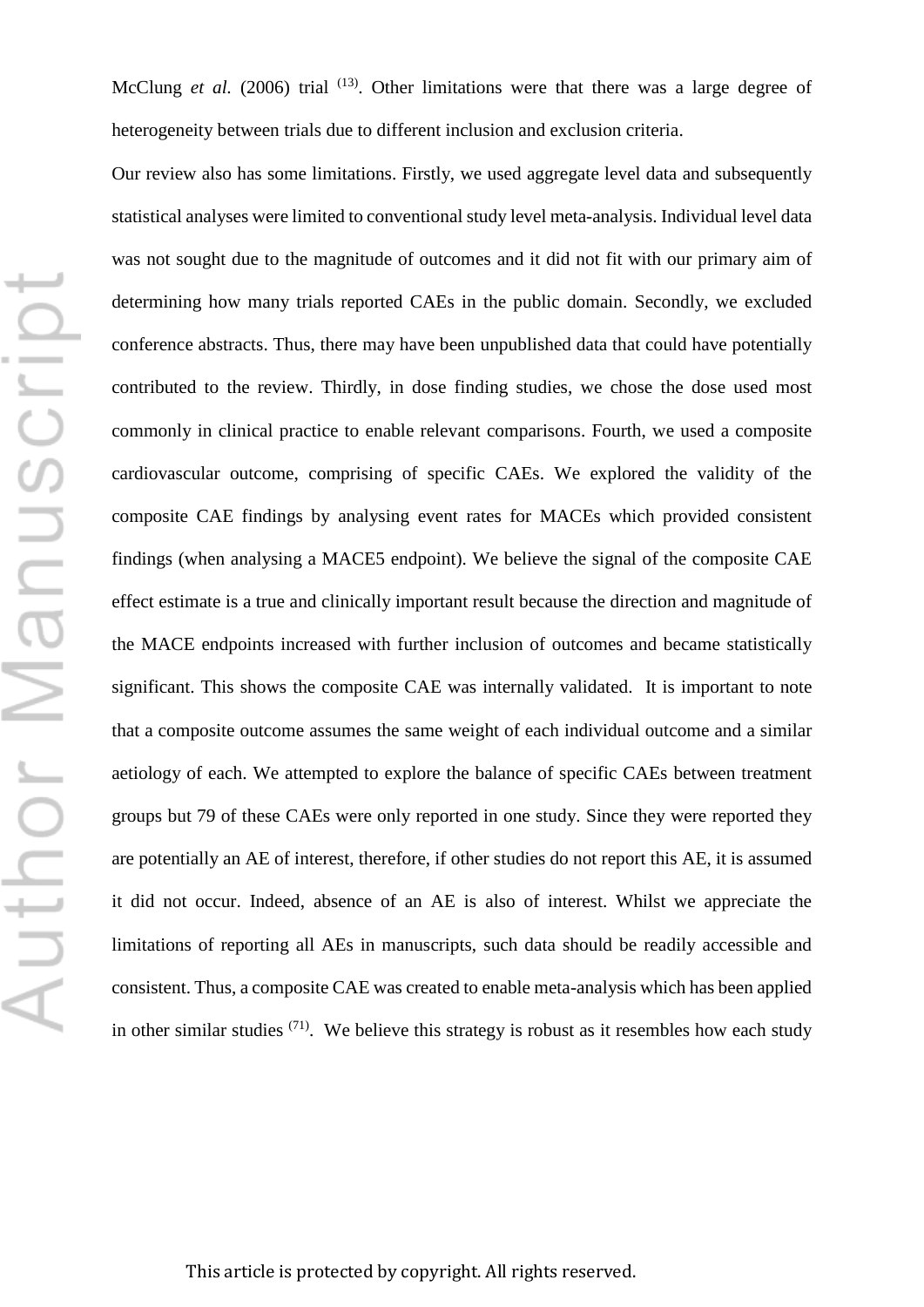reports on any AE, regardless of system and regardless of how many events occurred in any individual patient.

In conclusion, this systematic review identified an excess of CAEs in post-menopausal women with osteoporosis or low BMD treated with denosumab compared with bisphosphonates, but not placebo, indirectly supporting the claim that bisphosphates may supress CAEs. Overall, specific cardiovascular safety data were inconsistently reported and were limited for other indications. Future trials of anti-osteoporosis medications should use standardized CAE reporting to more clearly describe the cardiovascular effects of bone active medications.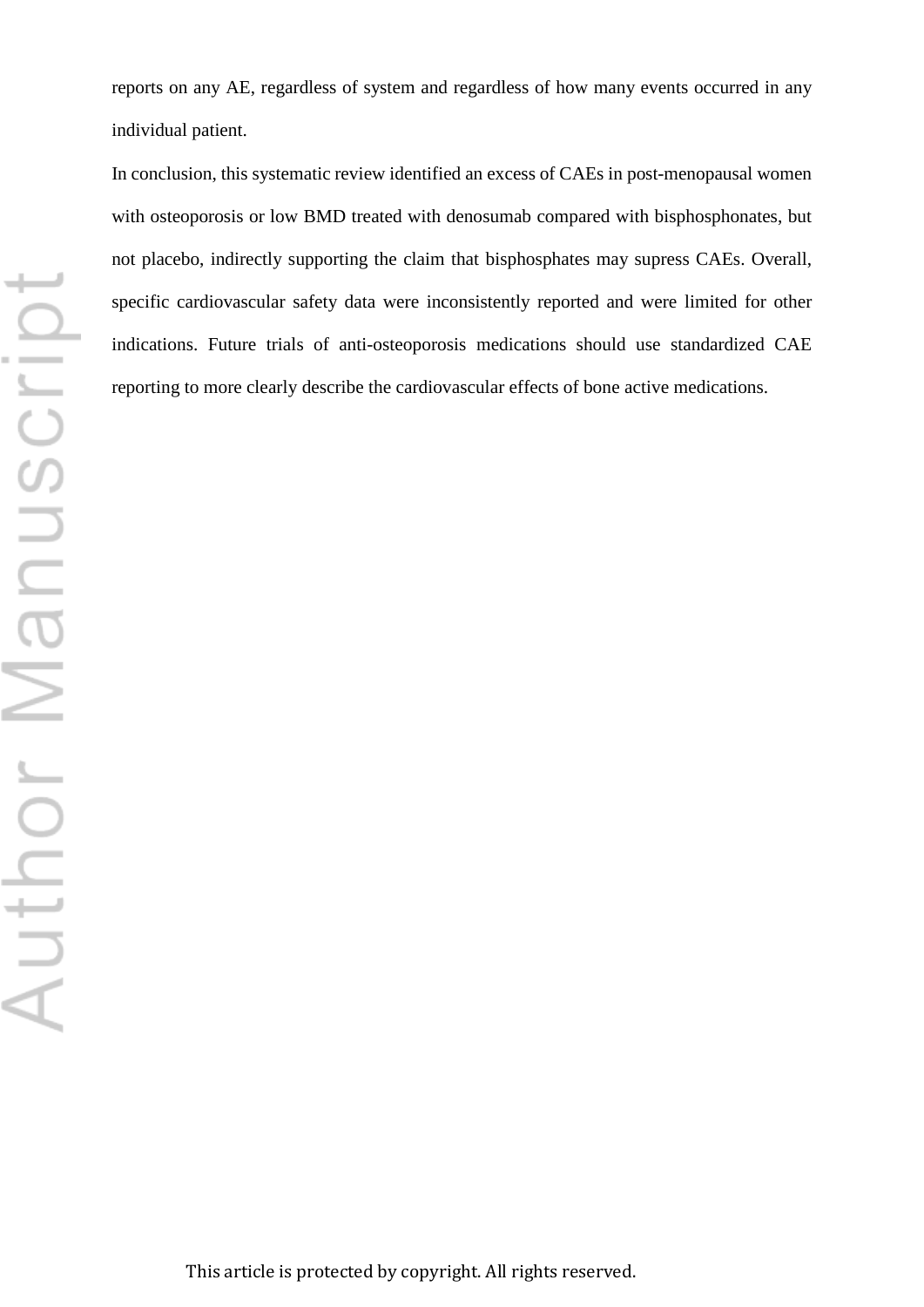#### **References**

- 1. Samelson EJ, Kiel DP, Broe KE, Zhang Y, Cupples LA, Hannan MT, et al. Metacarpal Cortical Area and Risk of Coronary Heart Disease: The Framingham Study. American Journal of Epidemiology. 2004;159(6):589-95.
- 2. Browner WS, Seeley DG, Cummings SR, Vogt TM, For The Study Of Osteoporotic Fractures Research G. Non-trauma mortality in elderly women with low bone mineral density. The Lancet. 1991;338(8763):355-8.
- 3. Kang J-H, Keller JJ, Lin H-C. Bisphosphonates reduced the risk of acute myocardial infarction: a 2-year follow-up study. Osteoporosis International. journal article January 01 2013;24(1):271-7.
- 4. Reid IR, Horne AM, Mihov B, Stewart A, Garratt E, Bastin S, et al. Effects of Zoledronate on Cancer, Cardiac Events, and Mortality in Osteopenic Older Women. Journal of Bone and Mineral Research. 2020/01/01 2020;35(1):20-7.
- 5. Kranenburg G, Bartstra JW, Weijmans M, de Jong PA, Mali WP, Verhaar HJ, et al. Bisphosphonates for cardiovascular risk reduction: A systematic review and metaanalysis. Atherosclerosis. 2016;252:106-15.
- 6. Saag KG, Petersen J, Brandi ML, Karaplis AC, Lorentzon M, Thomas T, et al. Romosozumab or Alendronate for Fracture Prevention in Women with Osteoporosis. New England Journal of Medicine. 2017;377(15):1417-27.
- 7. Lewiecki EM, Blicharski T, Goemaere S, Lippuner K, Meisner PD, Miller PD, et al. A Phase III Randomized Placebo-Controlled Trial to Evaluate Efficacy and Safety of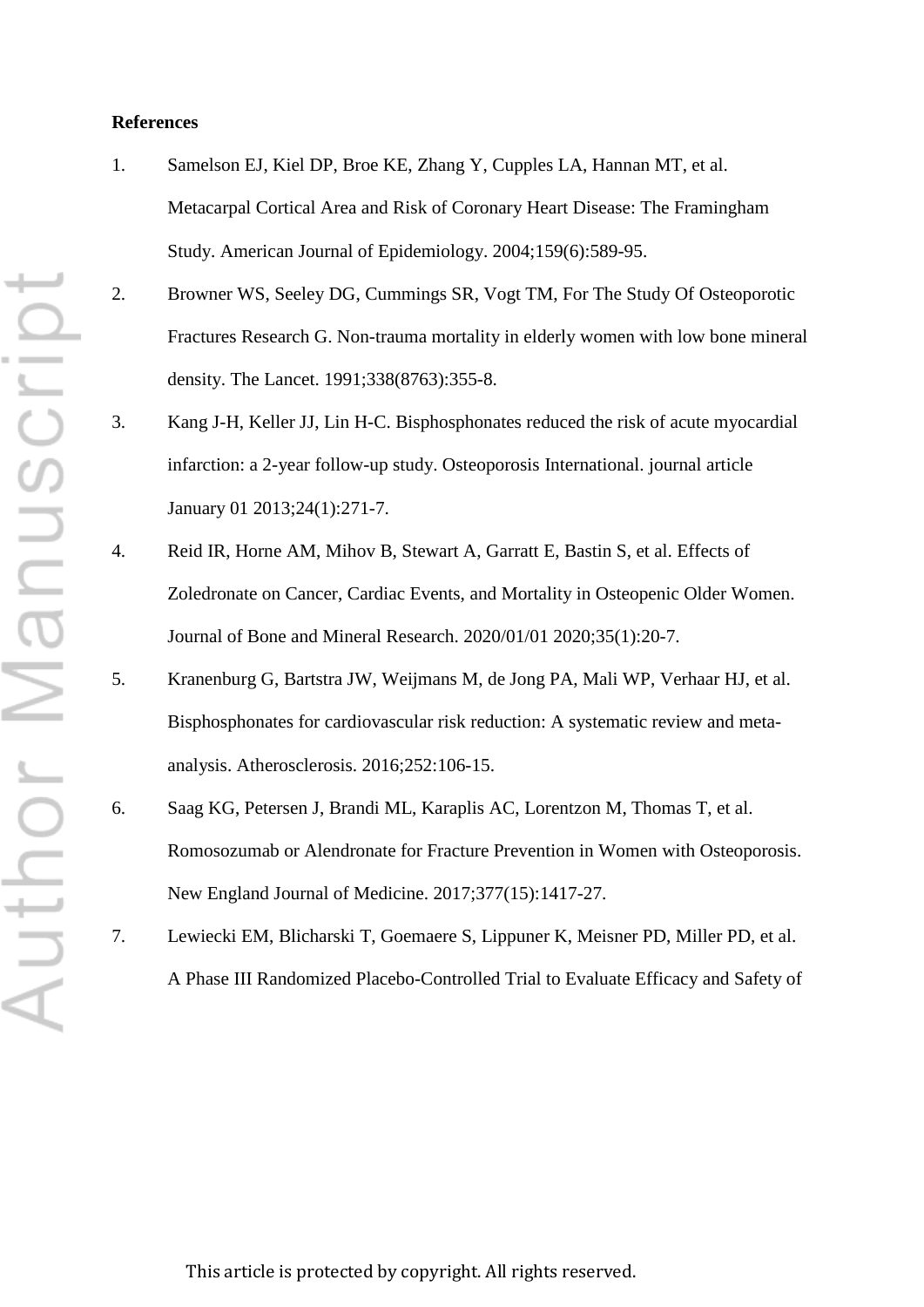Romosozumab in Men With Osteoporosis. The Journal of Clinical Endocrinology & Metabolism. 2018;103(9):3183-93.

- 8. Cosman F, Crittenden DB, Adachi JD, Binkley N, Czerwinski E, Ferrari S, et al. Romosozumab Treatment in Postmenopausal Women with Osteoporosis. New England Journal of Medicine. 2016;375(16):1532-43.
- 9. Cummings SR, Martin JS, McClung MR, Siris ES, Eastell R, Reid IR, et al. Denosumab for prevention of fractures in postmenopausal women with osteoporosis. New England Journal of Medicine. Article 2009;361(8):756-65.
- 10. Choi NK, Solomon DH, Tsacogianis TN, Landon JE, Song HJ, Kim SC. Comparative Safety and Effectiveness of Denosumab Versus Zoledronic Acid in Patients With Osteoporosis: A Cohort Study. J Bone Miner Res. Mar 2017;32(3):611-7. Epub 2016/10/14.
- 11. Lv F, Cai X, Yang W, Gao L, Chen L, Wu J, et al. Denosumab or romosozumab therapy and risk of cardiovascular events in patients with primary osteoporosis: Systematic review and meta- analysis. Bone. 2020/01/01/ 2020;130:115121.
- 12. Ferrieres L, Degboe Y, Laroche M, Constantin A, Ruyssen-Witrand A. No impact of anti-Rank ligand and PTH analogs on cardiovascular risk in postmenopausal osteoporosis: a systematic literature review and meta-analysis. Archives of Osteoporosis. 2020/01/03 2020;15(1):10.
- 13. McClung MR, Lewiecki EM, Cohen SB, Bolognese MA, Woodson GC, Moffett AH, et al. Denosumab in postmenopausal women with low bone mineral density. N Engl J Med. Feb 23 2006;354(8):821-31. Epub 2006/02/24.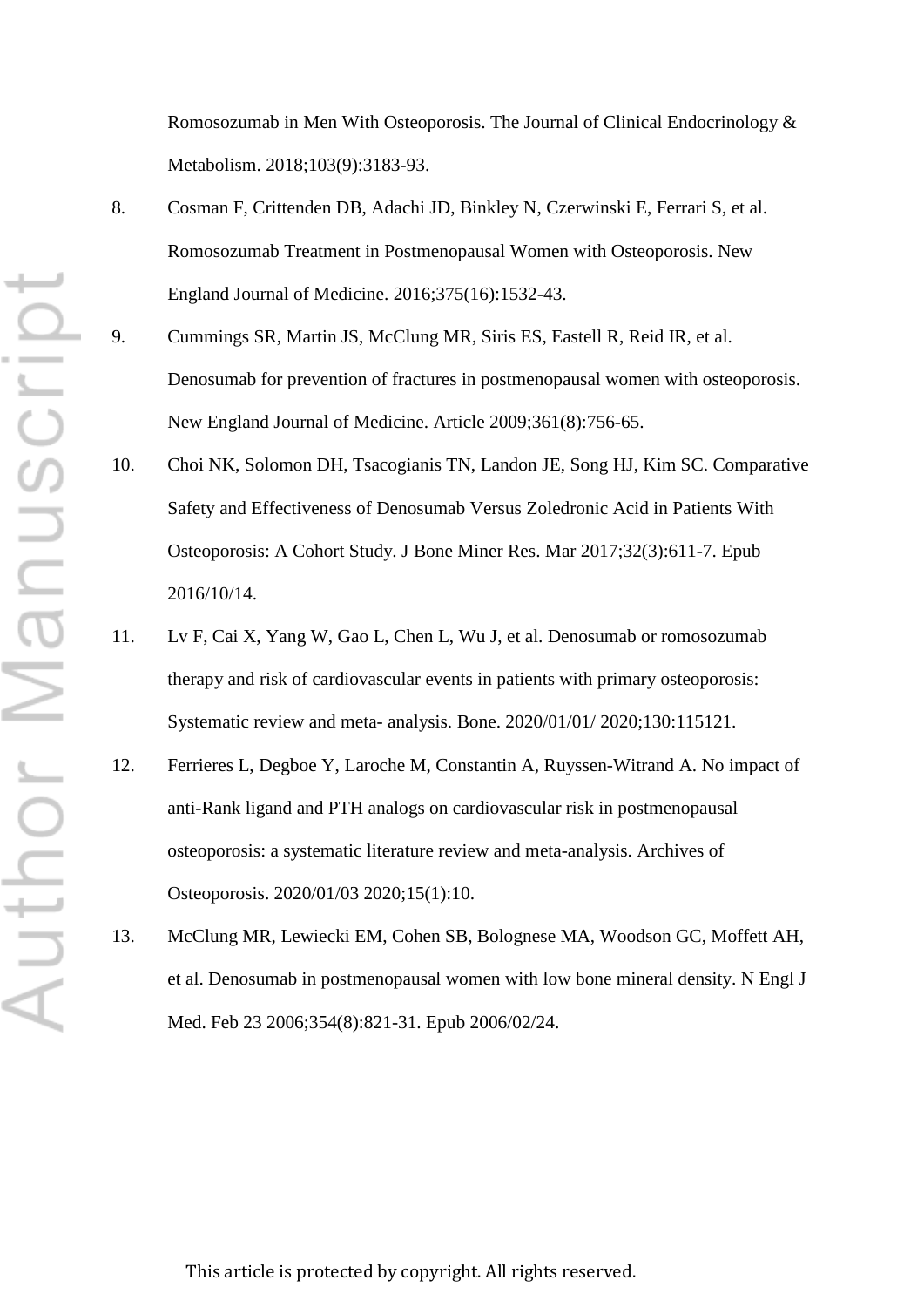- ⊢ Author Manuscrip
- 14. Moher D, Liberati A, Tetzlaff J, Altman DG, The PG. Preferred Reporting Items for Systematic Reviews and Meta-Analyses: The PRISMA Statement. PLOS Medicine. 2009;6(7):e1000097.
- 15. Higgins JPT, Altman DG, Gøtzsche PC, Jüni P, Moher D, Oxman AD, et al. The Cochrane Collaboration's tool for assessing risk of bias in randomised trials. BMJ. 2011;343:d5928.
- 16. Fizazi K, Lipton A, Mariette X, Body JJ, Rahim Y, Gralow JR, et al. Randomized phase II trial of denosumab in patients with bone metastases from prostate cancer, breast cancer, or other neoplasms after intravenous bisphosphonates. Journal of Clinical Oncology. Article 2009;27(10):1564-71.
- 17. GlaxoSmithKline. A Study in Indian Postmenopausal Women With Osteoporosis to Evaluate the Efficacy and Safety of Denosumab. [https://ClinicalTrials.gov/show/NCT01495000;](https://clinicaltrials.gov/show/NCT01495000) 2012.
- 18. Bone HG, Wagman RB, Brandi ML, Brown JP, Chapurlat R, Cummings SR, et al. 10 years of denosumab treatment in postmenopausal women with osteoporosis: results from the phase 3 randomised FREEDOM trial and open-label extension. Lancet Diabetes Endocrinol. Jul 2017;5(7):513-23. Epub 2017/05/27.
- 19. Bone HG, Bolognese MA, Yuen CK, Kendler DL, Wang H, Liu Y, et al. Effects of denosumab on bone mineral density and bone turnover in postmenopausal women. J Clin Endocrinol Metab. Jun 2008;93(6):2149-57. Epub 2008/04/03.
- 20. Adami S, Libanati C, Boonen S, Cummings SR, Ho PR, Wang A, et al. Denosumab treatment in postmenopausal women with osteoporosis does not interfere with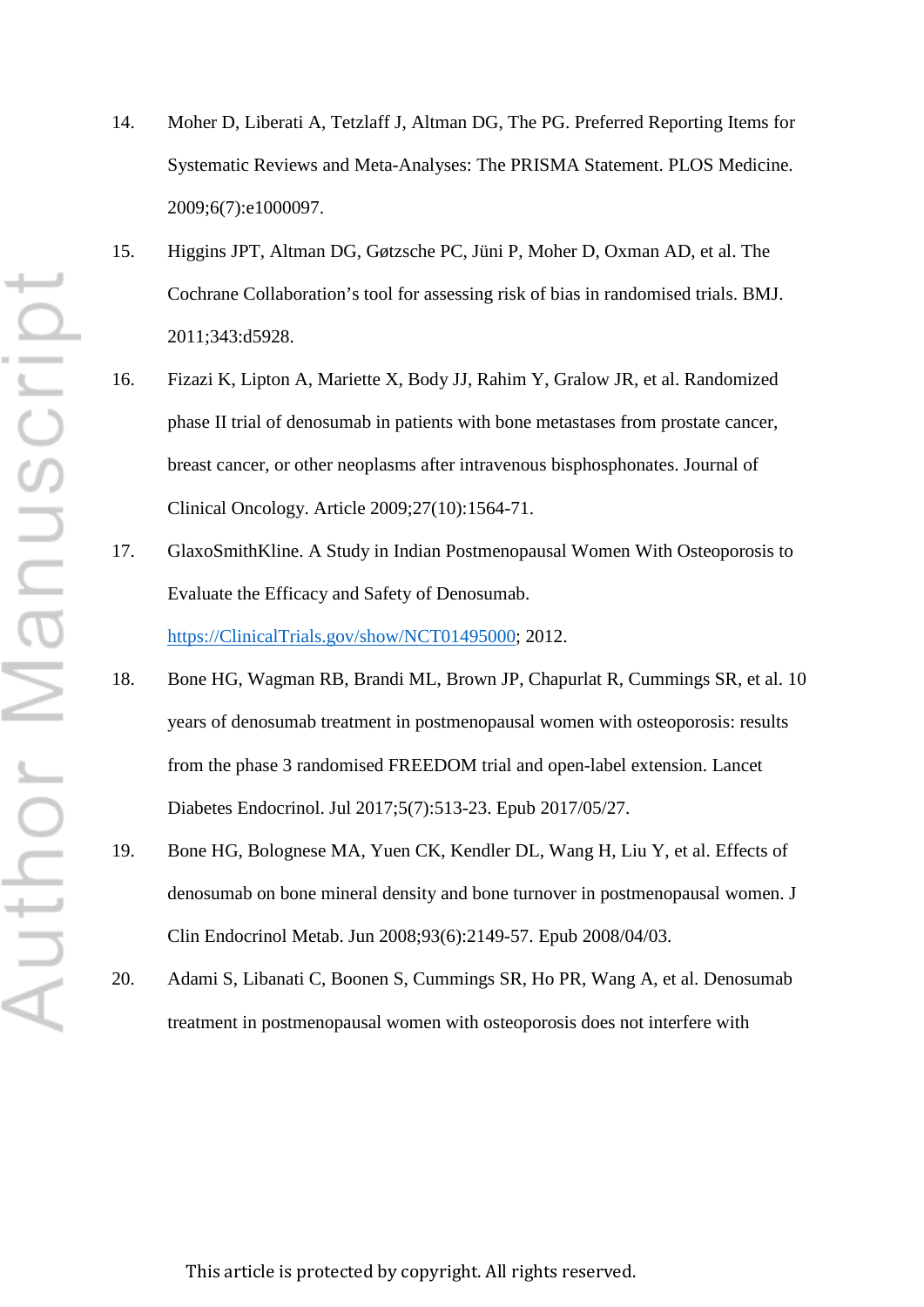fracture-healing: results from the FREEDOM trial. J Bone Joint Surg Am. Dec 5 2012;94(23):2113-9. Epub 2012/10/26.

- 21. GlaxoSmithKline. Denosumab China Phase III Study. [https://ClinicalTrials.gov/show/NCT02014467;](https://clinicaltrials.gov/show/NCT02014467) 2014.
- 22. Brown JP, Prince RL, Deal C, Recker RR, Kiel DP, De Gregorio LH, et al. Comparison of the effect of denosumab and alendronate on BMD and biochemical markers of bone turnover in postmenopausal women with low bone mass: A randomized, blinded, phase 3 trial. Journal of Bone and Mineral Research. Article 2009;24(1):153-61.
- 23. Brown JP, Roux C, Ho PR, Bolognese MA, Hall J, Bone HG, et al. Denosumab significantly increases bone mineral density and reduces bone turnover compared with monthly oral ibandronate and risedronate in postmenopausal women who remained at higher risk for fracture despite previous suboptimal treatment with an oral bisphosphonate. Osteoporos Int. Jul 2014;25(7):1953-61. Epub 2014/03/29.
- 24. Bone HG, Bolognese MA, Yuen CK, Kendler DL, Miller PD, Yang YC, et al. Effects of denosumab treatment and discontinuation on bone mineral density and bone turnover markers in postmenopausal women with low bone mass. Journal of Clinical Endocrinology and Metabolism. Article 2011;96(4):972-80.
- 25. Boonen S, Adachi JD, Man Z, Cummings SR, Lippuner K, Torring O, et al. Treatment with denosumab reduces the incidence of new vertebral and hip fractures in postmenopausal women at high risk. J Clin Endocrinol Metab. Jun 2011;96(6):1727- 36. Epub 2011/03/18.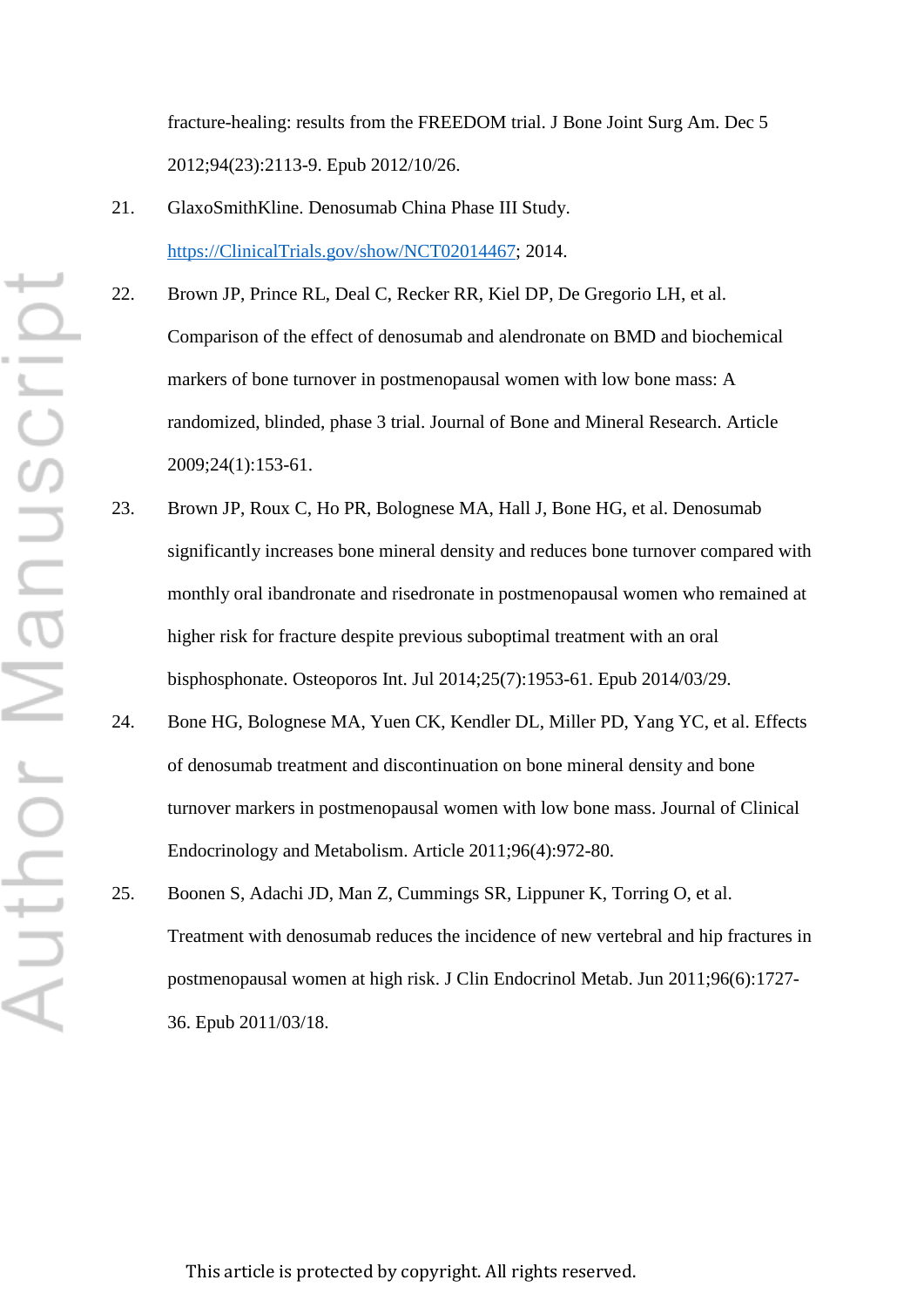- ⊢ Author Manuscrip
- 26. Eastell R, Christiansen C, Grauer A, Kutilek S, Libanati C, McClung MR, et al. Effects of denosumab on bone turnover markers in postmenopausal osteoporosis. J Bone Miner Res. Mar 2011;26(3):530-7. Epub 2010/09/15.
- 27. Kendler DL, Roux C, Benhamou CL, Brown JP, Lillestol M, Siddhanti S, et al. Effects of denosumab on bone mineral density and bone turnover in postmenopausal women transitioning from alendronate therapy. J Bone Miner Res. Jan 2010;25(1):72- 81. Epub 2009/07/15.
- 28. Koh JM, Chung DJ, Chung YS, Kang MI, Kim IJ, Min YK, et al. Assessment of Denosumab in Korean Postmenopausal Women with Osteoporosis: Randomized, Double-Blind, Placebo-Controlled Trial with Open-Label Extension. Yonsei Med J. Jul 2016;57(4):905-14. Epub 2016/05/18.
- 29. Lewiecki EM, Miller PD, McClung MR, Cohen SB, Bolognese MA, Liu Y, et al. Two-year treatment with denosumab (AMG 162) in a randomized phase 2 study of postmenopausal women with low BMD. Journal of Bone and Mineral Research. Article 2007;22(12):1832-41.
- 30. McClung MR, Lewiecki EM, Geller ML, Bolognese MA, Peacock M, Weinstein RL, et al. Effect of denosumab on bone mineral density and biochemical markers of bone turnover: 8-year results of a phase 2 clinical trial. Osteoporos Int. Jan 2013;24(1):227- 35. Epub 2012/07/11.
- 31. Miller PD, Bolognese MA, Lewiecki EM, McClung MR, Ding B, Austin M, et al. Effect of denosumab on bone density and turnover in postmenopausal women with low bone mass after long-term continued, discontinued, and restarting of therapy: a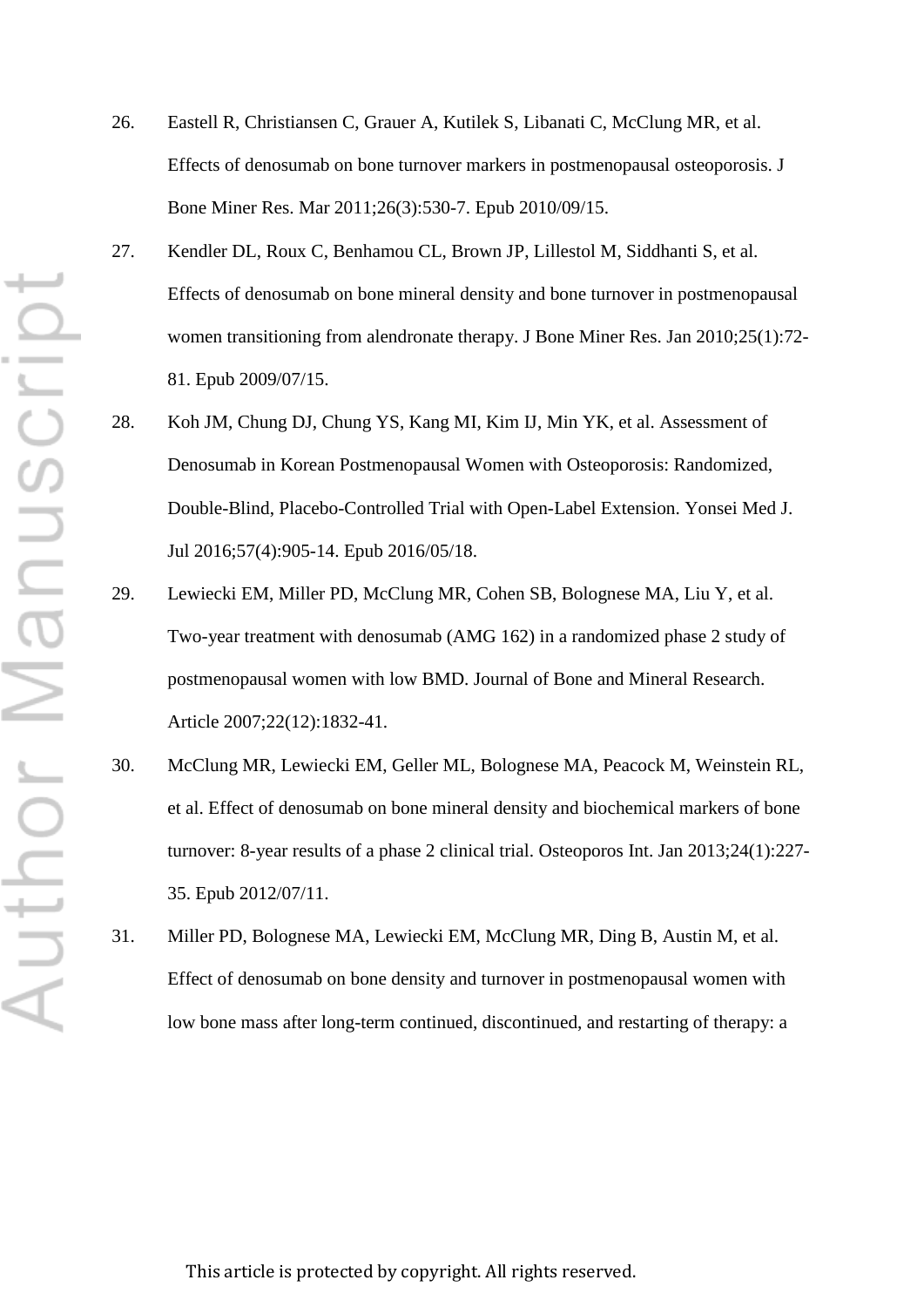randomized blinded phase 2 clinical trial. Bone. Aug 2008;43(2):222-9. Epub 2008/06/10.

- 32. Miller PD, Wagman RB, Peacock M, Lewiecki EM, Bolognese MA, Weinstein RL, et al. Effect of denosumab on bone mineral density and biochemical markers of bone turnover: six-year results of a phase 2 clinical trial. J Clin Endocrinol Metab. Feb 2011;96(2):394-402. Epub 2010/12/17.
- 33. Miller PD, Pannacciulli N, Brown JP, Czerwinski E, Nedergaard BS, Bolognese MA, et al. Denosumab or Zoledronic Acid in Postmenopausal Women With Osteoporosis Previously Treated With Oral Bisphosphonates. J Clin Endocrinol Metab. Aug 2016;101(8):3163-70. Epub 2016/06/09.
- 34. Nakamura T, Matsumoto T, Sugimoto T, Shiraki M. Dose-response study of denosumab on bone mineral density and bone turnover markers in Japanese postmenopausal women with osteoporosis. Osteoporos Int. Mar 2012;23(3):1131-40. Epub 2011/09/20.
- 35. Recknor C, Czerwinski E, Bone HG, Bonnick SL, Binkley N, Palacios S, et al. Denosumab compared with ibandronate in postmenopausal women previously treated with bisphosphonate therapy: a randomized open-label trial. Obstet Gynecol. Jun 2013;121(6):1291-9. Epub 2013/07/03.
- 36. Roux C, Hofbauer LC, Ho PR, Wark JD, Zillikens MC, Fahrleitner-Pammer A, et al. Denosumab compared with risedronate in postmenopausal women suboptimally adherent to alendronate therapy: efficacy and safety results from a randomized openlabel study. Bone. Jan 2014;58:48-54. Epub 2013/10/22.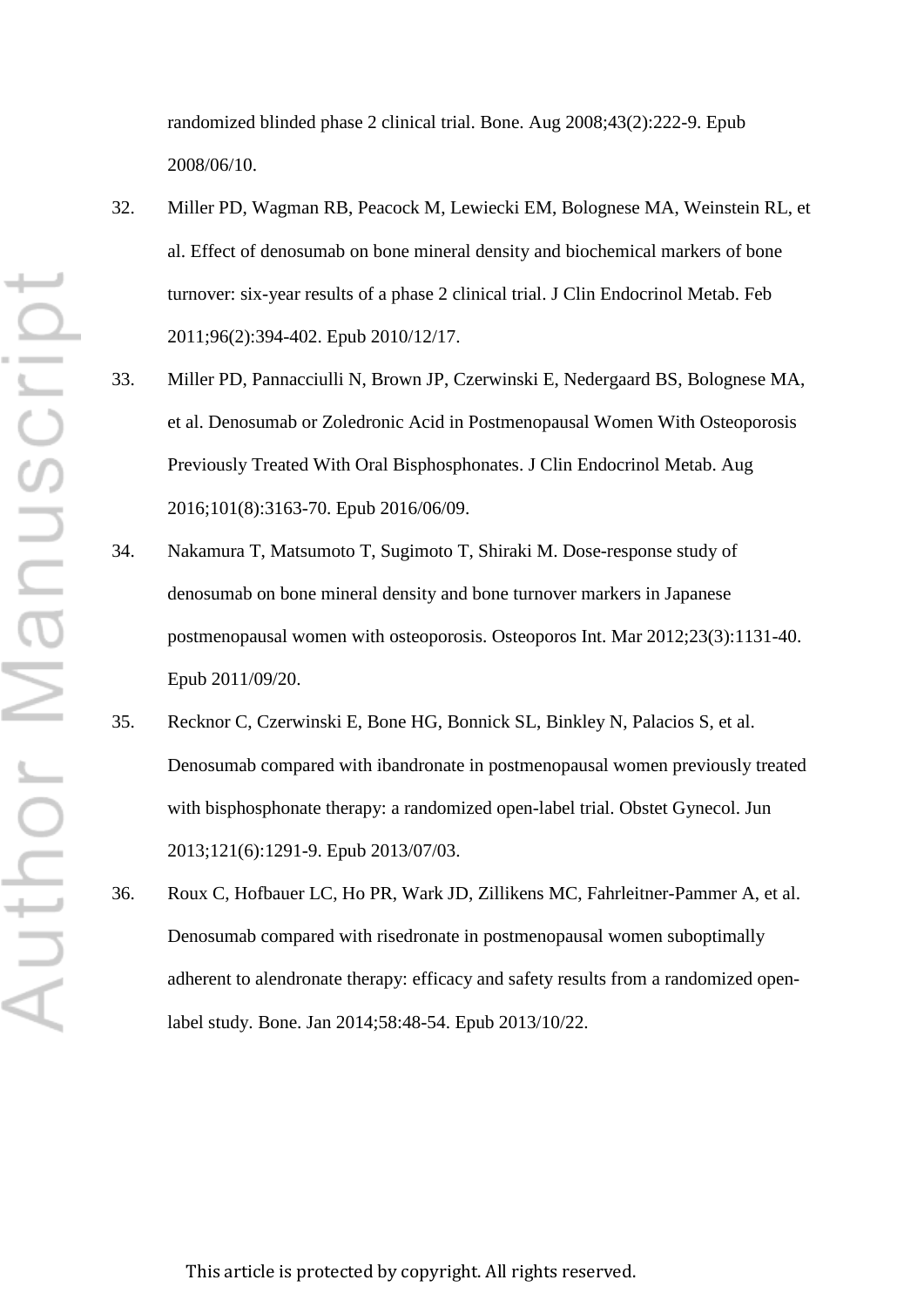- 37. Seeman E, Delmas PD, Hanley DA, Sellmeyer D, Cheung AM, Shane E, et al. Microarchitectural deterioration of cortical and trabecular bone: differing effects of denosumab and alendronate. J Bone Miner Res. Aug 2010;25(8):1886-94. Epub 2010/03/12.
- 38. Samelson EJ, Miller PD, Christiansen C, Daizadeh NS, Grazette L, Anthony MS, et al. RANKL inhibition with denosumab does not influence 3-year progression of aortic calcification or incidence of adverse cardiovascular events in postmenopausal women with osteoporosis and high cardiovascular risk. J Bone Miner Res. Feb 2014;29(2):450-7. Epub 2013/07/23.
- 39. Henry DH, Costa L, Goldwasser F, Hirsh V, Hungria V, Prausova J, et al. Randomized, double-blind study of denosumab versus zoledronic acid in the treatment of bone metastases in patients with advanced cancer (excluding breast and prostate cancer) or multiple myeloma. J Clin Oncol. Mar 20 2011;29(9):1125-32. Epub 2011/02/24.
- 40. Smith MR, Coleman RE, Klotz L, Pittman KB, Milecki P, Wei R, et al. Denosumab for the prevention of symptomatic skeletal events in patients with castration-resistant advanced prostate cancer: A comparison with skeletal-related events. Journal of Clinical Oncology. Conference Abstract 2014;32(4).
- 41. Stopeck AT, Lipton A, Body JJ, Steger GG, Tonkin K, de Boer RH, et al. Denosumab compared with zoledronic acid for the treatment of bone metastases in patients with advanced breast cancer: a randomized, double-blind study. J Clin Oncol. Dec 10 2010;28(35):5132-9. Epub 2010/11/10.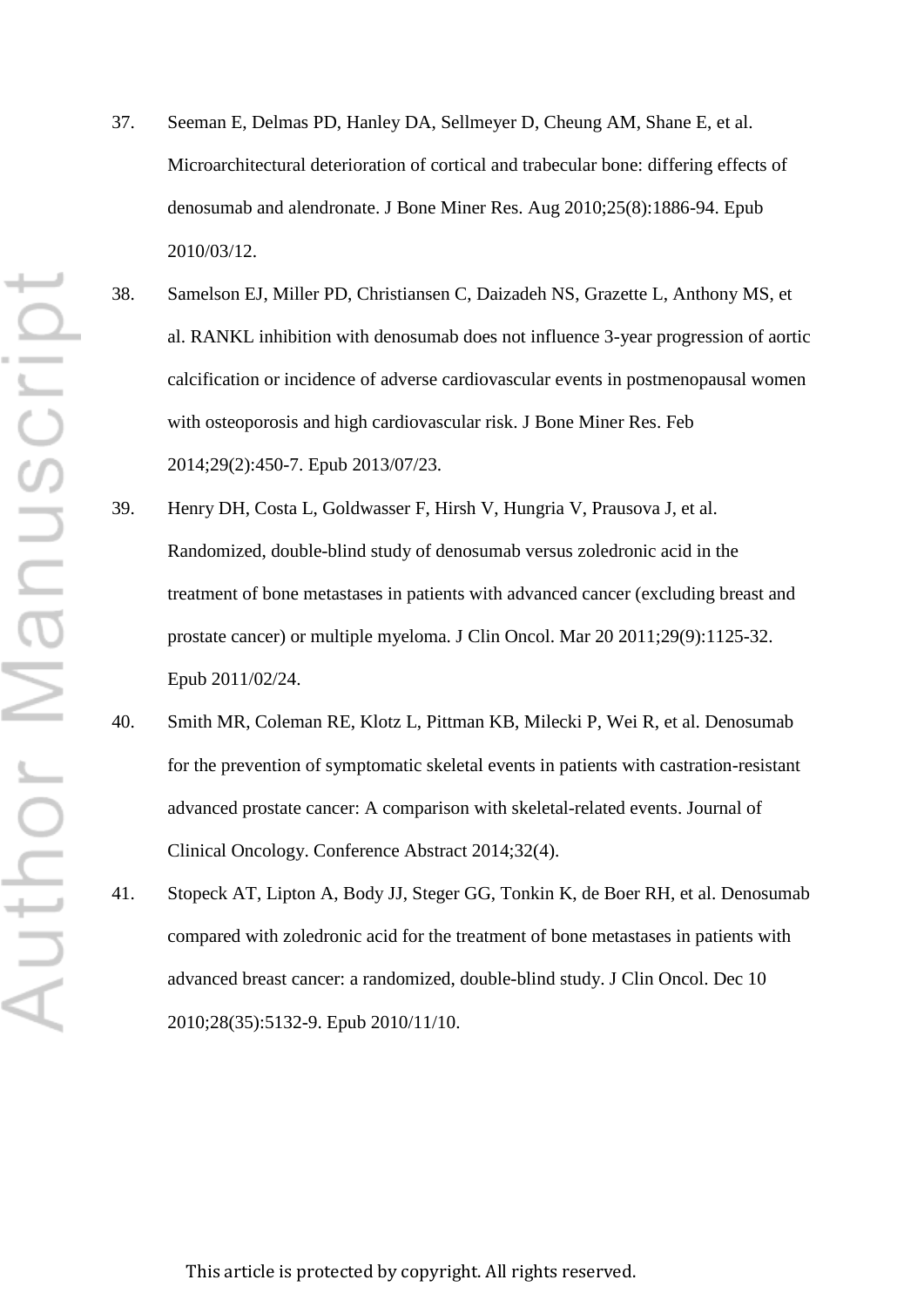- Author Manuscript
- 42. Raje N, Terpos E, Willenbacher W, Shimizu K, Garcia-Sanz R, Durie B, et al. Denosumab versus zoledronic acid in bone disease treatment of newly diagnosed multiple myeloma: an international, double-blind, double-dummy, randomised, controlled, phase 3 study. Lancet Oncol. Mar 2018;19(3):370-81. Epub 2018/02/13.
- 43. GlaxoSmithKline, Amgen. A Study to Compare Denosumab With Zoledronic Acid in Subjects With Bone Metastases From Solid Tumors. [https://ClinicalTrials.gov/show/NCT01920568;](https://clinicaltrials.gov/show/NCT01920568) 2013.
- 44. Henry D, Vadhan-Raj S, Hirsh V, von Moos R, Hungria V, Costa L, et al. Delaying skeletal-related events in a randomized phase 3 study of denosumab versus zoledronic acid in patients with advanced cancer: an analysis of data from patients with solid tumors. Supportive Care in Cancer. journal article March 01 2014;22(3):679-87.
- 45. Lipton A. Efficacy and safety of intravenous bisphosphonates in patients with bone metastases caused by metastatic breast cancer. Clinical Breast Cancer. Review 2007;7(SUPPL. 1):S14-S20.
- 46. Fizazi K, Carducci M, Smith M, Damiao R, Brown J, Karsh L, et al. Denosumab versus zoledronic acid for treatment of bone metastases in men with castrationresistant prostate cancer: a randomised, double-blind study. Lancet. Mar 5 2011;377(9768):813-22. Epub 2011/03/01.
- 47. Smith MR, Egerdie B, Toriz NH, Feldman R, Tammela TLJ, Saad F, et al. Denosumab in men receiving androgen-deprivation therapy for prostate cancer. New England Journal of Medicine. Article 2009;361(8):745-55.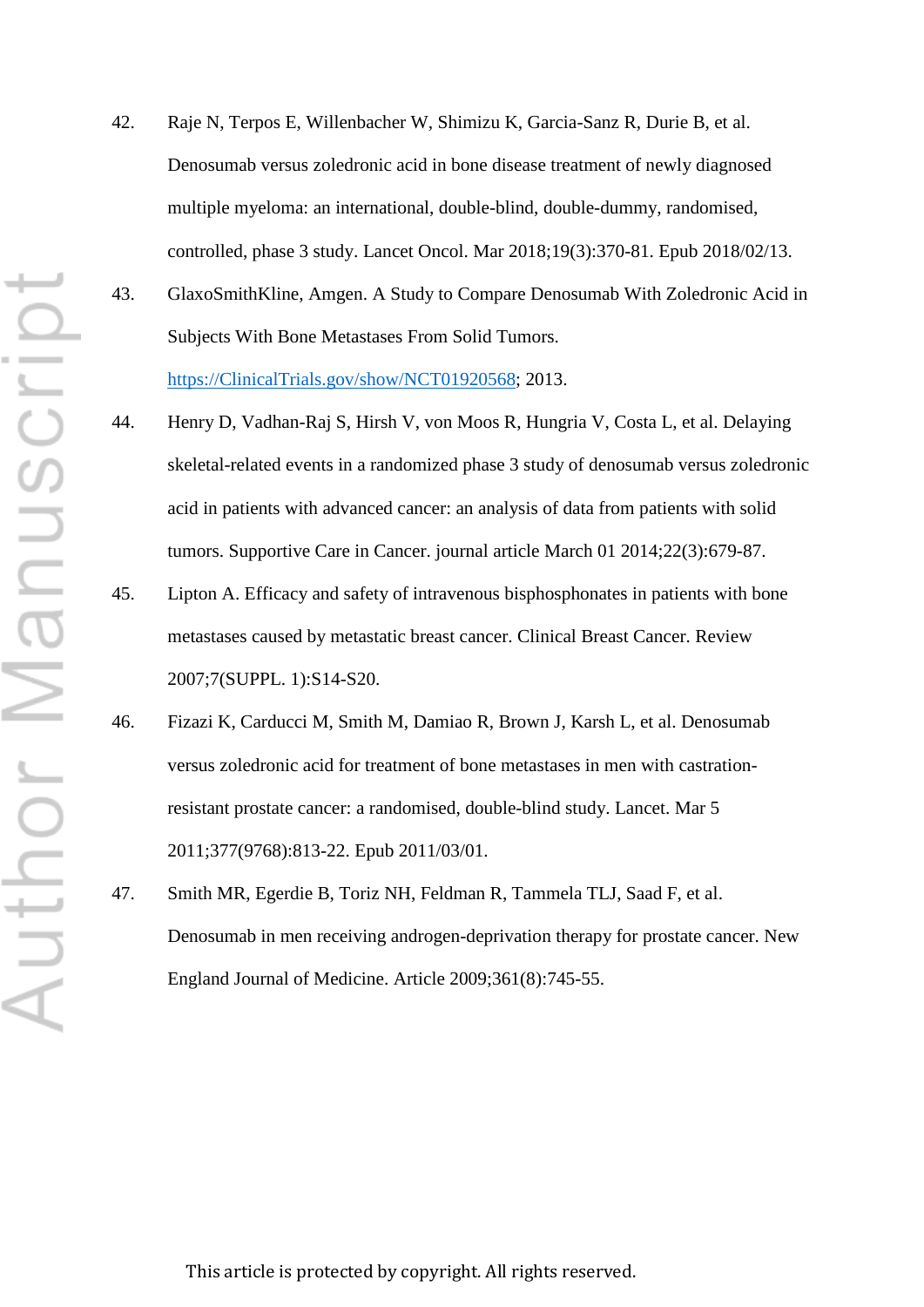- Author Manuscrip
- 48. Egerdie RB, Saad F, Smith MR, Tammela TL, Heracek J, Sieber P, et al. Responder analysis of the effects of denosumab on bone mineral density in men receiving androgen deprivation therapy for prostate cancer. Prostate Cancer Prostatic Dis. Sep 2012;15(3):308-12. Epub 2012/05/30.
- 49. Smith MR, Saad F, Coleman R, Shore N, Fizazi K, Tombal B, et al. Denosumab and bone-metastasis-free survival in men with castration-resistant prostate cancer: results of a phase 3, randomised, placebo-controlled trial. Lancet (London, England). 2012;379(9810):39-46. Epub 2011/11/15.
- 50. Ellis GK, Bone HG, Chlebowski R, Paul D, Spadafora S, Smith J, et al. Randomized trial of denosumab in patients receiving adjuvant aromatase inhibitors for nonmetastatic breast cancer. J Clin Oncol. Oct 20 2008;26(30):4875-82. Epub 2008/08/30.
- 51. Gnant M, Pfeiler G, Dubsky PC, Hubalek M, Greil R, Jakesz R, et al. Adjuvant denosumab in breast cancer (ABCSG-18): A multicentre, randomised, double-blind, placebo-controlled trial. The Lancet. Article 2015;386(9992):433-43.
- 52. Sugimoto T, Matsumoto T, Hosoi T, Miki T, Gorai I, Yoshikawa H, et al. Three-year denosumab treatment in postmenopausal Japanese women and men with osteoporosis: results from a 1-year open-label extension of the Denosumab Fracture Intervention Randomized Placebo Controlled Trial (DIRECT). Osteoporos Int. Feb 2015;26(2):765-74. Epub 2014/11/19.
- 53. Nakamura T, Matsumoto T, Sugimoto T, Hosoi T, Miki T, Gorai I, et al. Clinical Trials Express: fracture risk reduction with denosumab in Japanese postmenopausal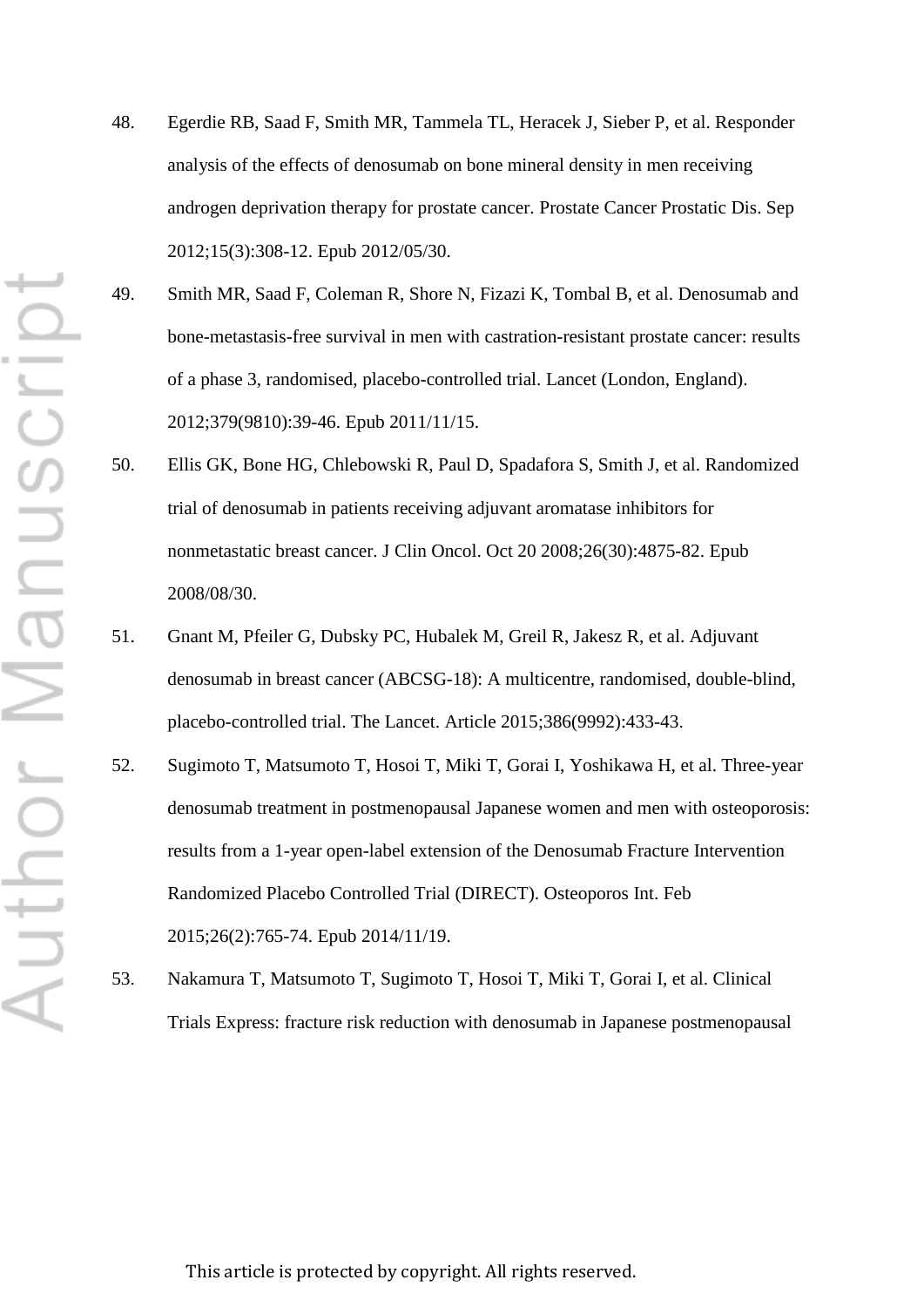women and men with osteoporosis: denosumab fracture intervention randomized placebo controlled trial (DIRECT). J Clin Endocrinol Metab. Jul 2014;99(7):2599- 607. Epub 2014/03/22.

- 54. Cohen SB, Dore RK, Lane NE, Ory PA, Peterfy CG, Sharp JT, et al. Denosumab treatment effects on structural damage, bone mineral density, and bone turnover in rheumatoid arthritis: a twelve-month, multicenter, randomized, double-blind, placebocontrolled, phase II clinical trial. Arthritis Rheum. May 2008;58(5):1299-309. Epub 2008/04/29.
- 55. Takeuchi T, Tanaka Y, Ishiguro N, Yamanaka H, Yoneda T, Ohira T, et al. Effect of denosumab on Japanese patients with rheumatoid arthritis: A dose-response study of AMG 162 (Denosumab) in patients with rheumatoid arthritis on methotrexate to validate inhibitory effect on bone erosion (DRIVE) - A 12-month, multicentre, randomised, double-blind, placebo-controlled, phase II clinical trial. Annals of the Rheumatic Diseases. Article 2016;75(6):983-90.
- 56. Miller P, Gruntmanis U, Boonen S, Yang Y, Wagman R, Hall J, et al. The effect of denosumab on bone mineral density (BMD) assessed by baseline bone turnover in men with low BMD. Journal of Bone and Mineral Research. Conference Abstract 2012;27.
- 57. Orwoll E, Teglbjaerg CS, Langdahl BL, Chapurlat R, Czerwinski E, Kendler DL, et al. A randomized, placebo-controlled study of the effects of denosumab for the treatment of men with low bone mineral density. J Clin Endocrinol Metab. Sep 2012;97(9):3161-9. Epub 2012/06/23.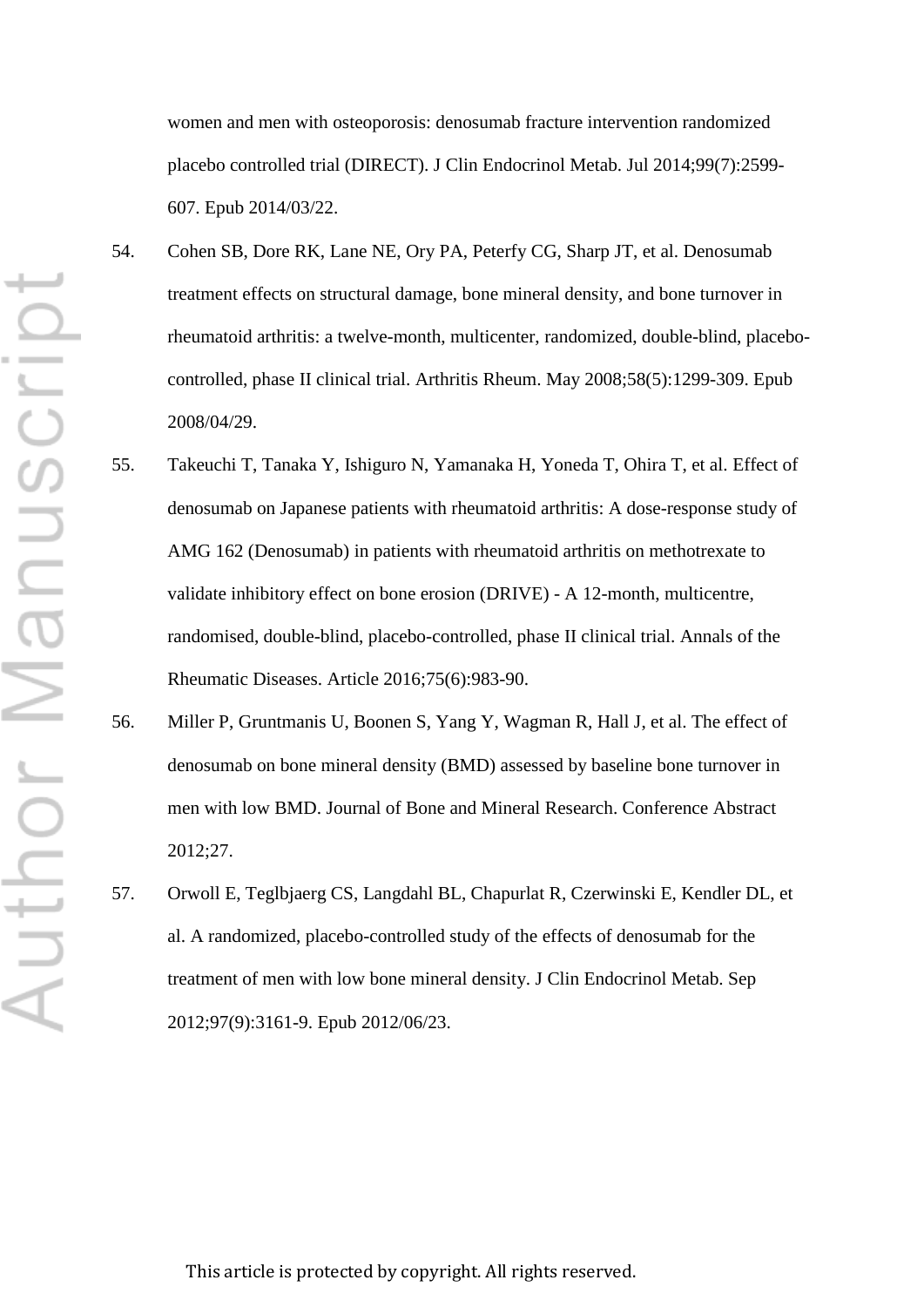- 58. Saag KG, Wagman RB, Geusens P, Adachi JD, Messina OD, Emkey R, et al. Denosumab versus risedronate in glucocorticoid-induced osteoporosis: a multicentre, randomised, double-blind, active-controlled, double-dummy, non-inferiority study. Lancet Diabetes Endocrinol. Jun 2018;6(6):445-54. Epub 2018/04/11.
- 59. Zebaze RM, Libanati C, Austin M, Ghasem-Zadeh A, Hanley DA, Zanchetta JR, et al. Differing effects of denosumab and alendronate on cortical and trabecular bone. Bone. Feb 2014;59:173-9. Epub 2013/11/28.
- 60. Haslbauer F, Petzer A, Safanda M, Tomova A, Porubska M, Bajory Z, et al. Prospective observational study to evaluate the persistence of treatment with denosumab in patients with bone metastases from solid tumors in routine clinical practice: final analysis. Supportive Care in Cancer. journal article July 26 2019.
- 61. Doria C, Mosele GR, Solla F, Maestretti G, Balsano M, Scarpa RM. Treatment of osteoporosis secondary to hypogonadism in prostate cancer patients: a prospective randomized multicenter international study with denosumab vs. alendronate. Minerva Urol Nefrol. Jun 2017;69(3):271-7. Epub 2016/11/05.
- 62. Niimi R, Kono T, Nishihara A, Hasegawa M, Kono T, Sudo A. Efficacy of Switching From Teriparatide to Bisphosphonate or Denosumab: A Prospective, Randomized, Open-Label Trial. JBMR Plus. Sep 2018;2(5):289-94. Epub 2018/10/05.
- 63. Cummings SR, McCulloch C. Explanations for the difference in rates of cardiovascular events in a trial of alendronate and romosozumab. Osteoporosis International. 2020/04/04 2020.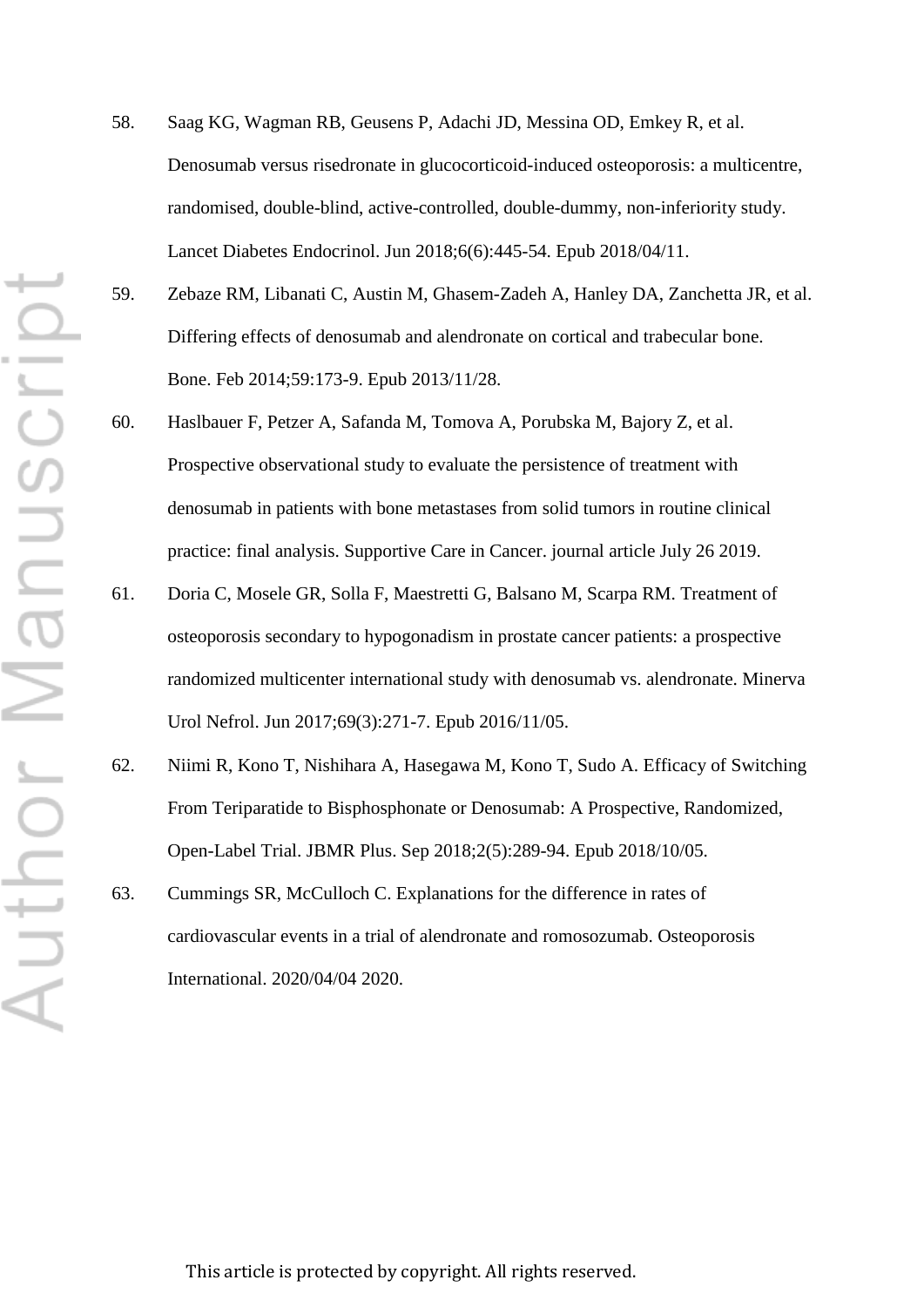- ⊢ Author Manuscrip
- 64. Hamersma H, Gardner J, Beighton P. The natural history of sclerosteosis. Clin Genet. Mar 2003;63(3):192-7. Epub 2003/04/16.
- 65. Barrett-Connor E, Swern AS, Hustad CM, Bone HG, Liberman UA, Papapoulos S, et al. Alendronate and atrial fibrillation: a meta-analysis of randomized placebocontrolled clinical trials. Osteoporos Int. Jan 2012;23(1):233-45. Epub 2011/03/04.
- 66. Reginster JY, Adami S, Lakatos P, Greenwald M, Stepan JJ, Silverman SL, et al. Efficacy and tolerability of once-monthly oral ibandronate in postmenopausal osteoporosis: 2 year results from the MOBILE study. Ann Rheum Dis. May 2006;65(5):654-61. Epub 2005/12/13.
- 67. Chesnut Iii CH, Skag A, Christiansen C, Recker R, Stakkestad JA, Hoiseth A, et al. Effects of Oral Ibandronate Administered Daily or Intermittently on Fracture Risk in Postmenopausal Osteoporosis. Journal of Bone and Mineral Research. 2004/08/01 2004;19(8):1241-9.
- 68. Lewiecki EM, Cooper C, Thompson E, Hartl F, Mehta D, Papapoulos SE. Ibandronate does not increase risk of atrial fibrillation in analysis of pivotal clinical trials. International Journal of Clinical Practice. 2010/05/01 2010;64(6):821-6.
- 69. Baker L, Meldrum KK, Wang M, Sankula R, Vanam R, Raiesdana A, et al. The role of estrogen in cardiovascular disease. J Surg Res. Dec 2003;115(2):325-44. Epub 2003/12/31.
- 70. Cummings SR, Lui LY, Eastell R, Allen IE. Association Between Drug Treatments for Patients With Osteoporosis and Overall Mortality Rates: A Meta-analysis. JAMA Intern Med. Aug 19 2019. Epub 2019/08/20.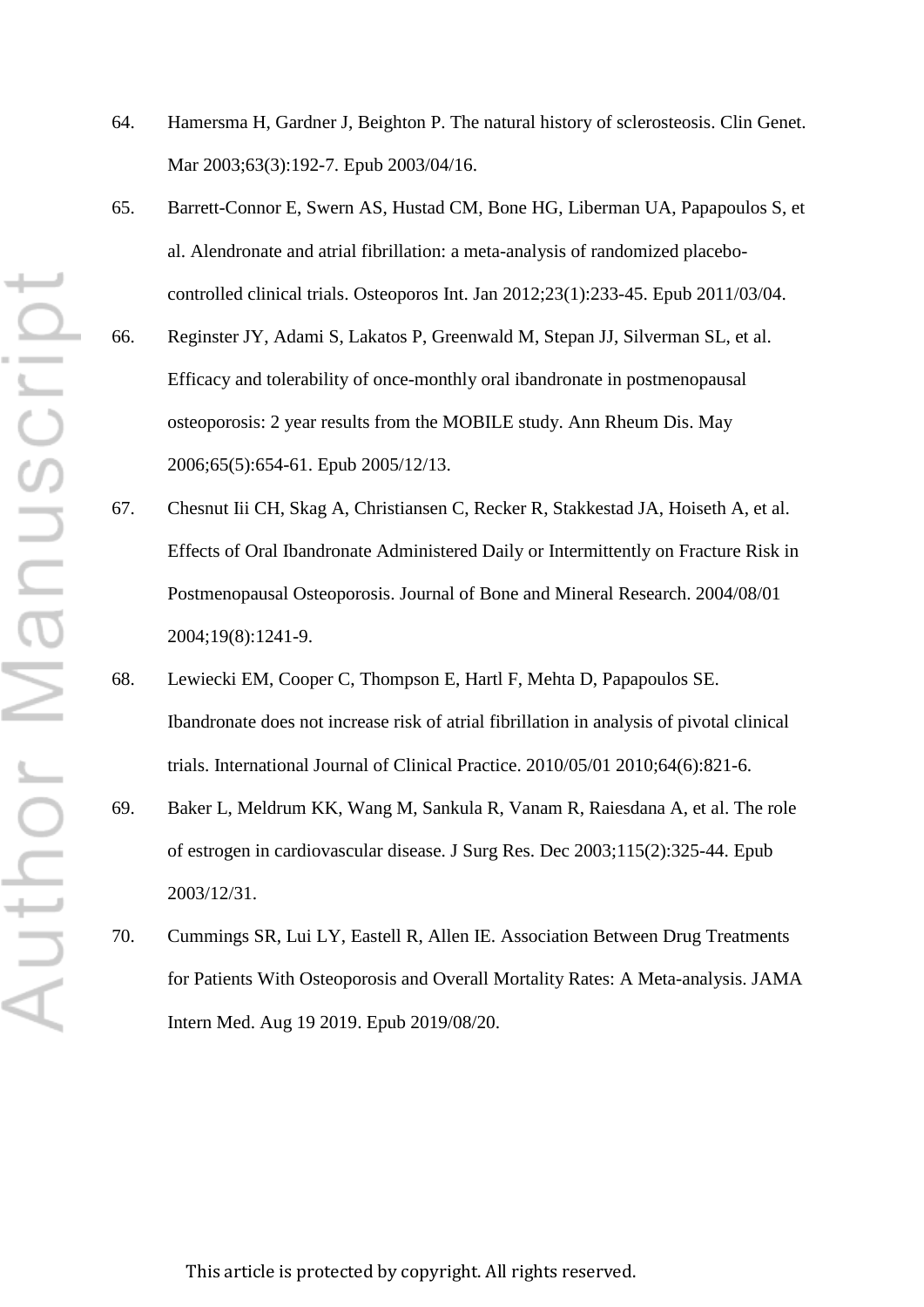71. Diker-Cohen T, Rosenberg D, Avni T, Shepshelovich D, Tsvetov G, Gafter-Gvili A.

Risk for Infections During Treatment With Denosumab for Osteoporosis: a

Systematic Review and Meta-analysis. J Clin Endocrinol Metab. Jan 3 2020. Epub

2020/01/04.

# **Figure Legends**

Figure 1: Study Selection Flow Diagram

Table 1: Included Study Details

Table 2: Risk of Bias Assessment

Table 3. Relative risk of CAEs in denosumab treated individuals against comparators

Figure 2: Forest plot of the balance of cardiovascular events in denosumab treated postmenopausal women compared to bisphosphonates

Table 4. Relative risk of CAEs in denosumab treated post-menopausal women vs bisphosphonates or placebo

Supplementary Table 1. Selected list and frequency of CAEs reported by included studies Supplementary Figure 1: Funnel plot of denosumab treated post-menopausal women analysis of bisphosphonate-controlled trials.

Supplementary Figure 2: Summary forest plot of CAEs in denosumab treated post-menopausal women in bisphosphonate-controlled trials

Supplementary Figure 3. Scatter plot of overall effect estimate for the any CAE endpoint in postmenopausal women as a function of background risk (event rate in BP arm) of individual studies.

Supplementary Table 2: Leave one out sensitivity analysis for 'CAE Composite' denosumab vs bisphosphonates relative risk

Supplementary Table 3: Leave one out sensitivity analysis for 'MACE5' denosumab vs bisphosphonates relative risk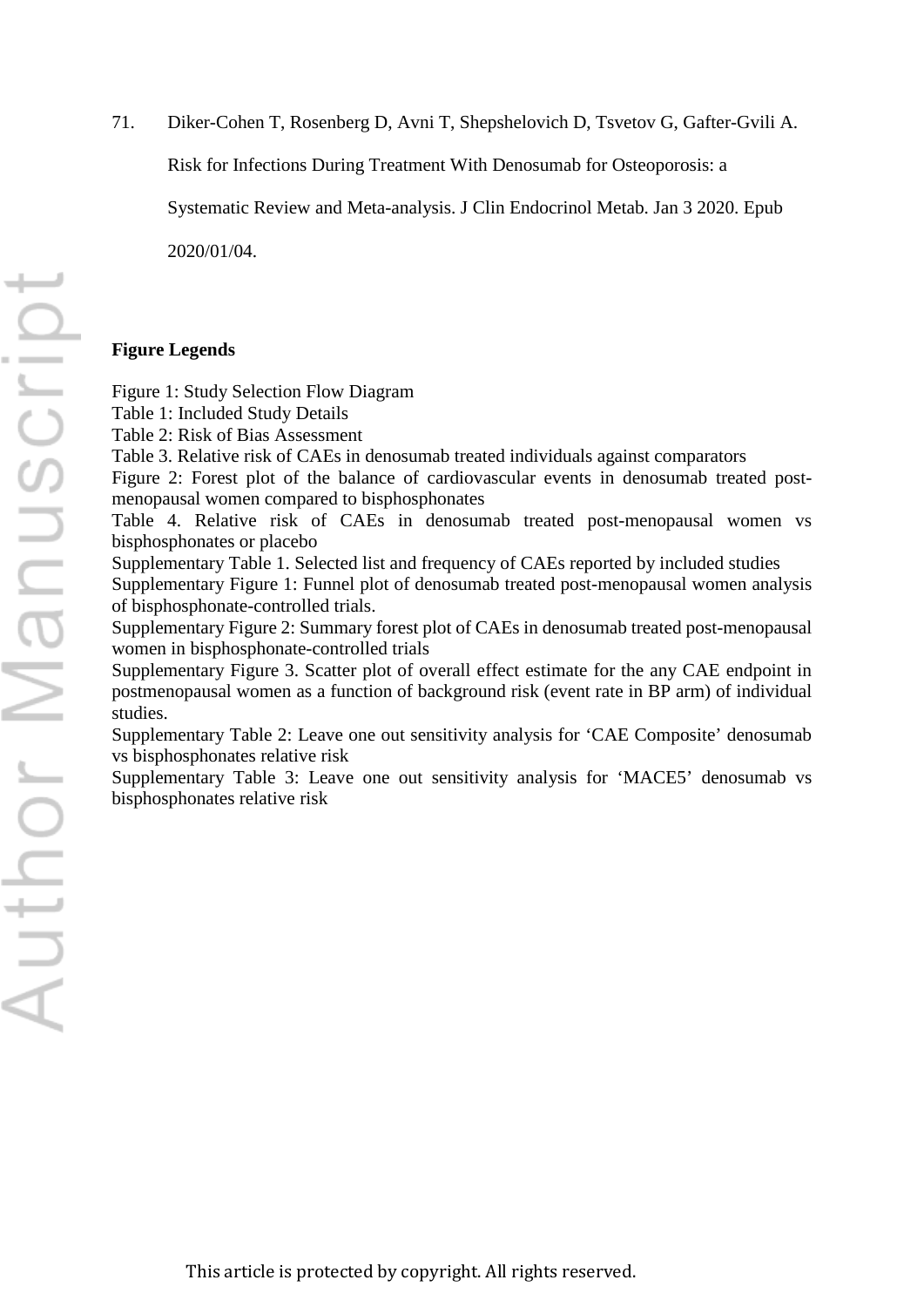|                         | Study (year), Country                                        | Total Enrolled (n) | Comparator         | Follow up | Known fractures at baseline+ | <b>Primary Endpoints</b>                                                                                 | Efficacy                              | CAE reporting |  |  |  |  |
|-------------------------|--------------------------------------------------------------|--------------------|--------------------|-----------|------------------------------|----------------------------------------------------------------------------------------------------------|---------------------------------------|---------------|--|--|--|--|
|                         | Fizazi (2009), France <sup>(16)</sup>                        | 111                | Any bisphosphonate | Variable  | Unclear                      | Progression of Bone Metastasis                                                                           | $\downarrow$ 42% IR*                  | No            |  |  |  |  |
|                         | Fizazi (2011), France <sup>(46)</sup>                        | 1904               | Zolendronate       | 40.5      | Unclear                      | Time to first on-study skeletal-related event (SRE)                                                      | 118%                                  | Yes           |  |  |  |  |
|                         | Henry (2011), United States <sup>(39)</sup>                  | 1776               | Zoledronate        | 24        | Unclear                      | Time to first on-study SRE                                                                               | 116%                                  | Yes           |  |  |  |  |
|                         | Henry (2014) United States <sup>(44)</sup>                   | 1597               | Zoledronate        | 6.7       | Unclear                      | Time to first on-study SRE (Ad Hoc Analysis of $(39)$ )                                                  | 119%                                  | No            |  |  |  |  |
|                         | Lipton $(2007)$ , United States <sup><math>(45)</math></sup> | 255                | Any bisphosphonate | 14        | Unclear                      | Progression of Bone Metastasis                                                                           | $18\%$ IR                             | No            |  |  |  |  |
| Neoplastic Bone Disease | NCT01920568 (2013), United States <sup>(43)</sup>            | 485                | Zoledronate        | 12.25     | Unclear                      | Progression of Bone Metastasis                                                                           | Mean<br>Difference=<br>6              | Yes           |  |  |  |  |
|                         | Raje (2018), United States <sup>(42)</sup>                   | 1718               | Zoledronate        | 50        | Unclear                      | Time to first on-study SRE                                                                               | 12%                                   | Yes           |  |  |  |  |
|                         | Smith (2014), United States <sup>(40)</sup>                  | 1901               | Zoledronate        | 36        | Unclear                      | Symptomatic skeletal events (SSEs) (Study Extension of (46))                                             | 122%                                  | Yes           |  |  |  |  |
|                         | Stopeck (2010), United States <sup>(41)</sup>                | 2046               | Zoledronate        | 34        | Unclear                      | Time to first on-study SRE                                                                               | $\downarrow$ 18%                      | Yes           |  |  |  |  |
|                         | FREEDOM Trial <sup>(9)</sup>                                 |                    |                    |           |                              |                                                                                                          |                                       |               |  |  |  |  |
|                         | Cummings (2009), United States <sup>(9)</sup>                | 7808               | Placebo            | 36        | Yes                          | New Vertebral Fracture (Primary Trial)                                                                   | $\downarrow$ 68%                      | Yes           |  |  |  |  |
|                         | Adami (2012), Canada <sup>(20)</sup>                         | 667                | Placebo            | 36        | Yes                          | Delayed Fracture Healing (Extension of <sup>(9)</sup> )                                                  | J                                     | Yes           |  |  |  |  |
|                         | Bone (2017), United States <sup>(18)</sup>                   | 4550               | Placebo            | 120       | Yes                          | Safety monitoring – AE incidence (Extension of $(9)$ )                                                   | $\perp$                               | No            |  |  |  |  |
|                         | Boonen (2011), Belgium <sup>(25)</sup>                       | 7762               | Placebo            | 36        | Yes                          | Fracture incidence for those at fracture risk (Post hoc analysis<br>of $(9)$                             | $19.1\%$ IR                           | No            |  |  |  |  |
|                         | Eastell $(2011)$ , England <sup><math>(26)</math></sup>      | 160                | Placebo            | 36        | Yes                          | Bone turnover markers (BTMs) (Extension of (9))                                                          |                                       | No            |  |  |  |  |
| Post-menopausal women   | Samelson (2014), United States <sup>(38)</sup>               | 1625               | Placebo            | 36        | Yes                          | Progression of aortic calcification, incidence of<br>cardiovascular adverse events (Extension of $(9)$ ) | $= 12\%$ IR                           | Yes           |  |  |  |  |
|                         | McClung et al. $(2006)$ Trial <sup><math>(13)</math></sup>   |                    |                    |           |                              |                                                                                                          |                                       |               |  |  |  |  |
|                         | McClung, (2006), United States <sup>(13)</sup>               | 93                 | Placebo            | 12        | Yes                          | % change in lumbar spine BMD at month 12 (Primary Trial)                                                 | $13.0 - 6.7\%$<br>vs $\downarrow 0.8$ | Yes           |  |  |  |  |
|                         | McClung (2006), United States <sup>(13)</sup>                | 94                 | Alendronate        | 12        | Yes                          | % change in lumbar spine BMD at month 12 (Primary Trial)                                                 | $3.0 - 6.7\%$ vs<br>14.6%             | Yes           |  |  |  |  |
|                         | Lewiecki (2007), United States <sup>(29)</sup>               | 365                | Placebo            | 24        | Yes                          | BMD at lumbar spine, total hip and one third radius, BTM<br>(Extension of $^{(13)}$ )                    | $\uparrow, \downarrow$                | Yes           |  |  |  |  |
|                         | Lewiecki, (2007), United States <sup>(29)</sup>              | 366                | Alendronate        | 24        | Yes                          | BMD at lumbar spine, total hip and one third radius, BTM<br>(Extension of (13))                          | $\uparrow, \downarrow$                | Yes           |  |  |  |  |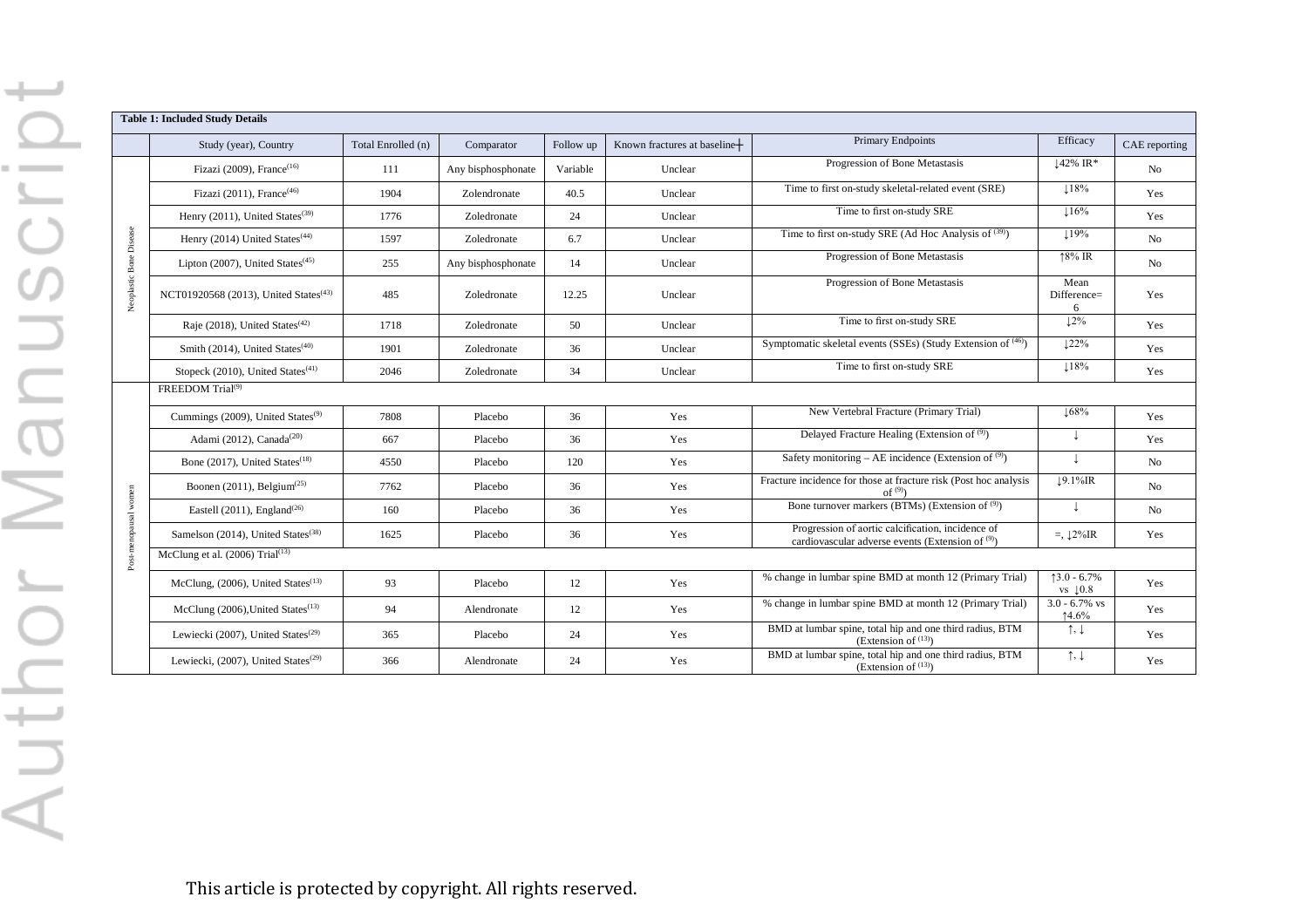|                      | Miller, (2008), United States <sup>(31)</sup>                | 365  | Placebo            | 48 | Yes     | BMD at lumbar spine and total hip, BTM (2 year denosumab<br>extension of $(13)$                                                          | $\uparrow, \downarrow$  | Yes            |
|----------------------|--------------------------------------------------------------|------|--------------------|----|---------|------------------------------------------------------------------------------------------------------------------------------------------|-------------------------|----------------|
|                      | Miller, (2008), United States <sup>(31)</sup>                | 366  | Alendronate        | 48 | Yes     | BMD at lumbar spine and total hip, BTM (2 year denosumab<br>extension of $(13)$                                                          | $\uparrow, \downarrow$  | Yes            |
|                      | Miller $(2011)$ , United States <sup><math>(32)</math></sup> | 200  | N/a                | 72 | Yes     | BMD at lumbar spine, total hip, femoral neck and one third<br>radius, BTM (4 year denosumab extension of $(13)$ )                        | $\uparrow, \downarrow$  | Yes            |
|                      | McClung (2013), United States <sup>(30)</sup>                | 200  | N/a                | 48 | Yes     | BMD at lumbar spine and total hip, BTM (8 year denosumab<br>extension of $(13)$                                                          | $\uparrow, \downarrow$  | Yes            |
|                      | <b>Other Trials</b>                                          |      |                    |    |         |                                                                                                                                          |                         |                |
|                      | Bone (2008), United States <sup>(19)</sup>                   | 322  | Placebo            | 24 | No      | % Change lumbar spine BMD at 24 months (Primary Trial)                                                                                   | 17.1%                   | Yes            |
|                      | Bone $(2011)$ . United States <sup><math>(24)</math></sup>   | 256  | Placebo            | 24 | No      | % change in BMD, % change BTMs (Off-treatment<br>extension of $(19)$                                                                     | ↑6.4%, $\downarrow$ 63% | Yes            |
|                      | Brown (2009), Canada <sup>(22)</sup>                         | 1189 | Alendronate        | 12 | Yes     | % change in the total hip BMD at month 12                                                                                                | $MD = 10.9\%$           | Yes            |
|                      | Brown (2014), Canada <sup><math>(23)</math></sup>            | 1703 | Any bisphosphonate | 12 | Yes     | % changes from baseline in BMD, % change serum C-<br>telopeptide of type I collagen (sCTX-1) (Combined post-hoc<br>analysis of $(35,36)$ | $1.4\%, 123\%$          | Yes            |
|                      | Kendler (2010), Canada <sup>(27)</sup>                       | 504  | Alendronate        | 12 | Yes     | % change in the total hip BMD at month 12                                                                                                | 10.85%                  | Yes            |
|                      | Koh (2016), Korea <sup>(28)</sup>                            | 135  | Placebo            | 12 | Yes     | % change in the lumbar spine BMD at month 6                                                                                              | $13.2\%$                | No.            |
|                      | Miller (2016), United States <sup>(33)</sup>                 | 643  | Zoledronate        | 12 | Yes     | % change in lumbar spine BMD at month 12                                                                                                 | 12.1%                   | Yes            |
|                      | Nakamura, $(2012)$ , Japan <sup><math>(34)</math></sup>      | 108  | Placebo            | 12 | Yes     | % change in lumbar spine BMD at month 12 (14mg)<br>denosumab)                                                                            | 15.71%                  | Yes            |
|                      | Nakamura (2012), Japan <sup>(34)</sup>                       | 109  | Placebo            | 12 | Yes     | % change in lumbar spine BMD at month 12 (60mg<br>denosumab)                                                                             | 16.73%                  | Yes            |
|                      | Nakamura (2012), Japan <sup>(34)</sup>                       | 105  | Placebo            | 12 | Yes     | % change in lumbar spine BMD at month 12 (100mg)<br>denosumab)                                                                           | 17.45%                  | Yes            |
|                      | NCT01495000 (2012), India <sup>(17)</sup>                    | 250  | Placebo            | 6  | Unclear | % change in lumbar spine BMD at month 6                                                                                                  | 13.06%                  | Yes            |
|                      | NCT02014467 (2014), China <sup>(21)</sup>                    | 484  | Placebo            | 12 | Yes     | % change in lumbar spine BMD at month 12                                                                                                 | 14.43%                  | Yes            |
|                      | Recknor (2013), United States <sup>(35)</sup>                | 833  | <b>Ibandronate</b> | 12 | Yes     | % change in total hip BMD at month 12                                                                                                    | 1.2%                    | Yes            |
|                      | Roux $(2014)$ , France <sup><math>(36)</math></sup>          | 870  | Risendronate       | 12 | Yes     | % change in total hip BMD at month 12                                                                                                    | 1.5%                    | Yes            |
|                      | Seeman (2010). Australia <sup>(37)</sup>                     | 165  | Placebo            | 12 | No      | Cortical Thickness of Radius (Primary Trial)                                                                                             | $14.2\%$                | Yes            |
|                      | Seeman (2010), Australia <sup>(37)</sup>                     | 165  | Alendronate        | 12 | No      | Cortical Thickness of Radius (Primary Trial)                                                                                             | $1\%$                   | Yes            |
|                      | Zebaze $(2014)$ , Australia <sup>(59)</sup>                  | 92   | Alendronate        | 12 | No      | % Porosity (Extension of $(37)$ )                                                                                                        | 10.78%                  | N <sub>o</sub> |
| $\sim$ $\sim$ $\sim$ | Doria (2017), Italy <sup>(61)</sup>                          | 234  | Alendronate        | 24 | Yes     | % change in lumbar spine BMD at month 24,                                                                                                | 16.7%                   | No             |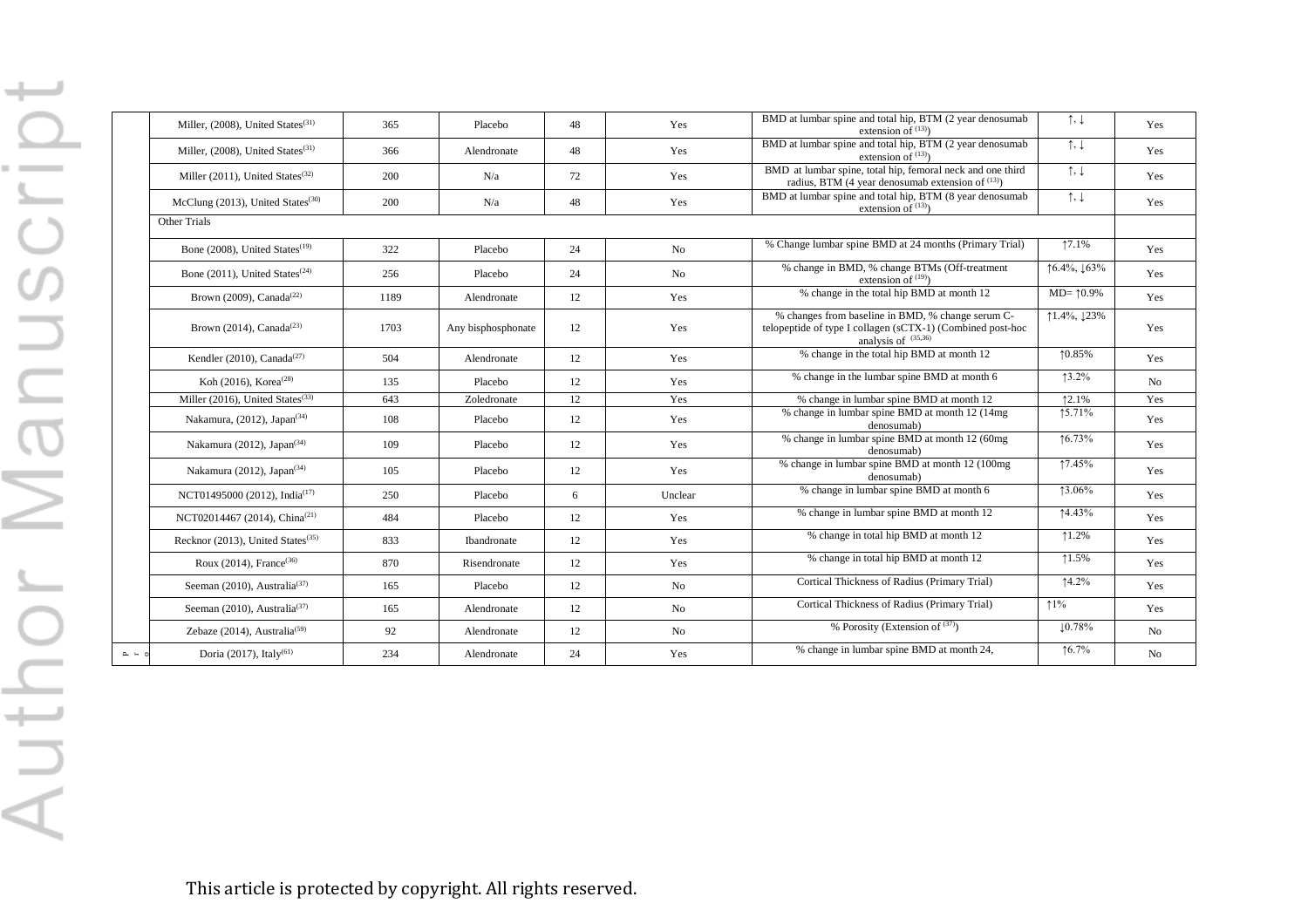|                         | Egerdie 2012, Canada <sup><math>(48)</math></sup>            | 1468 | Placebo      | 36  | Yes            | % change in lumbar spine BMD at month 36 (Responder<br>Analysis of $(47)$                                                                                            | 17.9%                 | N <sub>0</sub> |
|-------------------------|--------------------------------------------------------------|------|--------------|-----|----------------|----------------------------------------------------------------------------------------------------------------------------------------------------------------------|-----------------------|----------------|
|                         | Smith (2009), United States $(47)$                           | 1468 | Placebo      | 36  | Yes            | % change in lumbar spine BMD at month 24                                                                                                                             | 16.6%                 | Yes            |
|                         | Smith (2012), United States <sup>(49)</sup>                  | 1432 | Placebo      | 36  | Unclear        | Bone-metastasis-free survival (months)                                                                                                                               | $\uparrow$ 4.2 months | Yes            |
|                         | Ellis, $(2008)$ , United States <sup><math>(50)</math></sup> | 252  | Placebo      | 12  | N <sub>o</sub> | % change in lumbar spine BMD at month 12                                                                                                                             | 15.5%                 | Yes            |
| Breast<br>Cancer        | Gnant (2015), Austria <sup>(51)</sup>                        | 3425 | Placebo      | 72  | Unclear        | Time from randomisation until the date of the radiograph<br>confirming the first clinical fracture                                                                   | 150%                  | Yes            |
|                         | Nakamura (2014), Japan <sup><math>(53)</math></sup>          | 952  | Placebo      | 24  | Yes            | 24-month incidence of new or worsening vertebral fracture                                                                                                            | $\downarrow$ 6.7% IR  | Yes            |
|                         | Nakamura (2014), Japan <sup><math>(53)</math></sup>          | 714  | Alendronate  | 24  | Yes            | 24-month incidence of new or worsening vertebral fracture                                                                                                            | $\downarrow$ 5% IR    | Yes            |
| Men and Women           | Niimi (2018), Japan <sup><math>(62)</math></sup>             | 200  | Alendronate  | 24  | Yes            | % change in lumbar spine BMD at month 12, % change in<br>femoral neck BMD at month 12                                                                                | 13%, 10.7%            | N <sub>0</sub> |
|                         | Niimi (2018), Japan <sup><math>(62)</math></sup>             | 200  | Minodoronate | 24  | Yes            | % change in lumbar spine BMD at month 12, % change in<br>femoral neck BMD at month 12                                                                                | 13.8%, 11.2%          | No             |
|                         | Sugimoto (2015), Japan <sup><math>(52)</math></sup>          | 1262 | Placebo      | 24  | Yes            | 36-month incidence of new or worsening vertebral fracture (1)<br>year open label extension of $(53)$ )                                                               | 174%                  | Yes            |
| ${\rm GOP}$             | Saag $(2018)$ , United States <sup><math>(58)</math></sup>   | 795  | Risendronate | n/a | Yes            | % change in lumbar spine BMD at month 12 in<br>glucocorticoid continuing patients, % change in lumbar spine<br>BMD at month 12 in glucocorticoid initiating patients | $1.1\%, 13\%$         | Yes            |
|                         | Cohen (2008), United States <sup>(54)</sup>                  | 146  | Placebo      | 12  | Unclear        | Mean Change in MRI erosion score from baseline to 6<br>months                                                                                                        | $\downarrow$ 1.62     | Yes            |
| Rheumatoid<br>arthritis | Takeuchi (2016), Japan <sup>(55)</sup>                       | 340  | Placebo      | 12  | Unclear        | Change in the modified Sharp erosion score from baseline to<br>12 months                                                                                             | $\downarrow$ 0.99     | Yes            |
| Men                     | Orwoll (2012), United States <sup>(57)</sup>                 | 242  | Placebo      | 24  | Yes            | % change in lumbar spine BMD at month 12                                                                                                                             | 14.8%                 | Yes            |

\*IR= Incidence Rate

┼Known fractures at baseline indicates that a trial permitted the inclusion of patients with any form of fracture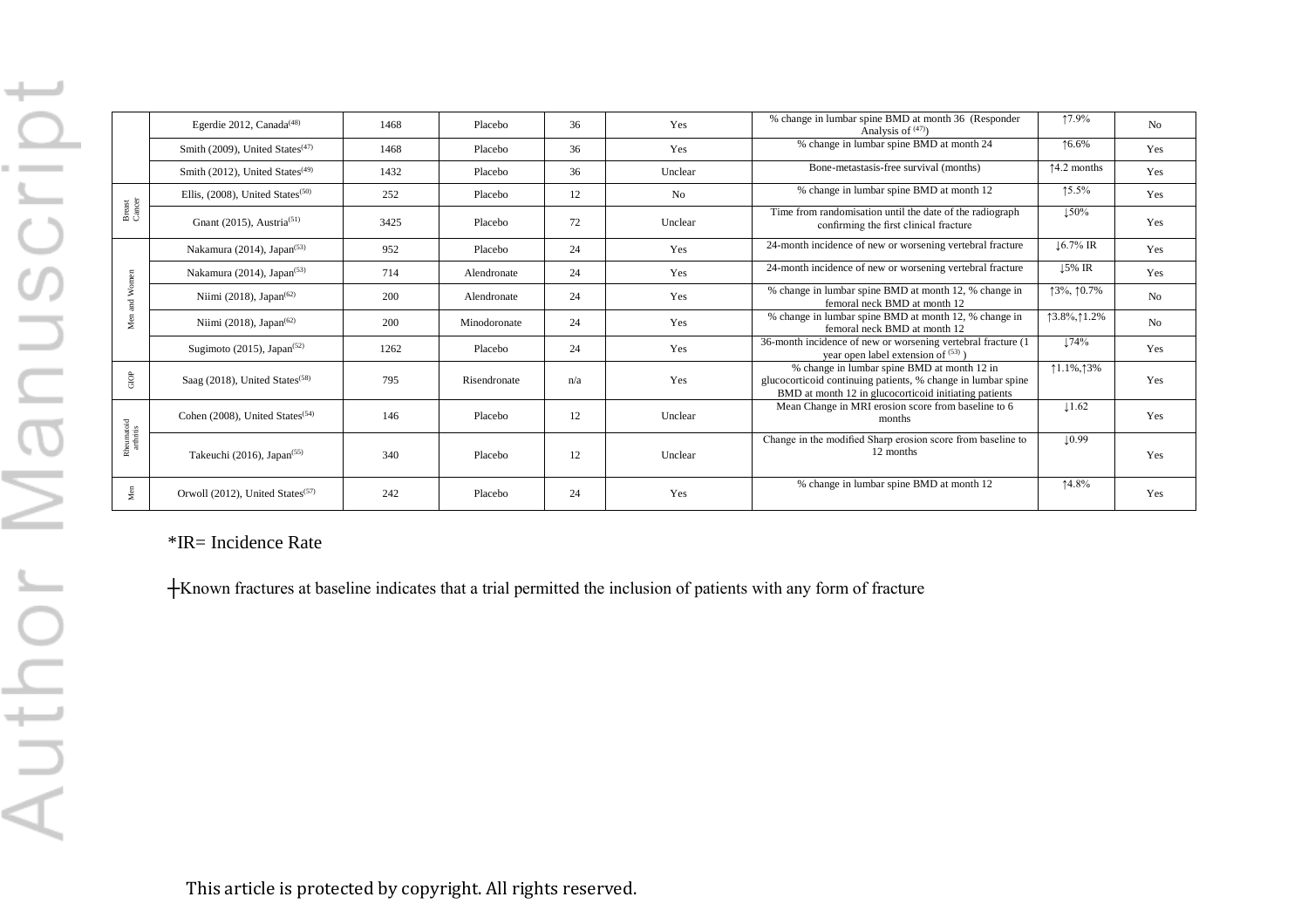|                          | Table 2: Risk of bias assessment |                                                       |                                  |                                                     |                                                    |                                   |                                      |                   |           |  |  |  |  |
|--------------------------|----------------------------------|-------------------------------------------------------|----------------------------------|-----------------------------------------------------|----------------------------------------------------|-----------------------------------|--------------------------------------|-------------------|-----------|--|--|--|--|
| Indicati<br>on           | <b>Study</b>                     | <b>Random</b><br><b>Sequence</b><br><b>Generation</b> | <b>Allocation</b><br>Concealment | <b>Blinding of</b><br>Participants and<br>Personnel | <b>Blinding of</b><br>Outcome<br><b>Assessment</b> | Incomplete<br><b>Outcome Data</b> | <b>Selective</b><br><b>Reporting</b> | <b>Other Bias</b> | Consensus |  |  |  |  |
|                          | Adami $(2012)^{(20)}$            | $\frac{2}{2}$                                         | $-/-$                            | $\frac{2}{-}$                                       | $-1$ ?                                             | $-/-$                             | $-1-$                                | $-12$             | Unclear   |  |  |  |  |
|                          | Bone $(2008)^{(19)}$             | 2/2                                                   | $\frac{2}{2}$                    | $-1$ ?                                              | 2/2                                                | $-/-$                             | $-1$ ?                               | $\frac{2}{-}$     | Unclear   |  |  |  |  |
|                          | Bone $(2011)^{(24)}$             | 2/2                                                   | $\frac{2}{2}$                    | $-1-$                                               | 2/2                                                | $-/-$                             | $-12$                                | $-/-$             | Unclear   |  |  |  |  |
| Post-<br>Menopa<br>Womer | Bone $(2017)^{(18)}$             | $\frac{2}{2}$                                         | $-/-$                            | 2/                                                  | $-1$ ?                                             | $-12$                             | $-12$                                | $+/-$             | High      |  |  |  |  |
|                          | Boonen $(2011)^{(25)}$           | 2/2                                                   | $-/-$                            | $\frac{2}{-}$                                       | $-1$ ?                                             | 2/2                               | $\frac{2}{-}$                        | $-1$ ?            | Unclear   |  |  |  |  |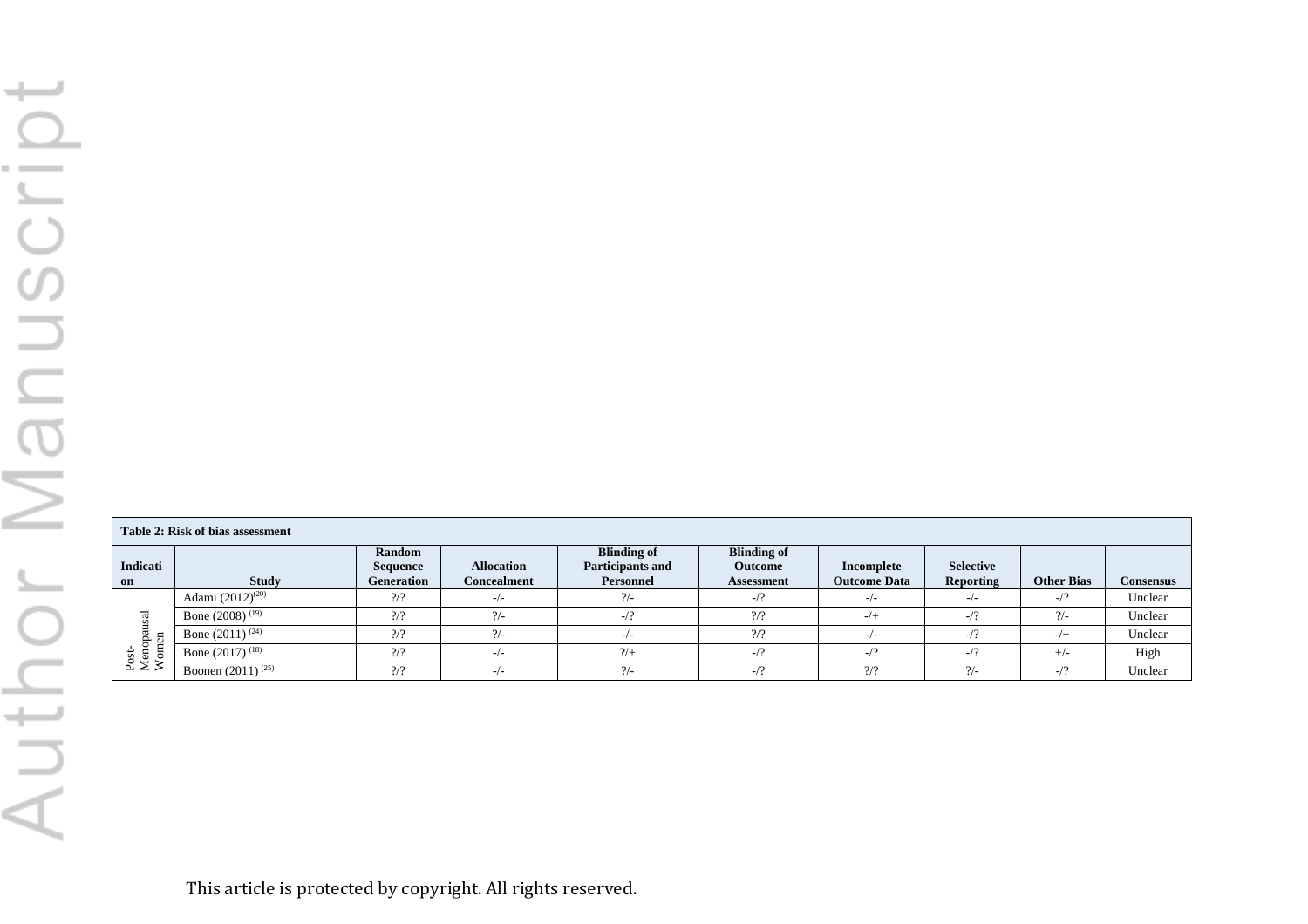|                         | Brown (2009) <sup>(22)</sup>                | $-/-$          | $\frac{2}{-}$   | $-12$         | $\frac{2}{2}$                    | $-/-$                    | $-/-$                                                                                    | $+/+$         | High    |
|-------------------------|---------------------------------------------|----------------|-----------------|---------------|----------------------------------|--------------------------|------------------------------------------------------------------------------------------|---------------|---------|
|                         | Brown $(2014)^{\frac{(23)}{(23)}}$          | 2/2            | $\frac{2}{2}$   | $+/-$         | 2/2                              | $\frac{2}{-}$            | $-/-$                                                                                    | $+/+$         | High    |
|                         | Cummings $(2009)^{(9)}$                     | $\frac{2}{2}$  | $-/-$           | $\frac{2}{-}$ | $-1/2$                           | $-/-$                    | $-/+$                                                                                    | $-/+$         | High    |
|                         | Eastell $(2011)^{(26)}$                     | $\gamma\gamma$ | $-/-$           | $\frac{2}{-}$ | $-12$                            | $\frac{2}{-}$            | $2/+$                                                                                    | $+/+$         | High    |
|                         | Kendler (2010) <sup><math>(27)</math></sup> | $-/-$          | $\frac{2}{-}$   | $-/-$         | $-12$                            | $_-/-$                   | $_-/-$                                                                                   | $-1/2$        | Unclear |
|                         | Koh $(2016)^{(28)}$                         | $\frac{2}{2}$  | $\frac{2}{7}$   | $-$ /?        | $\frac{2}{2}$                    | $-/-$                    | $-/-$                                                                                    | $+/+$         | High    |
|                         | Lewiecki $\overline{(2007)^{(29)}}$         | $-$ /?         | $\frac{2}{-}$   | $+/-$         | $\frac{2}{2}$                    | $-/+$                    | $-/-$                                                                                    | $+/+$         | High    |
|                         | McClung $(2006)^{(13)}$                     | $-$ /?         | $\frac{2}{-}$   | $+/+$         | 2/2                              | $-/-$                    | $\frac{2}{-}$                                                                            | $+/+$         | High    |
|                         | McClung (2013) <sup>(30)</sup>              | $-$ /?         | $\frac{2}{-}$   | $+/+$         | $\frac{2}{2}$                    | 2/2                      | $2/+$                                                                                    | $-12$         | High    |
|                         | Miller $(2008)^{(31)}$                      | $-1/2$         | $\frac{2}{7}$   | $+/+$         | $\gamma\gamma$                   | $-/+$                    | $-$ /?                                                                                   | $+/?$         | High    |
|                         | Miller $(2011)^{(32)}$                      | $-1/2$         | $\frac{2}{2}$   | $+/+$         | $\frac{2}{2}$                    | $\mathcal{V}\mathcal{V}$ | $\mathcal{V}\mathcal{V}$                                                                 | $+/?$         | High    |
|                         | Miller $(2016)^{(33)}$                      | $\gamma\gamma$ | $\frac{2}{7}$   | $_-/\_$       | $-12$                            | $-/-$                    | $_-/-$                                                                                   | $_-/-$        | Unclear |
|                         | Nakamura (2012) $(34)$                      | $\frac{2}{7}$  | 2/2             | $_-/\_$       | $\frac{2}{-}$                    | $\frac{2}{-}$            | $_-/-$                                                                                   | $-/-$         | Unclear |
|                         | Recknor (2013) <sup>(35)</sup>              | $-/-$          | $\frac{2}{-}$   | $+/-$         | $+/?$                            | $+/-$                    | $\frac{2}{-}$                                                                            | $-/-$         | High    |
|                         | Roux (2014) <sup>(36)</sup>                 | $\gamma\gamma$ | $\gamma/\gamma$ | $+/+$         | $+/?$                            | $\frac{2}{-}$            | $\frac{2}{-}$                                                                            | $-/-$         | High    |
|                         | Samelson $(2014)^{(38)}$                    | $\frac{2}{3}$  | $-/-$           | $\frac{2}{2}$ | $-12$                            | $\frac{2}{7}$            | $+/+$                                                                                    | -/?           | High    |
|                         | Seeman (2010) <sup>(37)</sup>               | $_-/-$         | $\frac{1}{2}$   | $\frac{1}{2}$ | $-12$                            | $-/+$                    | $-/-$                                                                                    | $+/+$         | High    |
|                         | Zebaze (2014) <sup>(59)</sup>               | $-/-$          | $\frac{2}{-}$   | $-/-$         | $\gamma\gamma$                   | $\frac{2}{-}$            | $\gamma\gamma$                                                                           | $-$ /?        | Unclear |
|                         | Fizazi (2009) <sup>(16)</sup>               | $\gamma\gamma$ | $\frac{2}{-}$   | $+/+$         | $+/+$                            | $-$ /?                   | $-12$                                                                                    | $-/-$         | High    |
|                         | Fizazi (2011) <sup>(46)</sup>               | $-/-$          | $_-/-$          | $-/-$         | $-/-$                            | $-12$                    | $-/+$                                                                                    | $-/+$         | High    |
| Neoplastic Bone Disease | Henry $(2011)^{(39)}$                       | $-/-$          | $-/-$           | $\frac{1}{2}$ | $\frac{\ }{2}\sqrt{\frac{1}{2}}$ | $-$ 2                    | $\mathord{\hspace{1pt}\text{--}\hspace{1pt}}/\mathord{\hspace{1pt}\text{+}\hspace{1pt}}$ | $\frac{1}{2}$ | High    |
|                         | Henry $(2014)^{(44)}$                       | $\frac{2}{2}$  | $-$ /?          | $-/-$         | $-1/2$                           | $-$ 2                    | $\mathord{\hspace{1pt}\text{--}\hspace{1pt}}/\mathord{\hspace{1pt}\text{+}\hspace{1pt}}$ | $-1/2$        | High    |
|                         | Lipton $(2007)^{(45)}$                      | 2/2            | 2/              | $+/+$         | 2/2                              | $\frac{2}{-}$            | $2/+$                                                                                    | $-/-$         | High    |
|                         | Raje $(2018)^{(42)}$                        | $_-/-$         | $\frac{1}{2}$   | $\frac{1}{2}$ | $\frac{1}{2}$                    | $-/+$                    | $\mathcal{A}$                                                                            | $+/?$         | High    |
|                         | Smith $(2014)^{(40)}$                       | $-1/2$         | $-/-$           | $\frac{1}{2}$ | $-$ /?                           | $\frac{2}{2}$            | $\frac{2}{7}$                                                                            | $-12$         | Unclear |
|                         | Stopeck $(2010)^{(41)}$                     | $\frac{2}{-}$  | $\gamma/\gamma$ | $-/-$         | $\frac{1}{2}$                    | $-12$                    | $-/+$                                                                                    | $-12$         | High    |
|                         | Doria (2016) <sup>(61)</sup>                | $\frac{2}{2}$  | $\gamma\gamma$  | $-/-$         | $\gamma\gamma$                   | $\mathcal{V}\mathcal{V}$ | $-/+$                                                                                    | $\frac{2}{7}$ | Unclear |
| Prostate<br>Cancer      | Egerdie (2012) <sup>(48)</sup>              | 2/2            | $-/-$           | $-/-$         | $\gamma\gamma$                   | $\gamma/\gamma$          | $2/+$                                                                                    | $+$ /?        | High    |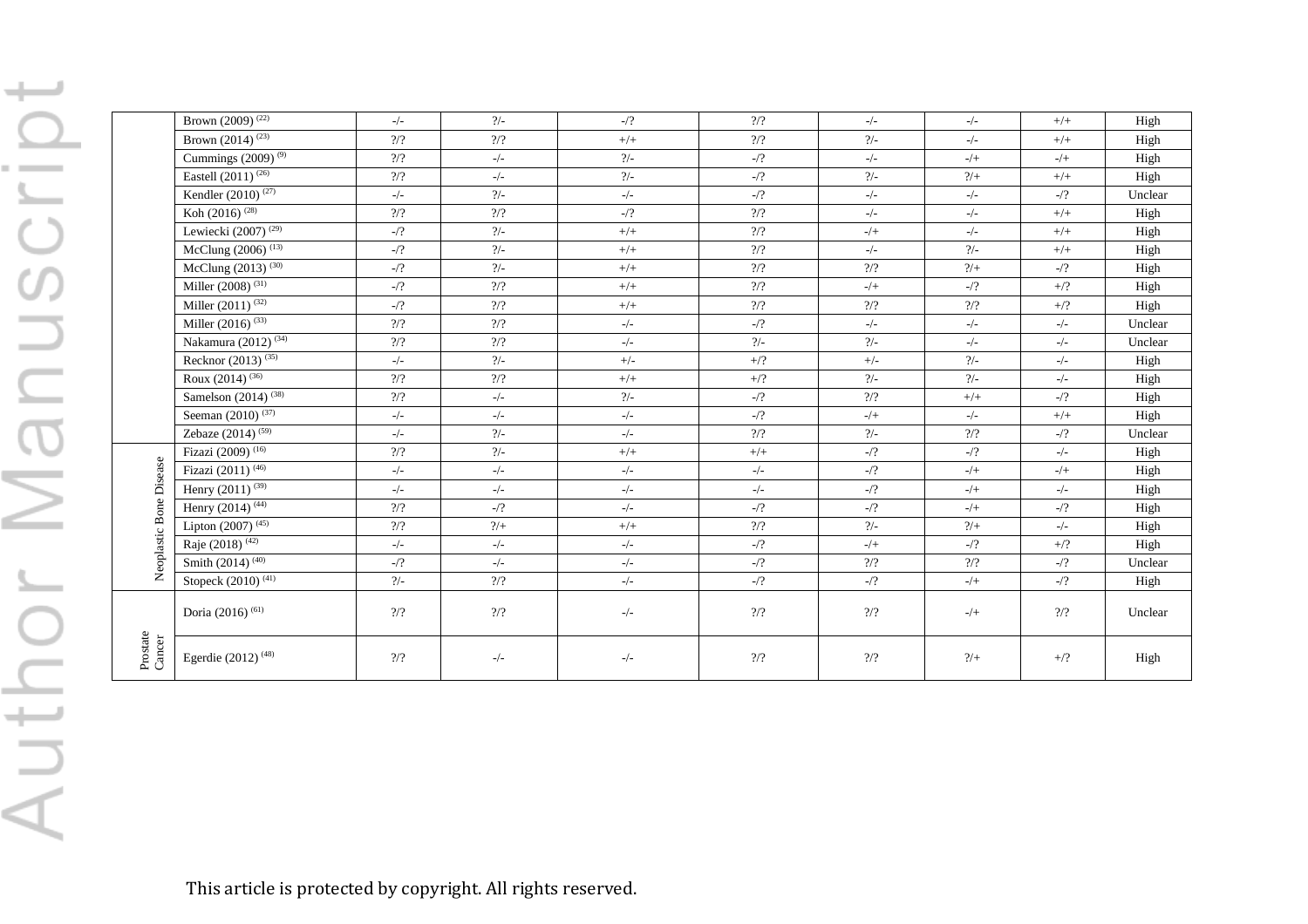$\qquad \qquad \qquad \qquad$ r Manuscrip uth  $\sim$ 

|                                                                                          | Smith (2009) <sup>(47)</sup>    | $\frac{2}{-}$  | $\gamma\gamma$           | $-$ /?        | $\frac{1}{2}$            | $\frac{2}{2}$                                                                            | $\frac{2}{-}$                                                                            | $+/?$    | High |
|------------------------------------------------------------------------------------------|---------------------------------|----------------|--------------------------|---------------|--------------------------|------------------------------------------------------------------------------------------|------------------------------------------------------------------------------------------|----------|------|
|                                                                                          | Smith (2012) <sup>(49)</sup>    | $-/-$          | $-/-$                    | $\frac{1}{2}$ | $\frac{1}{2}$            | $-/-$                                                                                    | $-/-$                                                                                    | $^{+/+}$ | High |
|                                                                                          | Ellis (2008) $^{(50)}$          | $\frac{2}{2}$  | $\mathcal{A}$            | $-/-$         | $\frac{2}{2}$            | $-1/2$                                                                                   | $\mathord{\hspace{1pt}\text{--}\hspace{1pt}}/\mathord{\hspace{1pt}\text{+}\hspace{1pt}}$ | $+/?$    | High |
| <b>Breast Cancer</b>                                                                     | Gnant (2015) <sup>(51)</sup>    | $-/-$          | $-/-$                    | $-/-$         | $-/-$                    | $\frac{2}{2}$                                                                            | $-/-$                                                                                    | $+/+$    | High |
| $\begin{array}{l} {\rm Gluc}\\ {\rm coord}\\ {\rm i\, codl}\\ {\rm I\, ser} \end{array}$ | Saag (2018) <sup>(58)</sup>     | $-/-$          | $-/-$                    | $-/+$         | $\gamma_{\rm -}$         | $\mathord{\hspace{1pt}\text{--}\hspace{1pt}}/\mathord{\hspace{1pt}\text{+}\hspace{1pt}}$ | $-12$                                                                                    | $-/+$    | High |
|                                                                                          | Nakamura (2014) <sup>(53)</sup> | $\frac{2}{2}$  | $\frac{2}{2}$            | $-/+$         | $-1/2$                   | $-1/2$                                                                                   | $-/-$                                                                                    | $-/+$    | High |
| Men and Post-<br>Menopausal Women                                                        | Niimi (2018) <sup>(62)</sup>    | $-/-$          | $\frac{2}{2}$            | $+/?$         | $\frac{1}{2}$            | $_-/-$                                                                                   | $\frac{2}{2}$                                                                            | $-/-$    | High |
|                                                                                          | Sugimoto (2014) $(52)$          | $\gamma\gamma$ | $\mathcal{V}\mathcal{V}$ | $-/+$         | $\mathcal{V}\mathcal{V}$ | $\gamma\gamma$                                                                           | 2/                                                                                       | $-/-$    | High |
|                                                                                          | Cohen (2008) <sup>(54)</sup>    | $\frac{2}{-}$  | $\mathcal{V}\mathcal{V}$ | $-$ 2         | $-/-$                    | $-/-$                                                                                    | $\frac{1}{2}$                                                                            | $+/?$    | High |
| Rheumatoid<br>Arthritis                                                                  | Takeuchi (2016) <sup>(55)</sup> | $-/-$          | $-/-$                    | $-/-$         | $-/-$                    | $\frac{1}{2}$                                                                            | $-/-$                                                                                    | $+/?$    | High |
| $\frac{\text{Heal}}{\text{day}}$                                                         | Orwoll (2012) <sup>(57)</sup>   | $-/-$          | $\frac{1}{2}$            | $-/-$         | $-/-$                    | $-/-$                                                                                    | $-/-$                                                                                    | $+/-$    | High |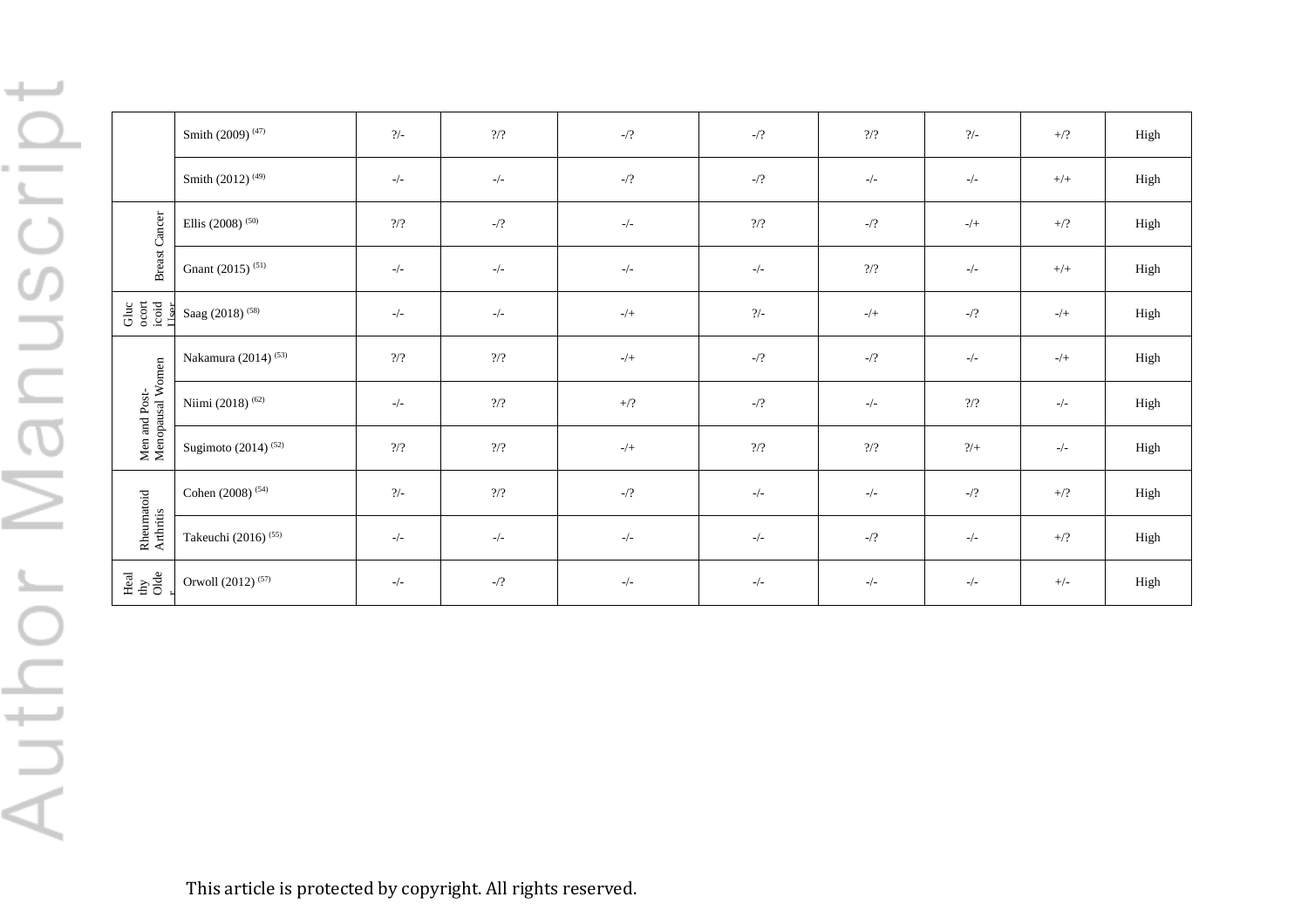|        | Table 3. Relative risk of CAEs in denosumab treated individuals against comparators |                             |                          |                  |                  |           |             |                             |  |  |  |
|--------|-------------------------------------------------------------------------------------|-----------------------------|--------------------------|------------------|------------------|-----------|-------------|-----------------------------|--|--|--|
|        | Vs.                                                                                 | <b>Indication</b>           | <b>Number of studies</b> | <b>RR 95% CI</b> | <b>Events</b>    |           | ${\bf I}^2$ | Ref.                        |  |  |  |
|        |                                                                                     |                             |                          |                  | <b>Denosumab</b> | Control   |             |                             |  |  |  |
|        |                                                                                     | Post-menopausal women       | $\tau$                   | 1.46(1.05, 2.02) | 85/2136          | 58/2131   | 20.4%       | $(13, 22, 27, 33, 35-37)$   |  |  |  |
|        | Bisphosphonates                                                                     | Neoplastic Bone Disease     | 5                        | 1.01(0.88, 1.15) | 383/4017         | 380/3847  | 50.1%       | $(39, 41 - 43, 46)$         |  |  |  |
| CAE    |                                                                                     | Men & Post-menopausal women |                          | 1.65(1.04, 2.62) | 68/475           | 21/242    | 0.0%        | (53)                        |  |  |  |
|        |                                                                                     | <b>GIOP</b>                 | $\mathbf{1}$             | 1.73(0.89, 3.36) | 23/394           | 13/385    | 0.0%        | (58)                        |  |  |  |
|        |                                                                                     | Post-menopausal women*^     | $\tau$                   | 0.79(0.41, 1.52) | 439/4725         | 399/4467  | 53.6%       | (9,13,17,19,21,34,37)       |  |  |  |
|        |                                                                                     | <b>Prostate Cancer</b>      | $\overline{2}$           | 1.07(0.91, 1.25) | 262/1451         | 242/1430  | $0.0\%$     | (47, 49)                    |  |  |  |
|        |                                                                                     | <b>Breast Cancer</b>        | $\overline{2}$           | 0.87(0.67, 1.12) | 103/1838         | 117/1810  | 0.0%        | (50, 51)                    |  |  |  |
|        | Placebo                                                                             | Men + Post-menopausal women | $\mathbf{1}$             | 1.09(0.79, 1.50) | 68/475           | 63/481    | 0.0%        | (53)                        |  |  |  |
|        |                                                                                     | Men with low BMD            | $\overline{1}$           | 1.67(0.41, 6.82) | 5/120            | 3/120     | 0.0%        | (57)                        |  |  |  |
|        |                                                                                     | Rheumatoid Arthritis*       | 2                        | 0.66(0.18, 2.47) | 3/157            | 5/163     | 66.5%       | (54, 55)                    |  |  |  |
|        |                                                                                     | Post-menopausal women       | $\tau$                   | 0.98(0.92, 1.04) | 851/2206         | 870/2206  | 0.0%        | $(13, 22, 27, 33, 35-37)$   |  |  |  |
|        | Bisphosphonates                                                                     | Neoplastic Bone Disease     | 5                        | 1.00(0.99, 1.01) | 3596/4034        | 3584/3866 | 31.6%       | $(39, 41 - 43, 46)$         |  |  |  |
| Any AE |                                                                                     | Men & Post-menopausal women | $\overline{1}$           | 1.00(0.96, 1.03) | 448/475          | 229/242   | $0.0\%$     | (53)                        |  |  |  |
|        |                                                                                     | <b>GIOP</b>                 | $\overline{1}$           | 1.05(0.96, 1.15) | 285/394          | 265/385   | 0.0%        | (58)                        |  |  |  |
|        | Placebo                                                                             | Post-menopausal women       | $\tau$                   | 0.99(0.98, 1.01) | 3922/4661        | 3928/4404 | 0.0%        | (9, 13, 17, 19, 21, 34, 37) |  |  |  |
|        |                                                                                     | <b>Prostate Cancer</b>      | $\overline{2}$           | 1.01(0.99, 1.03) | 1314/1451        | 1282/1430 | 0.0%        | (47, 49)                    |  |  |  |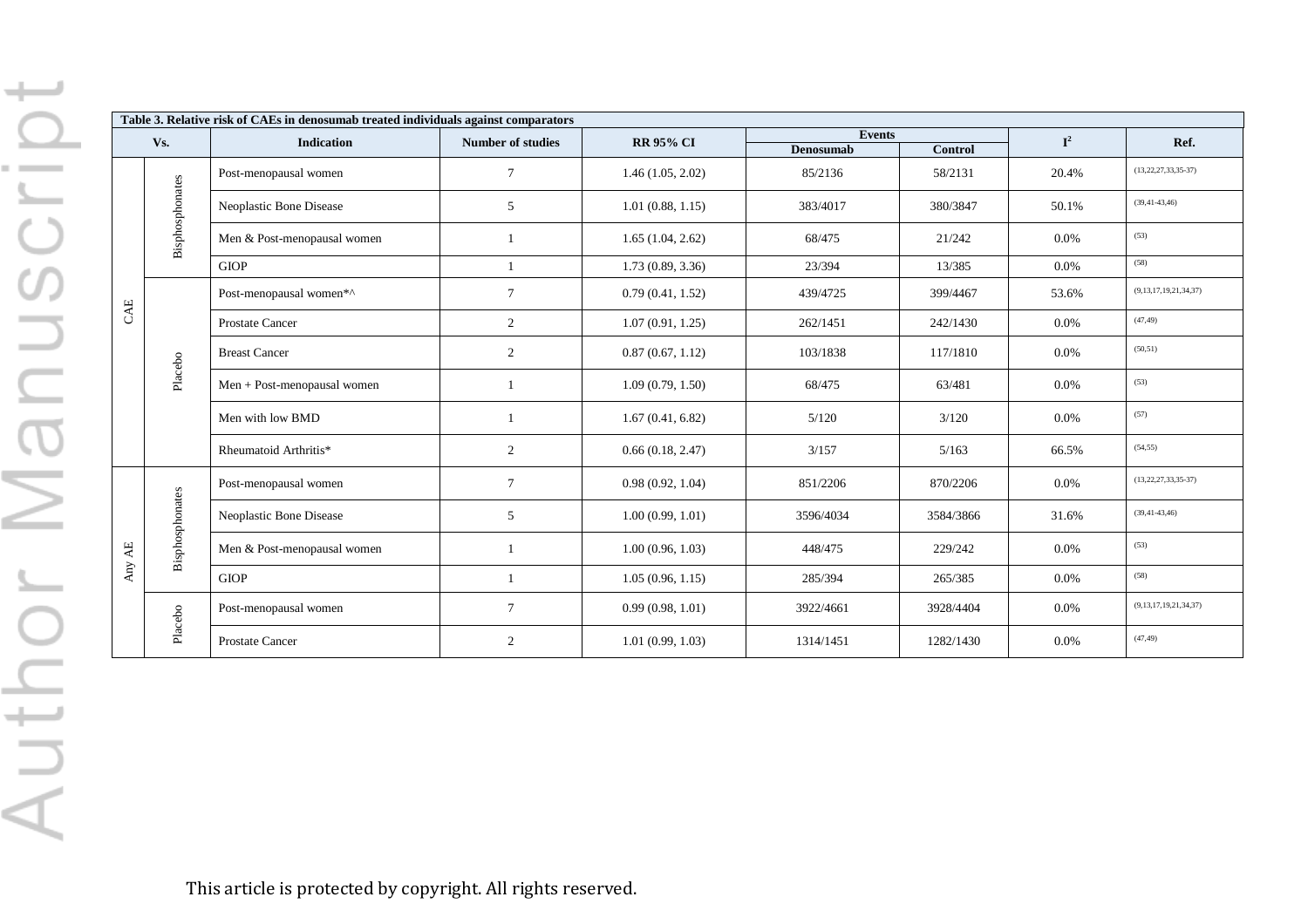| <b>Breast Cancer</b>        | 1.01(0.98, 1.05) | 1483/1838 | 1442/1810 | $0.0\%$ | (50, 51) |
|-----------------------------|------------------|-----------|-----------|---------|----------|
| Men & Post-menopausal women | 1.02(0.98, 1.05) | 448/475   | 446/481   | 0.0%    | (53)     |
| Men with low BMD            | 1.02(0.87, 1.20) | 86/120    | 84/120    | $0.0\%$ | (57)     |
| <b>Rheumatoid Arthritis</b> | 0.94(0.86, 1.03) | 129/156   | 140/159   | $0.0\%$ | (54, 55) |

\*Random effects model was used when there was substantial heterogeneity (I^2>50) ^Fixed effects model: RR=1.09 (0.95, 1.23)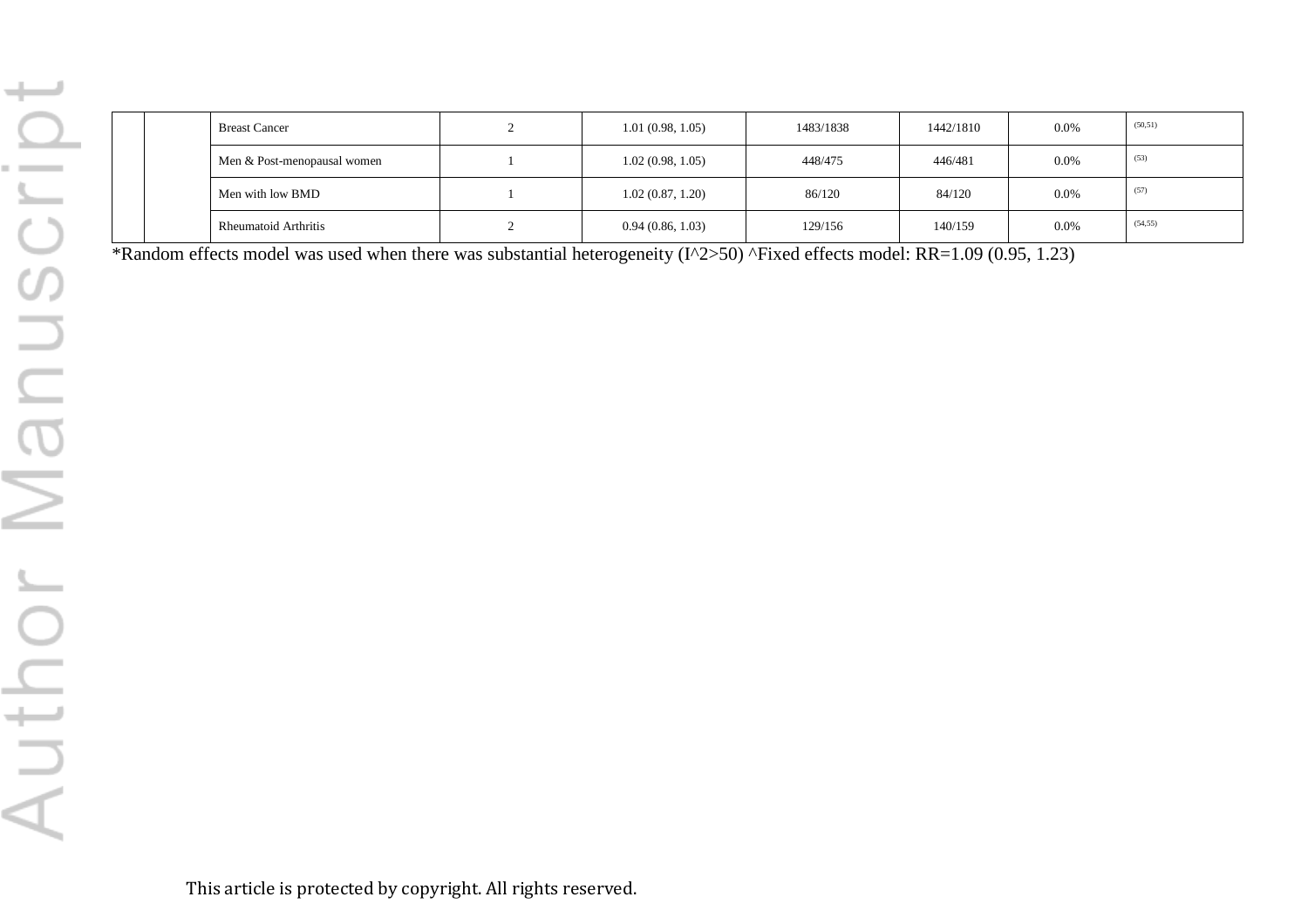|                 | Table 4. Relative risk of CAEs in denosumab treated post-menopausal women vs bisphosphonates or placebo |                          |                  |               |                |                |                           |  |  |  |  |
|-----------------|---------------------------------------------------------------------------------------------------------|--------------------------|------------------|---------------|----------------|----------------|---------------------------|--|--|--|--|
|                 | <b>Indication</b>                                                                                       | <b>Number of studies</b> | <b>RR 95% CI</b> | <b>Events</b> |                | $\mathbf{I}^2$ | Ref.                      |  |  |  |  |
|                 |                                                                                                         |                          |                  | Denosumab     | <b>Control</b> |                |                           |  |  |  |  |
|                 | <b>CAE</b> Composite                                                                                    | 7                        | 1.46(1.05, 2.02) | 85/2136       | 58/2131        | 20.4%          | $(13, 22, 27, 33, 35-37)$ |  |  |  |  |
| Bisphosphonates | 3 Point MACE:<br>myocardial infarction<br>(MI), stroke, CVD death                                       | 6                        | 1.57(0.73, 3.39) | 16/2053       | 10/2050        | $0.0\%$        | (13, 22, 27, 33, 35, 36)  |  |  |  |  |
|                 | 4 Point MACE: MI,<br>stroke, CVD death,<br>heart-failure (HF)                                           | 6                        | 2.04(0.98, 4.26) | 21/2053       | 10/2050        | $0.0\%$        | (13, 22, 27, 33, 35, 36)  |  |  |  |  |
|                 | 5 Point MACE: MI,<br>stroke, CVD death, HF,<br>atrial fibrillation                                      | 6                        | 2.33(1.19, 4.56) | 28/2053       | 12/2050        | $0.0\%$        | (13, 22, 27, 33, 35, 36)  |  |  |  |  |
|                 | CAE Composite*                                                                                          | 7                        | 0.79(0.41, 1.52) | 439/4725      | 399/4467       | 53.6%          | (9,13,17,19,21,34,37)     |  |  |  |  |
|                 | 3 Point MACE:<br>myocardial infarction<br>(MI), stroke, CVD death                                       | 3                        | 1.19(0.90, 1.59) | 101/4300      | 83/4039        | $0.0\%$        | (9,13,21)                 |  |  |  |  |
|                 | 4 Point MACE: MI,<br>stroke, CVD death,<br>heart-failure (HF)                                           | 3                        | 1.08(0.84, 1.38) | 128/4300      | 117/4039       | 0.0%           | (9,13,21)                 |  |  |  |  |
| Placebo         | 5 Point MACE: MI,<br>stroke, CVD death, HF,<br>atrial fibrillation                                      | 3                        | 1.08(0.87, 1.34) | 164/4300      | 150/4039       | 0.0%           | (9,13,21)                 |  |  |  |  |

MACE outcomes are comprised of MI, stroke, CVD death, HF and atrial fibrillation. MI outcomes consisted of: acute coronary syndrome, acute myocardial infarction, coronary artery disease and myocardial infarction. Stroke consisted of: cerebrovascular accident, cerebral ischemia, haemorrhagic stroke, ischemic stroke. HF consisted of: cardiac failure, cardiac failure acute, cardiac failure chronic, cardiac failure congestive, and heart failure. CVD death and atrial fibrillation outcomes were comprised of CVD death and atrial fibrillation respectively.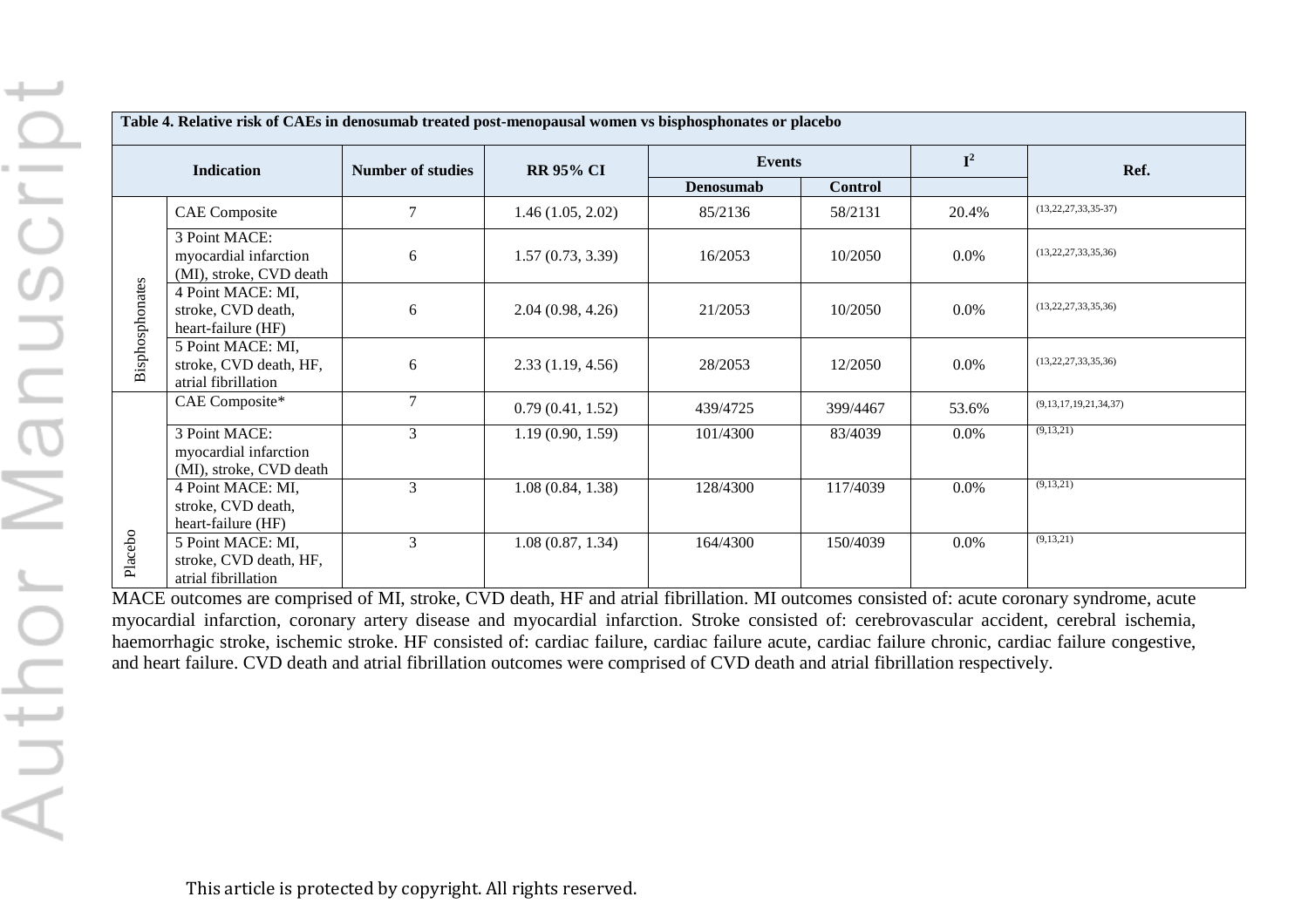\* Random effects model was used when there was substantial heterogeneity (I^2>50) Fixed effects model: RR=1.09 (0.95, 1.23)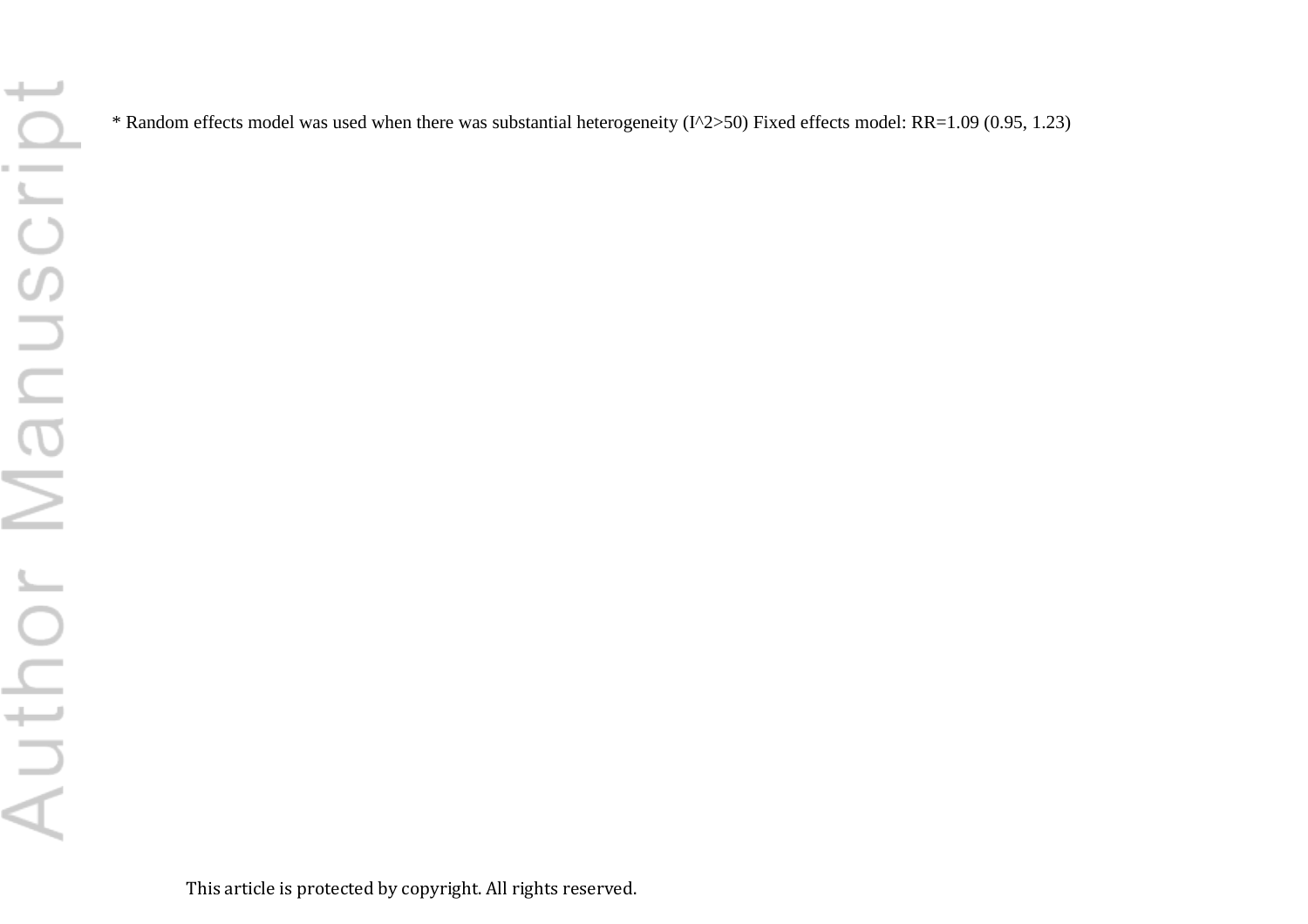|                                                     |                | Supplementary Table 1. Selected list and frequency of CAEs reported by included studies |
|-----------------------------------------------------|----------------|-----------------------------------------------------------------------------------------|
| Outcome                                             | Frequency      | <b>References</b><br>$(9,13,17,21-24,27,28,33-44,47,49-51,53-55)$                       |
| Any                                                 | 29             |                                                                                         |
| Serious                                             | 24             | $(9,17,19,21-24,27,28,33-37,39-41,43,44,47,50,53,54,57)$                                |
| Cardiovascular Disease                              | 26             | $(9,13,17,19,21,22,27,33-37,39,41-43,46,47,49-51,53,54,57,58)$                          |
| Composite                                           |                |                                                                                         |
| 3-Point MACE                                        | 12             | (9,13,21,22,27,33,35,36,39,42,46)                                                       |
| 4-Point MACE                                        | 12             | (9,13,21,22,27,33,35,36,39,42,46)                                                       |
| 5-Point MACE                                        | 12             | $(9, 13, 21, 22, 27, 33, 35, 36, 39, 42, 46)$                                           |
| Any Cardiovascular<br><b>Disease</b>                | 11             | $(9,21,23,24,33-35,38,42,51,53)$                                                        |
| Any Cardiac                                         | $\mathbf{1}$   | (38)                                                                                    |
| Any Vascular                                        | 6              | (23, 33, 34, 38, 42, 51)                                                                |
| Serious Cardiovascular<br><b>Disease</b>            | 3              | (23, 38, 53)                                                                            |
| Cardiovascular Disease<br>Death                     | $\overline{4}$ | (9, 27, 36, 57)                                                                         |
| <b>Acute Coronary Syndrome</b>                      | 8              | (9,22,39,42,46,47,49,51)                                                                |
| <b>Acute Myocardial</b><br>Infarction               | 11             | $(9,33,39,42,46,47,49-51,57,58)$                                                        |
| <b>Atrial Fibrillation</b>                          | 16             | $(9,13,22,27,33,35,36,39,42,47,49-51,57,58)$                                            |
| Cardiac Failure                                     | 8              | (9,39,42,46,47,49,51,58)                                                                |
| Cardiac Failure Acute                               | 5              | (9, 39, 42, 46, 58)                                                                     |
| Cardiac Failure Chronic                             | 3              | (9, 33, 42)                                                                             |
| Cardiac Failure Congestive                          | 9              | (9,35,39,42,46,47,49,50,58)                                                             |
| <b>Coronary Artery Disease</b>                      | 13             | $(9, 13, 21, 22, 33, 35, 36, 42, 46, 47, 49, 51, 58)$                                   |
| Cerebral Ischemia                                   | 10             | (9,22,36,39,42,46,47,49,51,58)                                                          |
| Cerebrovascular Accident                            | 13             | $(9,22,27,33,35,36,39,42,46,47,49,51,58)$                                               |
| Haemorrhagic Stroke                                 | $\overline{4}$ | (9, 42, 46, 47)                                                                         |
| <b>Heart Failure</b>                                | 3              | (42, 43, 47)                                                                            |
| Hypertension                                        | 16             | $(9, 13, 19, 22, 27, 33, 35-37, 39, 42, 46, 47, 49, 51, 55)$                            |
| <b>Ischemic Stroke</b>                              | 5              | (9, 33, 42, 46, 47)                                                                     |
| Myocardial Infarction                               | 17             | $(9,13,21,22,33,36,39,42,43,46,47,49-51,54,57,58)$                                      |
| Unique Outcome (i.e.<br>reported in one study only) | 79             | $(9,17,22,33,39,41-43,46,47,49,51,57,58)$                                               |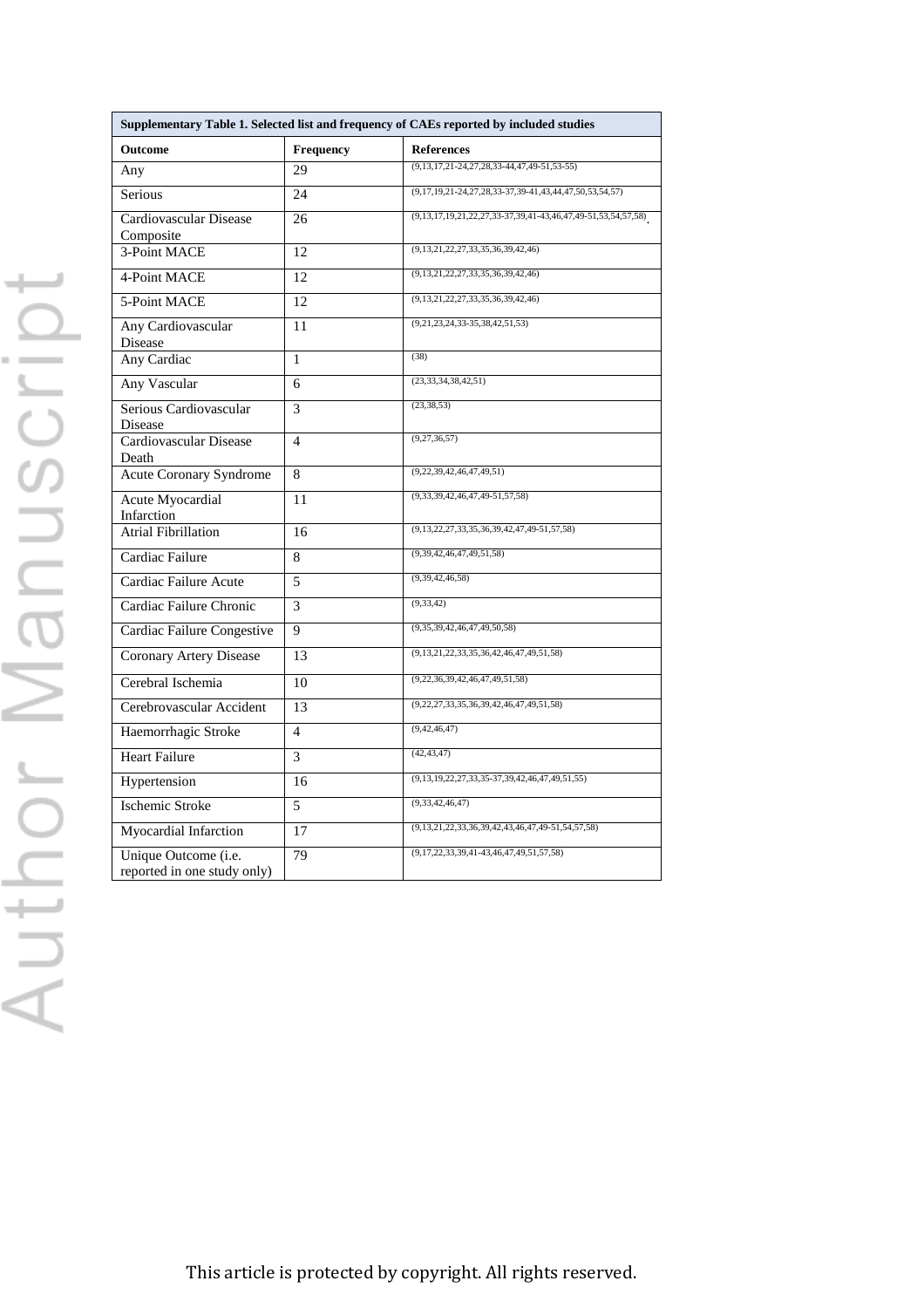| Study excluded                 | <b>RR 95% CI</b>      | <b>RR 95% CI</b> | Events    |         |
|--------------------------------|-----------------------|------------------|-----------|---------|
|                                | Fixed                 | Random           | Denosumab | Control |
| McClung (2006)<br>(13)         | 1.56(1.11, 2.21)      | 1.54(1.05, 2.25) | 80/2089   | 51/2085 |
| Brown (2009) (22)              | 1.63(1.14, 2.32)      | 1.58(1.10, 2.28) | 77/1543   | 47/1535 |
| Seeman (2010) (37)             | $1.51$ $(1.07, 2.11)$ | 1.46(0.95, 2.25) | 80/2053   | 53/2050 |
| Roux $(2014)$ (36)             | $1.41 \ (0.95, 2.08)$ | 1.35(0.81, 2.23) | 58/1707   | 41/1702 |
| Miller (2016) (33)             | 1.41(0.98, 2.02)      | 1.34(0.84, 2.15) | 68/1816   | 48/1811 |
| Kendler (2010) <sup>(27)</sup> | 1.41(1.01, 1.98)      | 1.35(0.88, 2.06) | 78/1883   | 55/1882 |
| Recknor (2013) <sup>(35)</sup> | 1.30(0.91, 1.84)      | 1.28(0.90, 1.83) | 69/1725   | 53/1721 |

Supplementary Table 2: Leave one out sensitivity analysis for 'CAE Composite' denosumab vs bisphosphonates relative risk

Supplementary Table 3: Leave one out sensitivity analysis for 'MACE5' denosumab vs bisphosphonates relative risk

| Study excluded                 | RR 95% CI        | <b>RR 95% CI</b> | Events    |         |  |  |
|--------------------------------|------------------|------------------|-----------|---------|--|--|
|                                | Fixed            | Random           | Denosumab | Control |  |  |
| McClung (2006)<br>(13)         | 2.45(1.22, 4.93) | 2.16(1.04, 4.50) | 27/2006   | 11/2004 |  |  |
| Kendler $(2010)^{(27)}$        | 2.60(1.26, 5.37) | 2.29(1.07, 4.90) | 26/1800   | 10/1801 |  |  |
| Brown (2009) (22)              | 2.65(1.24, 5.69) | 2.32(1.04, 5.18) | 24/1460   | 9/1454  |  |  |
| Miller (2016) (33)             | 2.4(1.13, 5.27)  | 2.07(0.91, 4.72) | 22/1733   | 9/1730  |  |  |
| Roux $(2014)$ <sup>(36)</sup>  | 2.19(1.04, 4.61) | 1.87(0.85, 4.12) | 22/1624   | 10/1621 |  |  |
| Recknor (2013) <sup>(35)</sup> | 1.72(0.82, 3.61) | 1.69(0.79, 3.58) | 19/1642   | 11/1640 |  |  |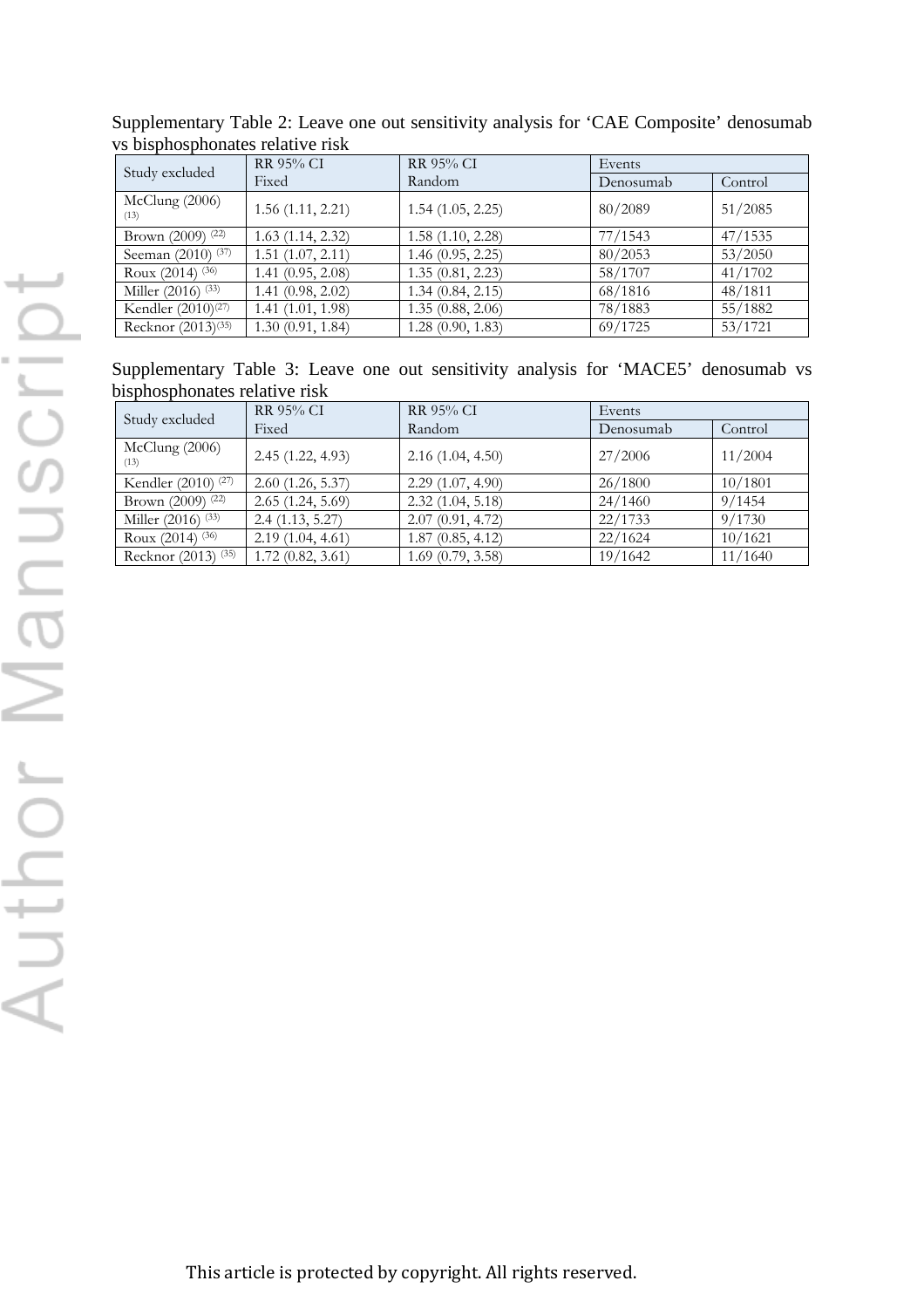

JBMR\_4157\_Seeto Figure 1.tiff